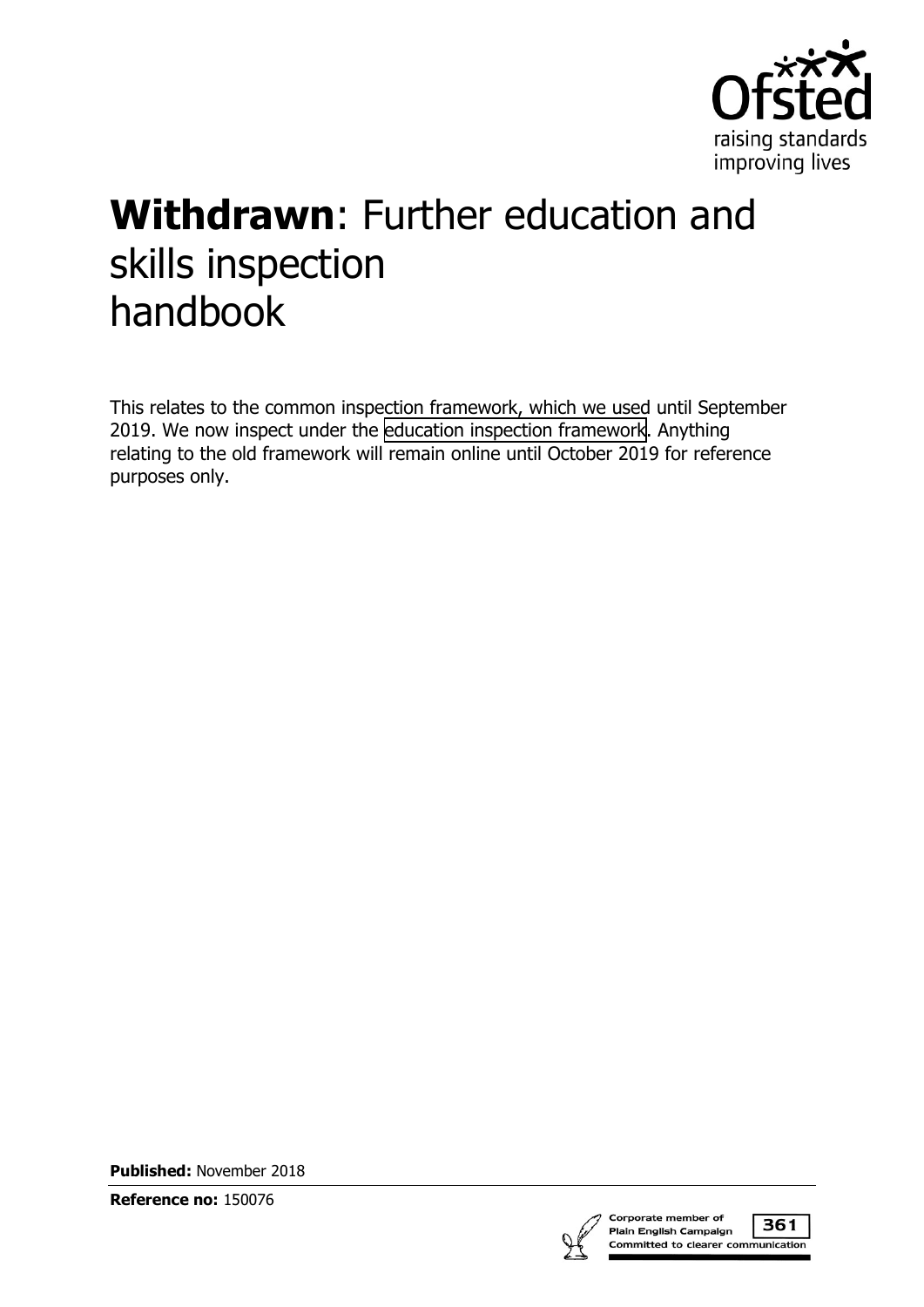# **Contents**

| 3<br>Types of providers subject to inspection<br>$\overline{4}$<br>Privacy notice<br>5<br>Part 1. How further education and skills providers will be inspected<br>5<br>Before the inspection<br>$\boldsymbol{6}$<br>Frequency of inspection<br>9<br>Types of inspection<br>13<br>Scope of inspection<br>18<br>Providing information for the inspection<br>23<br>During the inspection<br>28<br>After the inspection<br>30<br>Quality assurance and complaints<br>30<br>Short inspections<br>Part 2. The evaluation schedule: how further education and skills providers<br>39<br>Background to the evaluation schedule<br>39<br>39<br><b>Overall effectiveness</b><br>39<br>Effectiveness of leadership and management<br>41<br>46<br>Quality of teaching, learning and assessment<br>Personal development, behaviour and welfare<br>50<br><b>Outcomes for learners</b><br>53<br>56<br>Evaluating types of provision<br>57<br>16 to 19 study programmes<br>Adult learning programmes<br>60<br>Apprenticeships<br>63<br>Traineeships<br>66<br>Provision for learners with high needs<br>69 | <b>Introduction</b>                           | 3 |
|-------------------------------------------------------------------------------------------------------------------------------------------------------------------------------------------------------------------------------------------------------------------------------------------------------------------------------------------------------------------------------------------------------------------------------------------------------------------------------------------------------------------------------------------------------------------------------------------------------------------------------------------------------------------------------------------------------------------------------------------------------------------------------------------------------------------------------------------------------------------------------------------------------------------------------------------------------------------------------------------------------------------------------------------------------------------------------------------|-----------------------------------------------|---|
|                                                                                                                                                                                                                                                                                                                                                                                                                                                                                                                                                                                                                                                                                                                                                                                                                                                                                                                                                                                                                                                                                           |                                               |   |
|                                                                                                                                                                                                                                                                                                                                                                                                                                                                                                                                                                                                                                                                                                                                                                                                                                                                                                                                                                                                                                                                                           |                                               |   |
|                                                                                                                                                                                                                                                                                                                                                                                                                                                                                                                                                                                                                                                                                                                                                                                                                                                                                                                                                                                                                                                                                           |                                               |   |
|                                                                                                                                                                                                                                                                                                                                                                                                                                                                                                                                                                                                                                                                                                                                                                                                                                                                                                                                                                                                                                                                                           |                                               |   |
|                                                                                                                                                                                                                                                                                                                                                                                                                                                                                                                                                                                                                                                                                                                                                                                                                                                                                                                                                                                                                                                                                           |                                               |   |
|                                                                                                                                                                                                                                                                                                                                                                                                                                                                                                                                                                                                                                                                                                                                                                                                                                                                                                                                                                                                                                                                                           |                                               |   |
|                                                                                                                                                                                                                                                                                                                                                                                                                                                                                                                                                                                                                                                                                                                                                                                                                                                                                                                                                                                                                                                                                           |                                               |   |
|                                                                                                                                                                                                                                                                                                                                                                                                                                                                                                                                                                                                                                                                                                                                                                                                                                                                                                                                                                                                                                                                                           |                                               |   |
|                                                                                                                                                                                                                                                                                                                                                                                                                                                                                                                                                                                                                                                                                                                                                                                                                                                                                                                                                                                                                                                                                           |                                               |   |
|                                                                                                                                                                                                                                                                                                                                                                                                                                                                                                                                                                                                                                                                                                                                                                                                                                                                                                                                                                                                                                                                                           |                                               |   |
|                                                                                                                                                                                                                                                                                                                                                                                                                                                                                                                                                                                                                                                                                                                                                                                                                                                                                                                                                                                                                                                                                           |                                               |   |
|                                                                                                                                                                                                                                                                                                                                                                                                                                                                                                                                                                                                                                                                                                                                                                                                                                                                                                                                                                                                                                                                                           |                                               |   |
|                                                                                                                                                                                                                                                                                                                                                                                                                                                                                                                                                                                                                                                                                                                                                                                                                                                                                                                                                                                                                                                                                           |                                               |   |
|                                                                                                                                                                                                                                                                                                                                                                                                                                                                                                                                                                                                                                                                                                                                                                                                                                                                                                                                                                                                                                                                                           | will be judged                                |   |
|                                                                                                                                                                                                                                                                                                                                                                                                                                                                                                                                                                                                                                                                                                                                                                                                                                                                                                                                                                                                                                                                                           |                                               |   |
|                                                                                                                                                                                                                                                                                                                                                                                                                                                                                                                                                                                                                                                                                                                                                                                                                                                                                                                                                                                                                                                                                           | The evaluation schedule and grade descriptors |   |
|                                                                                                                                                                                                                                                                                                                                                                                                                                                                                                                                                                                                                                                                                                                                                                                                                                                                                                                                                                                                                                                                                           |                                               |   |
|                                                                                                                                                                                                                                                                                                                                                                                                                                                                                                                                                                                                                                                                                                                                                                                                                                                                                                                                                                                                                                                                                           |                                               |   |
|                                                                                                                                                                                                                                                                                                                                                                                                                                                                                                                                                                                                                                                                                                                                                                                                                                                                                                                                                                                                                                                                                           |                                               |   |
|                                                                                                                                                                                                                                                                                                                                                                                                                                                                                                                                                                                                                                                                                                                                                                                                                                                                                                                                                                                                                                                                                           |                                               |   |
|                                                                                                                                                                                                                                                                                                                                                                                                                                                                                                                                                                                                                                                                                                                                                                                                                                                                                                                                                                                                                                                                                           |                                               |   |
|                                                                                                                                                                                                                                                                                                                                                                                                                                                                                                                                                                                                                                                                                                                                                                                                                                                                                                                                                                                                                                                                                           |                                               |   |
|                                                                                                                                                                                                                                                                                                                                                                                                                                                                                                                                                                                                                                                                                                                                                                                                                                                                                                                                                                                                                                                                                           |                                               |   |
|                                                                                                                                                                                                                                                                                                                                                                                                                                                                                                                                                                                                                                                                                                                                                                                                                                                                                                                                                                                                                                                                                           |                                               |   |
|                                                                                                                                                                                                                                                                                                                                                                                                                                                                                                                                                                                                                                                                                                                                                                                                                                                                                                                                                                                                                                                                                           |                                               |   |
|                                                                                                                                                                                                                                                                                                                                                                                                                                                                                                                                                                                                                                                                                                                                                                                                                                                                                                                                                                                                                                                                                           |                                               |   |
| 73<br>Full-time provision for 14- to 16-year-olds                                                                                                                                                                                                                                                                                                                                                                                                                                                                                                                                                                                                                                                                                                                                                                                                                                                                                                                                                                                                                                         |                                               |   |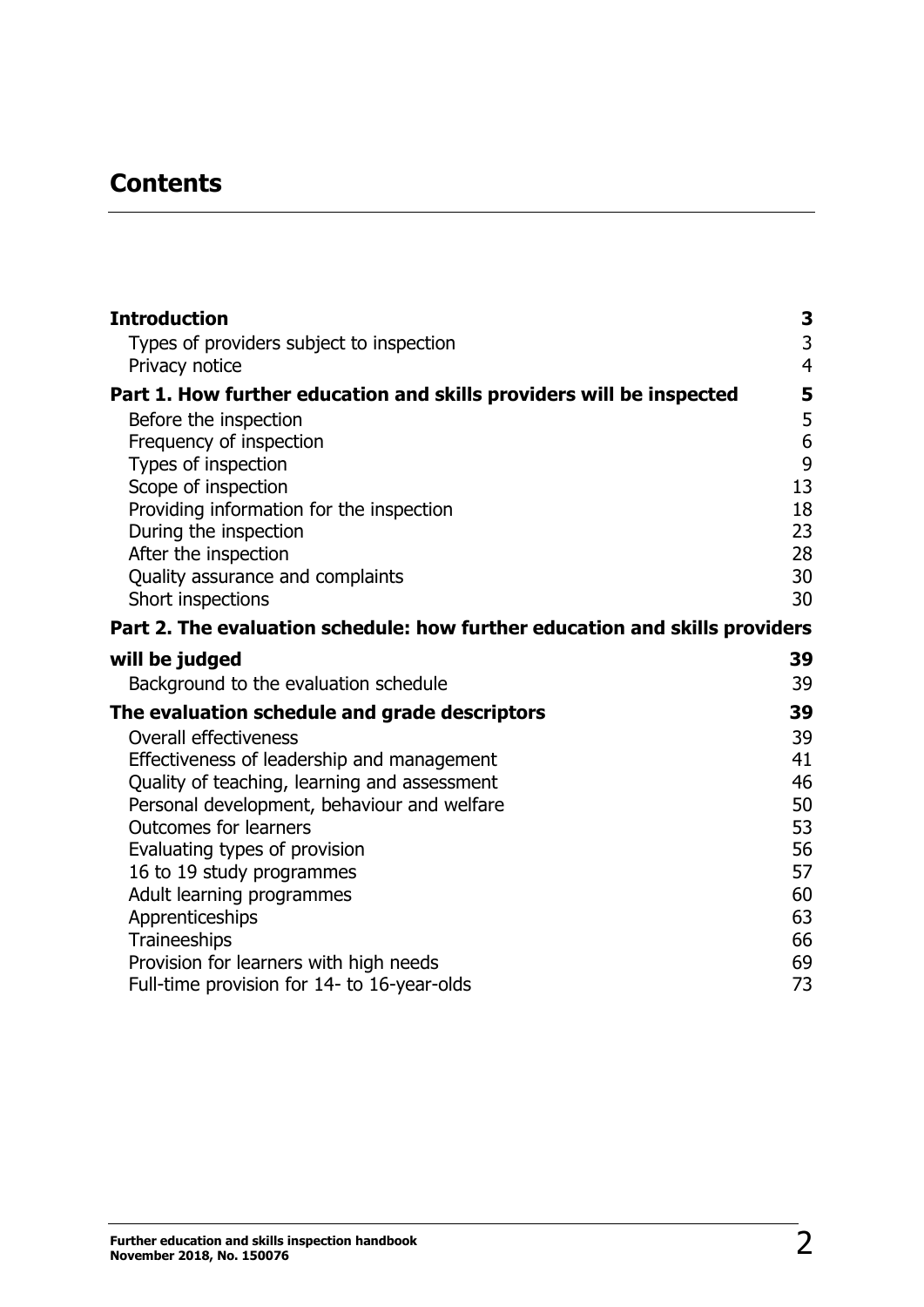# <span id="page-2-0"></span>**Introduction**

- 1. This handbook describes the main activities inspectors undertake when they conduct inspections of further education and skills providers in England under Part 8 of the Education and Inspections Act 2006. It also sets out the judgements that inspectors will make and on which they will report.
- 2. The handbook has two parts:
	- Part 1. How further education and skills providers will be inspected. This contains information about the processes before, during and after the inspection.
	- Part 2. The evaluation schedule. This contains the evaluation criteria inspectors use to judge the quality and standards of further education and skills providers and indicates the main types of evidence used.
- 3. This handbook is a guide for inspectors on how to carry out inspections of further education and skills providers. It is also available to providers and other organisations to make sure that they are informed about inspection processes and procedures. Inspectors will exercise their professional judgement when using this handbook. It balances the need for consistent inspections with the flexibility needed to respond to each provider's individual circumstances. This handbook applies to inspections from 1 September 2015 under the 'Common inspection framework: education, skills and early years' (the CIF).<sup>1</sup>

# <span id="page-2-1"></span>**Types of providers subject to inspection**

- 4. Under the Education and Inspections Act 2006 and this handbook, Ofsted inspects the following providers:
	- further education colleges, sixth-form colleges and independent specialist colleges
	- $\blacksquare$  dance and drama colleges<sup>2</sup>
	- independent learning providers
	- ocal authority providers
	- **s** specialist designated institutions<sup>3</sup>
	- not-for-profit organisations

<sup>&</sup>lt;sup>1</sup> 'Common inspection framework for education, skills and early years', Ofsted, August 2015; [www.gov.uk/government/publications/common-inspection-framework-education-skills-and-early](http://www.gov.uk/government/publications/common-inspection-framework-education-skills-and-early-years-from-september-2015)[years-from-september-2015.](http://www.gov.uk/government/publications/common-inspection-framework-education-skills-and-early-years-from-september-2015)

<sup>&</sup>lt;sup>2</sup> Dance and drama colleges are inspected against the principles of the 'Common inspection framework: education, skills and early years' at the request of the DfE.

 $3$  Specialist designated institutions have specially designated educational status under section 28 of the Further and Higher Education Act 1992.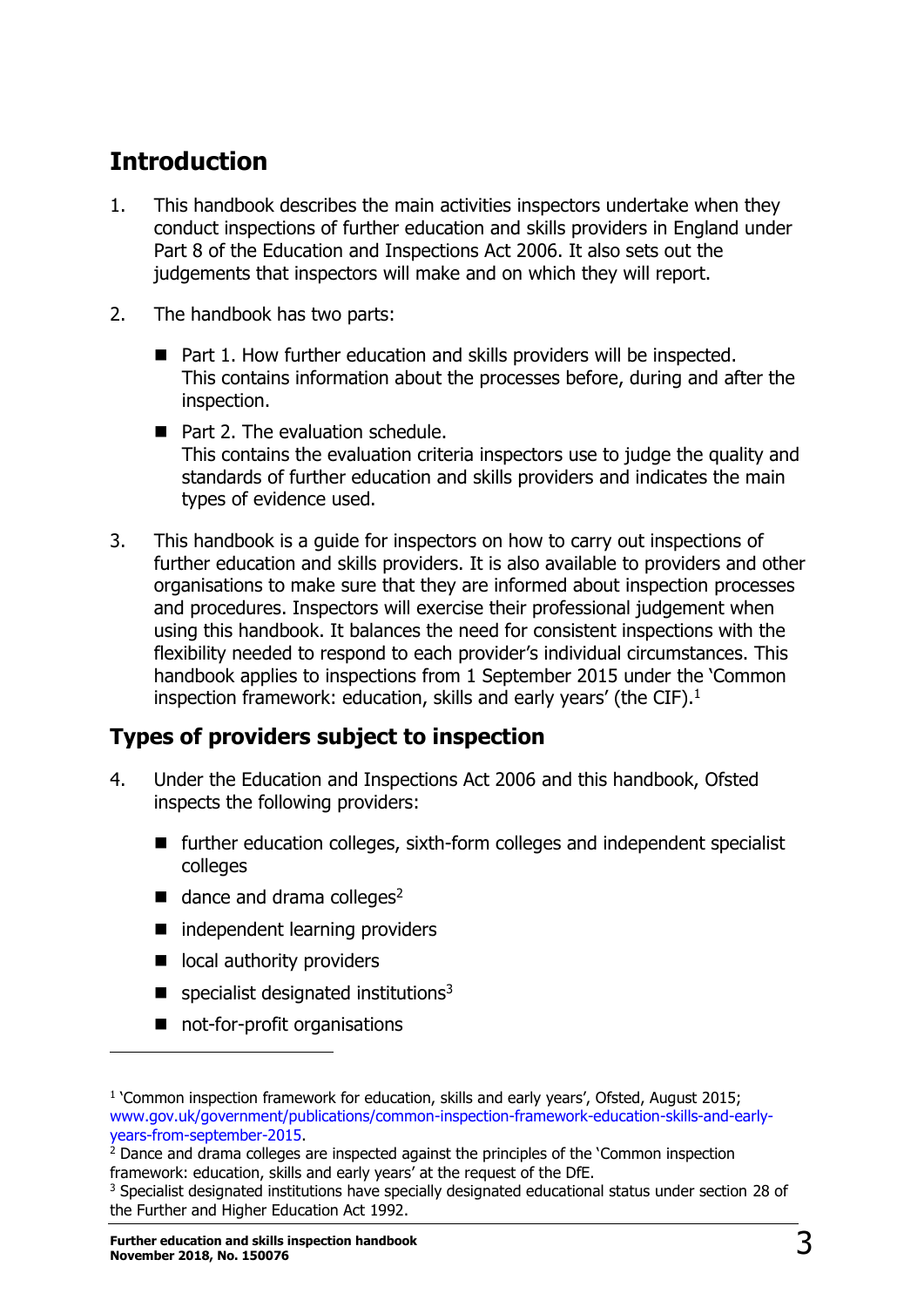- **employer providers**
- higher education institutions where they provide further education and/or apprenticeship training
- **P** prime contractors for the National Careers Service
- 16 to 19 academies and free schools.

# <span id="page-3-0"></span>**Privacy notice**

- 5. During inspection, inspectors will collect information about staff and learners by talking to them, looking at provider records and survey responses and observing everyday life at the provider. Inspectors may also meet with employers where appropriate. No names will be recorded, but some of the information may make it possible to identify a particular individual. Ofsted uses this information to prepare its report and for the purposes set out in its privacy policy.<sup>4</sup>
- 6. Individuals and organisations have legal requirements to provide information to Ofsted as part of inspections. Ofsted has powers under section 132 of the Education and Inspections Act 2006 that relate to inspecting providers of further education and skills for learners aged 16 and over. Inspectors can 'inspect, take copies of, or take away any documents relating to the education or training' of students from those premises. These powers also enable our inspectors to inspect computers and other devices that may hold such information.

<sup>4</sup> Further education and skills: Ofsted privacy notice: [www.gov.uk/government/publications/ofsted](https://www.gov.uk/government/publications/ofsted-privacy-notices/further-education-and-skills-ofsted-privacy-notice)[privacy-notices/further-education-and-skills-ofsted-privacy-notice.](https://www.gov.uk/government/publications/ofsted-privacy-notices/further-education-and-skills-ofsted-privacy-notice) Ofsted will not publish any information that identifies an individual in the report but may name the principal or the chief executive (or equivalent).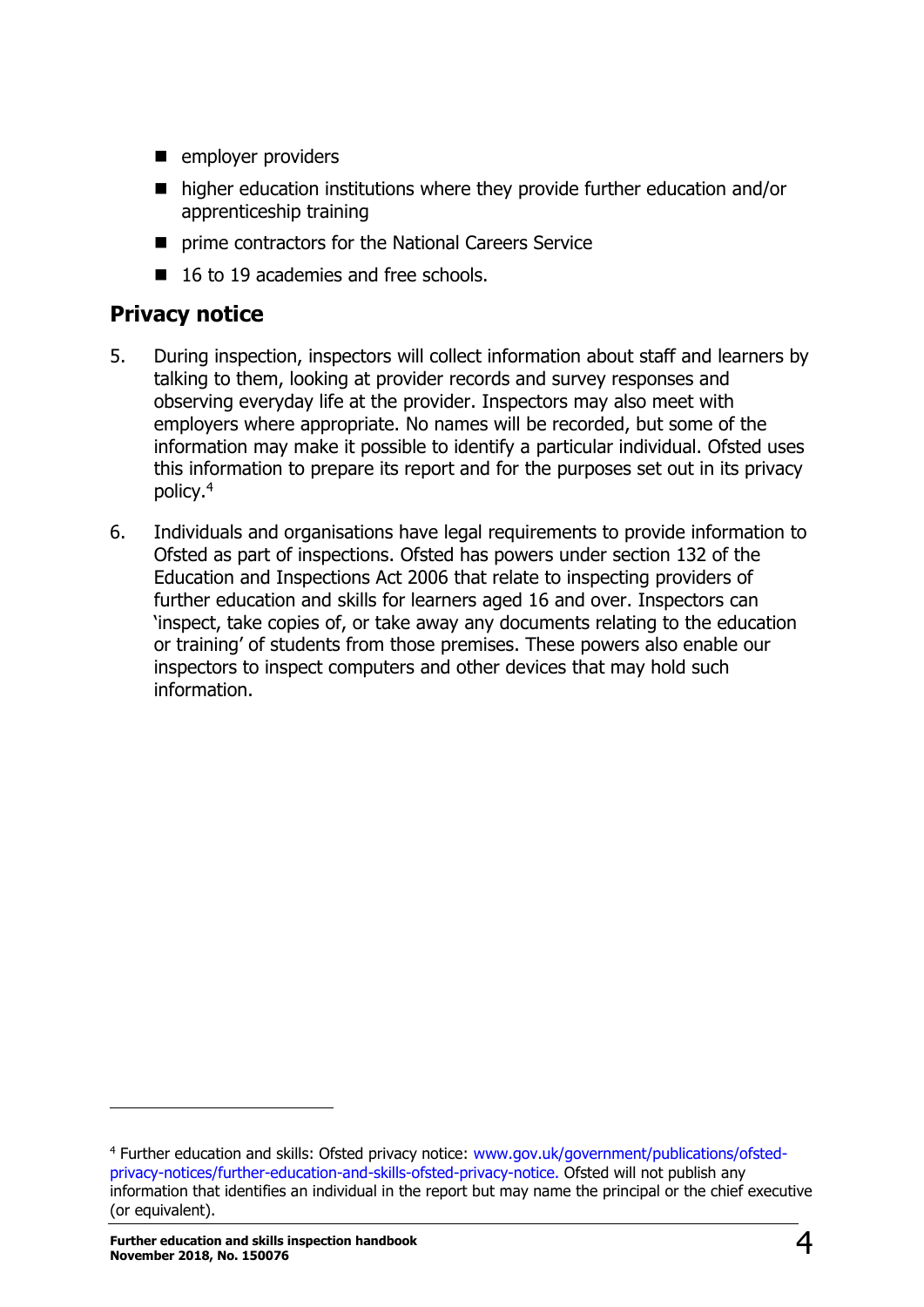# <span id="page-4-0"></span>**Part 1. How further education and skills providers will be inspected**

# <span id="page-4-1"></span>**Before the inspection**

#### **How providers are selected for inspection**

- 7. Ofsted uses risk assessment to ensure that its approach to inspection is proportionate so that it can focus its efforts where it can have the greatest impact. Risk assessment has two stages.
	- Stage one involves an assessment of each provider, based on analysis of published data.
	- Stage two involves a more in-depth desk-based review of a wider range of available information.

Ofsted uses a broad range of indicators to select providers for inspection. Where available, these include:

- a provider's previous inspection record
- self-assessment reports
- performance data
- destination data
- $\blacksquare$  information provided, or concerns raised, by a funding body, government regulator, employers, parents, carers or learners
- the views of learners, parents and carers, and employers, gathered through online questionnaires
- relevant local intelligence such as changes to leaders or structures
- any information on significant changes to the type of provision and the number of learners
- $\blacksquare$  the size and complexity of the provider, including the number and range of provision types, the geographical spread of education or training centres, and any recent changes to these
- $\blacksquare$  relevant information received at any point in the year can be used to select providers. Ofsted will review this information regularly.<sup>5</sup> The outcomes from monitoring visits and support and challenge visits will be taken into account when reviewing the providers selected.

<sup>&</sup>lt;sup>5</sup> 'Methodology note: the risk assessment of good and outstanding further education and skills providers', Ofsted, April 2018; [www.gov.uk/government/publications/risk-assessment-methodology](https://www.gov.uk/government/publications/risk-assessment-methodology-for-schools-and-further-education-and-skills-providers)[for-schools-and-further-education-and-skills-providers.](https://www.gov.uk/government/publications/risk-assessment-methodology-for-schools-and-further-education-and-skills-providers)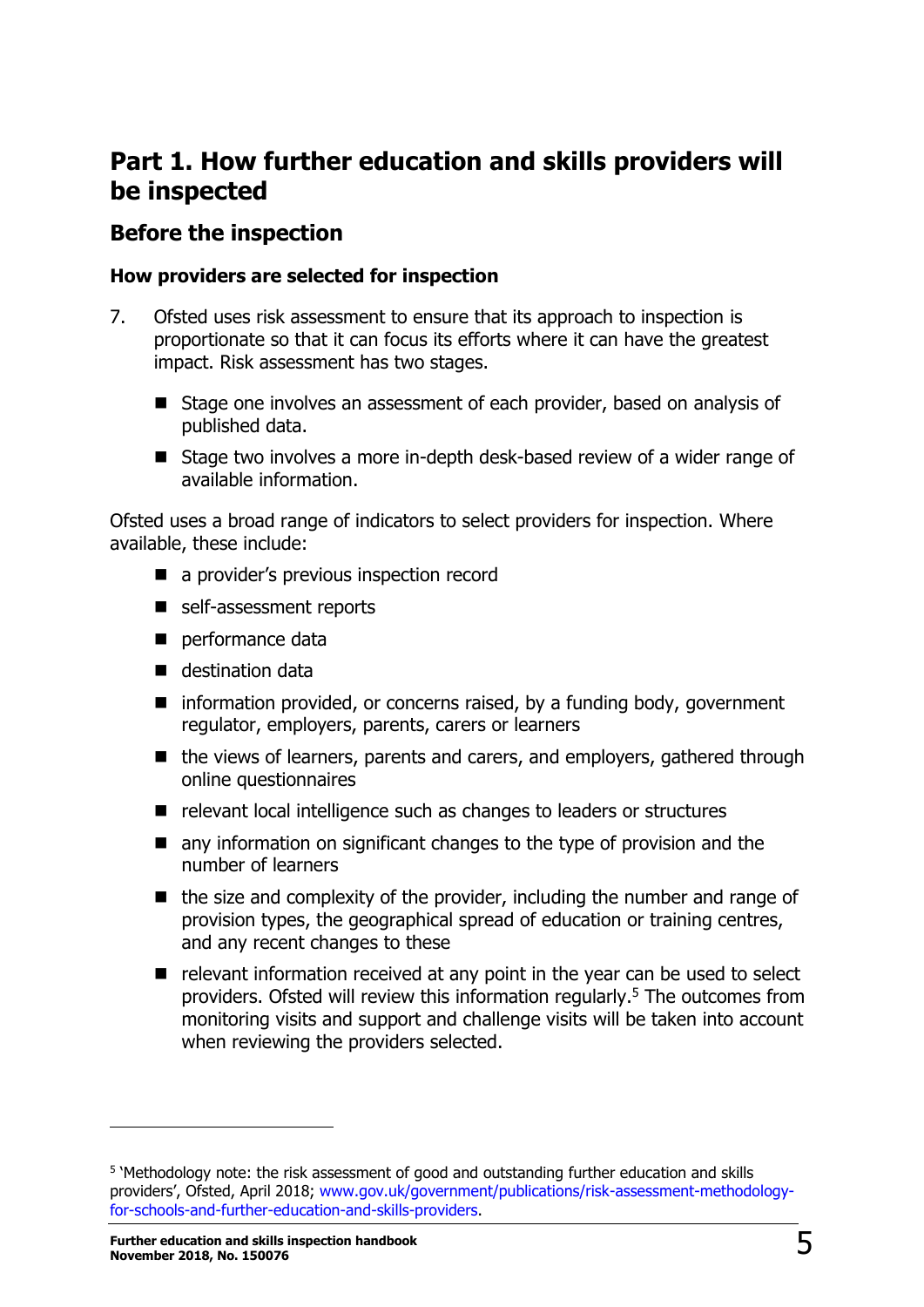8. Ofsted may also conduct unannounced inspections and monitoring visits at any time.

# <span id="page-5-0"></span>**Frequency of inspection**

#### **Providers judged outstanding**

9. Providers judged outstanding at their most recent inspection are not normally subject to routine inspection.<sup>6</sup> However, an outstanding provider may receive a full inspection where its performance declines or there is another compelling reason, such as potential safeguarding issues. An outstanding provider may also be inspected as part of Ofsted's survey work, or through a monitoring visit.

## **Providers judged good**

10. Providers judged good for overall effectiveness at their most recent inspection will usually be inspected within five years of the publication of their previous inspection report. This will normally be a short inspection but may be a full inspection where information suggests that this is the most appropriate course of action, for example if the provider's performance has declined. For more information, see the section on short inspections (paragraphs 126 to 160). A good provider may also be inspected as part of Ofsted's survey work, or through a monitoring visit.

#### **Providers judged to require improvement**

11. A provider judged to require improvement at their most recent inspection will normally have a full re-inspection within 12 to 24 months of the publication of its previous inspection report. These providers will be subject to a monitoring visit before the full re-inspection (see paragraph 28).<sup>7</sup>

## **Providers judged inadequate**

ł

12. Ofsted carries out re-inspection monitoring visits to providers judged as inadequate (see paragraphs 36 to 43). It also carries out a full inspection (termed a re-inspection) to a provider judged as inadequate within 15 months of publication of its previous full inspection report. The major exceptions to this are providers which no longer receive their main funding or which have been removed from the Register of Apprenticeship Training Providers (RoATP) and

<sup>&</sup>lt;sup>6</sup> The following types of provision are still subject to routine inspection when they have been judged to be outstanding: higher education institutions offering further education and/or apprenticehips; local authority providers; independent specialist colleges.

 $^7$  Except those providers judged to require improvement who were notified of their inspection before 10 November 2017. See: [www.gov.uk/government/publications/support-and-challenge-for-further](http://www.gov.uk/government/publications/support-and-challenge-for-further-education-and-skills-providers)[education-and-skills-providers](http://www.gov.uk/government/publications/support-and-challenge-for-further-education-and-skills-providers) and [www.gov.uk/government/consultations/inspection-visits-to-further](http://www.gov.uk/government/consultations/inspection-visits-to-further-education-and-skills-providers-judged-to-require-improvement)[education-and-skills-providers-judged-to-require-improvement.](http://www.gov.uk/government/consultations/inspection-visits-to-further-education-and-skills-providers-judged-to-require-improvement)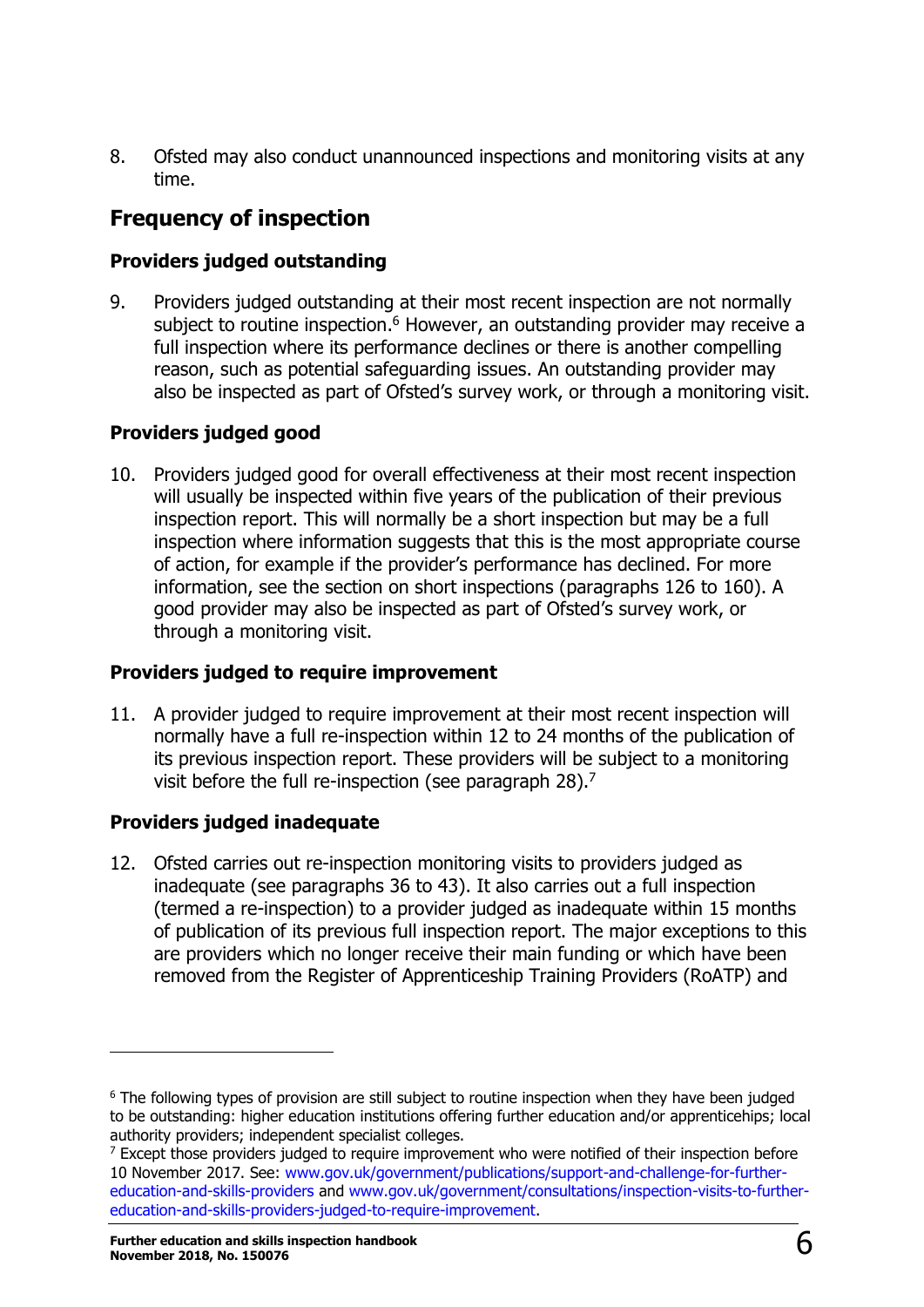deliver only apprenticeship provision.<sup>8</sup> From that point, neither a re-inspection monitoring visit nor a full re-inspection will normally take place.

#### **New providers**

ł

Providers newly directly funded to deliver apprenticeship training provision or adult learning provision

- 13. Ofsted will normally carry out a monitoring visit to any provider that became newly directly funded to deliver apprenticeship training provision from or after April 2017. The monitoring visit will normally be carried out within 24 months of starting to deliver provision directly funded by ESFA or through the apprenticeship levy.<sup>9</sup> For more details about monitoring visits, see paragraphs 25 to 27 and 29 to 32.
- 14. The same applies to providers that are newly directly funded to only deliver adult learning provision from or after August 2017 (see paragraphs 33 to 35).<sup>10</sup>
- 15. Such providers will normally receive their first full inspection within 24 months of the publication of the report of that monitoring visit. However, where a provider has received one or more 'insufficient progress' judgements at the monitoring visit, they will normally receive their full inspection within 6 to 12 months of the publication of the monitoring visit report. Ofsted may carry out a full inspection of any such provider without carrying out a monitoring visit where that is appropriate.
- 16. If a provider is judged to have made 'insufficient progress' with respect to safeguarding, they will also normally receive one further monitoring visit to review only their safeguarding arrangements, within four months of the previous monitoring visit. $^{11}$

 ${}^{8}$ If a provider judged to be inadequate has apprenticeship provision graded inadequate and has also been removed from the RoATP, that apprenticehip provision will not normally be covered as part of the reinspection monitoring visit and subsequent reinspection. See also ESFA guidance 'Removal from register of apprenticeship training providers': [www.gov.uk/government/publications/removal-from](https://www.gov.uk/government/publications/removal-from-register-of-apprenticeship-training-providers)[register-of-apprenticeship-training-providers](https://www.gov.uk/government/publications/removal-from-register-of-apprenticeship-training-providers)

<sup>9</sup>Apprenticeship funding: how it works, Department for Education, 2018;

[www.gov.uk/government/publications/apprenticeship-levy-how-it-will-work/apprenticeship-levy-how](http://www.gov.uk/government/publications/apprenticeship-levy-how-it-will-work/apprenticeship-levy-how-it-will-work)[it-will-work.](http://www.gov.uk/government/publications/apprenticeship-levy-how-it-will-work/apprenticeship-levy-how-it-will-work)

 $10$ This relates in particular to providers newly directly funded through the adult education budget from or after August 2017. It could also relate to a provider newly directly funded through an advanced learning loans facility.

 $11$ If the provider's only insufficient progress judgement relates to safeguarding and it then receives a judgement of reasonable or significant progress with respect to safeguarding at the second monitoring visit, the provider will not then have a judgement of insufficient progress. The full inspection will then take place within 24 months from the publication of the first monitoring visit report.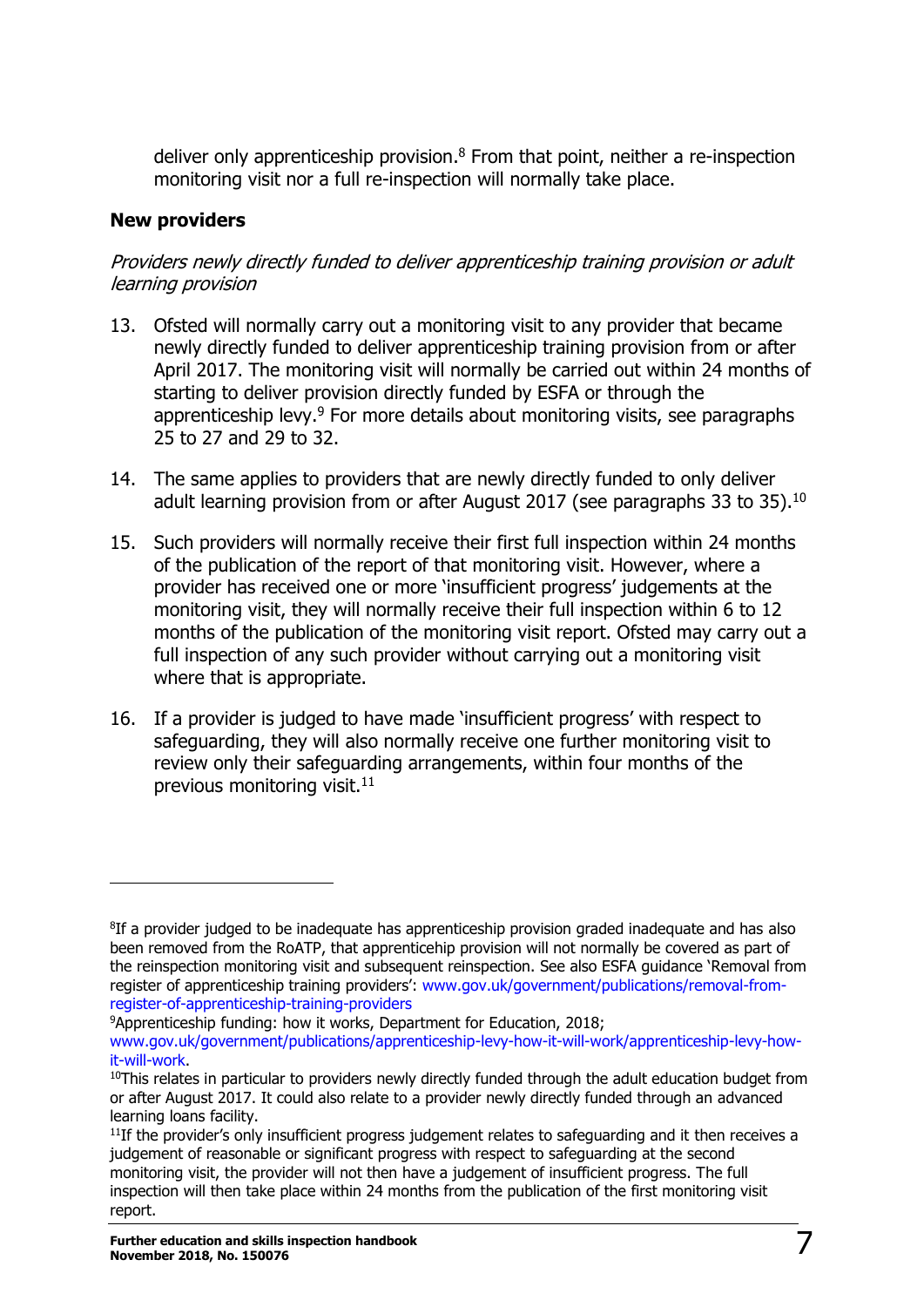#### Other new providers

17. Where other new providers, not covered in the section above, come into the scope of Ofsted inspection and receive direct funding for the first time from the Education and Skills Funding Agency (ESFA), they will normally be inspected within three years of the start of the contract or the first drawing down of funding. That includes any provider newly directly funded for those types of provision set out in paragraph 54 (16-19 study programmes, high needs, traineeships) and providers which became newly directly funded for apprenticeship provision before April 2017 (or for adult learning provision only before August 2017) which have not yet received their first full inspection. Any such new provider may receive a monitoring visit at any reasonable time. Risk concerns arising from such visits, or from other sources, may lead to an earlier full inspection within the three-year window. <sup>12</sup>

#### Newly merged colleges

- 18. A newly merged college will normally be inspected as a new provider within three years of the merger. This will normally be a full inspection. For inspection purposes, regardless of the type of merger, all merged colleges will be viewed as 'new' colleges.<sup>13</sup> A newly merged college will not carry forward any inspection grades from predecessor colleges. It will have no inspection grade until after the first full inspection.
- 19. Any newly merged college may receive a monitoring visit at any reasonable time. A newly merged college will normally receive a monitoring visit before the first full inspection if the overall effectiveness grade of one or more of the predecessor colleges was requires improvement or inadequate.<sup>14</sup> Risk concerns arising from this or other sources may lead to an earlier full inspection within the three-year window.<sup>15</sup>

## Sixth form colleges that convert to become 16 to 19 academies

20. Sixth form colleges that convert to become 16 to 19 academies will be treated according to their most recent inspection outcome. Those that are outstanding will normally only be inspected if their performance drops or there is another compelling reason, such as potential safeguarding issues. Those that were good will normally receive a short inspection within five years of the publication of the previous inspection report (but may receive a full inspection within that timeframe if risks are identified). Those judged to require improvement will be inspected next normally within 12 to 24 months of the publication of their previous inspection report and will normally receive a monitoring visit within 7

 $12$  See above paragraph 7 for the range of sources that ofsted draws upon for risk assessment.

<sup>&</sup>lt;sup>13</sup> This refers to mergers between colleges.

 $<sup>14</sup>$  This may not apply if the merged college has already received a support and challenge visit or the</sup> most recent merger took place before January 2018.

<sup>&</sup>lt;sup>15</sup> See above paragraph 7 for the range of sources that Ofsted draws upon for risk assessment.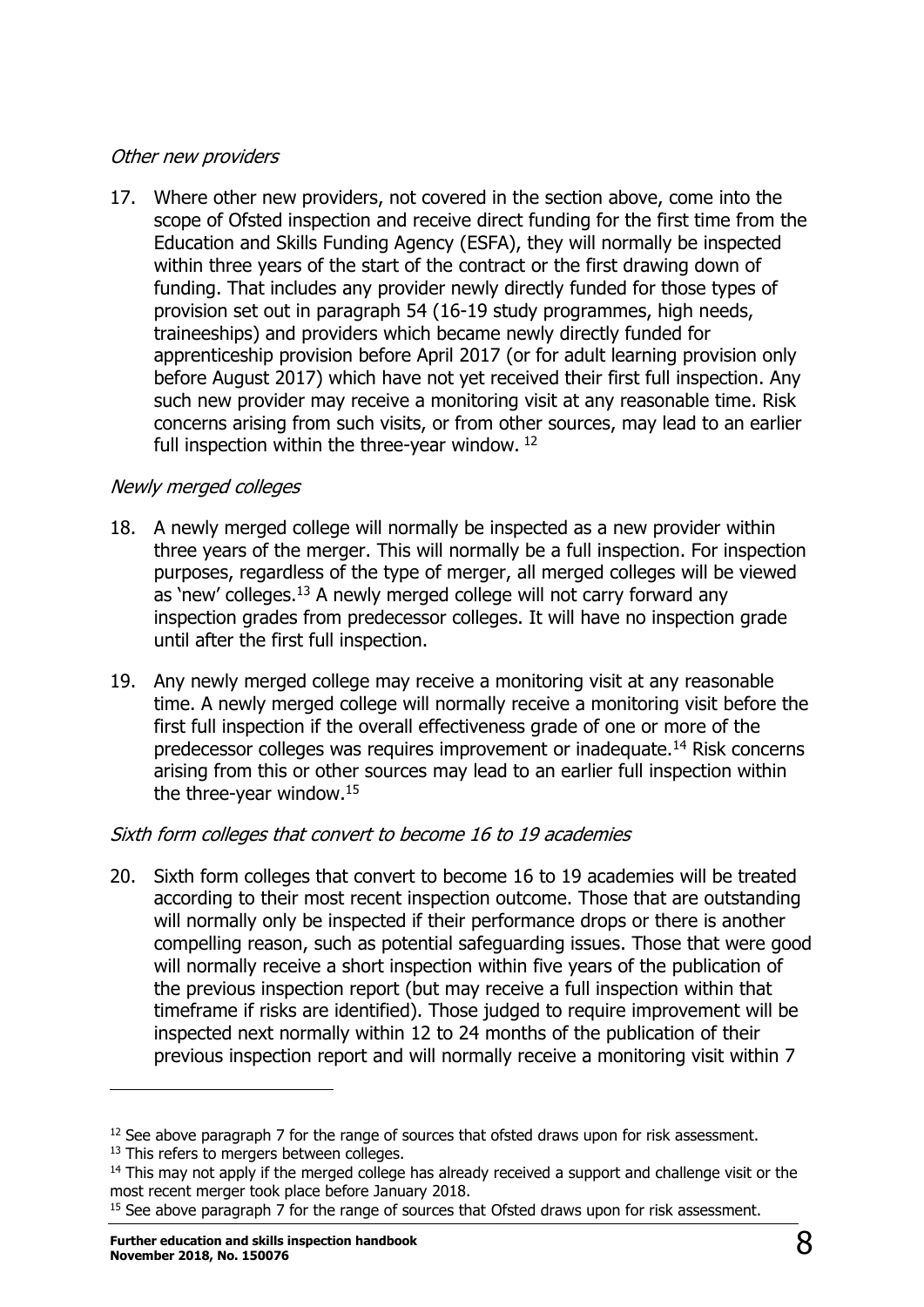to 13 months of the publication of the previous inspection report (as set out in paragraphs 11 and 28). Those judged inadequate will be inspected normally within 15 months of the publication of the previous inspection report of the converted college and normally receive re-inspection monitoring visits (as set out in paragraphs 12 and 36 to 43).

21. Sixteen to 19 academies/free schools that are re-brokered for performance reasons and are thus being treated as a new 16 to 19 academy, will be treated as a new provider from the point of re-brokerage for the purposes of inspection.

# <span id="page-8-0"></span>**Types of inspection**

#### **Full inspection**

22. Providers that are graded as requires improvement or inadequate will have a full inspection as outlined above. Outstanding and good providers may also have a full inspection where, for example, their performance has declined.

#### **Short inspection**

23. Providers judged good at their last inspection will normally have a short inspection. Information about short inspections is in paragraphs 126 to 160 of this handbook.

#### **Survey visits**

24. Survey inspection visits may take place at a selected number of providers each year, including those previously judged outstanding or good. They are carried out to explore a specific aspect of a provider's work as part of a programme of surveys based on topics linked to national priorities.

#### **Monitoring visits**

- 25. Monitoring visits are a type of inspection that explores one or more specific themes. The purpose of monitoring visits is to assess progress against these themes, to promote improvement and assess risk. Ofsted may carry out a monitoring visit to any provider at any reasonable time. They may be carried out in a number of circumstances; for example, if:
	- a provider has been judged to require improvement
	- safeguarding concerns have been identified
	- a college is a newly merged college
	- a provider is newly directly funded.

There will normally be two working days' notice of a monitoring visit, though they may be unannounced. They will normally last up to two days. Monitoring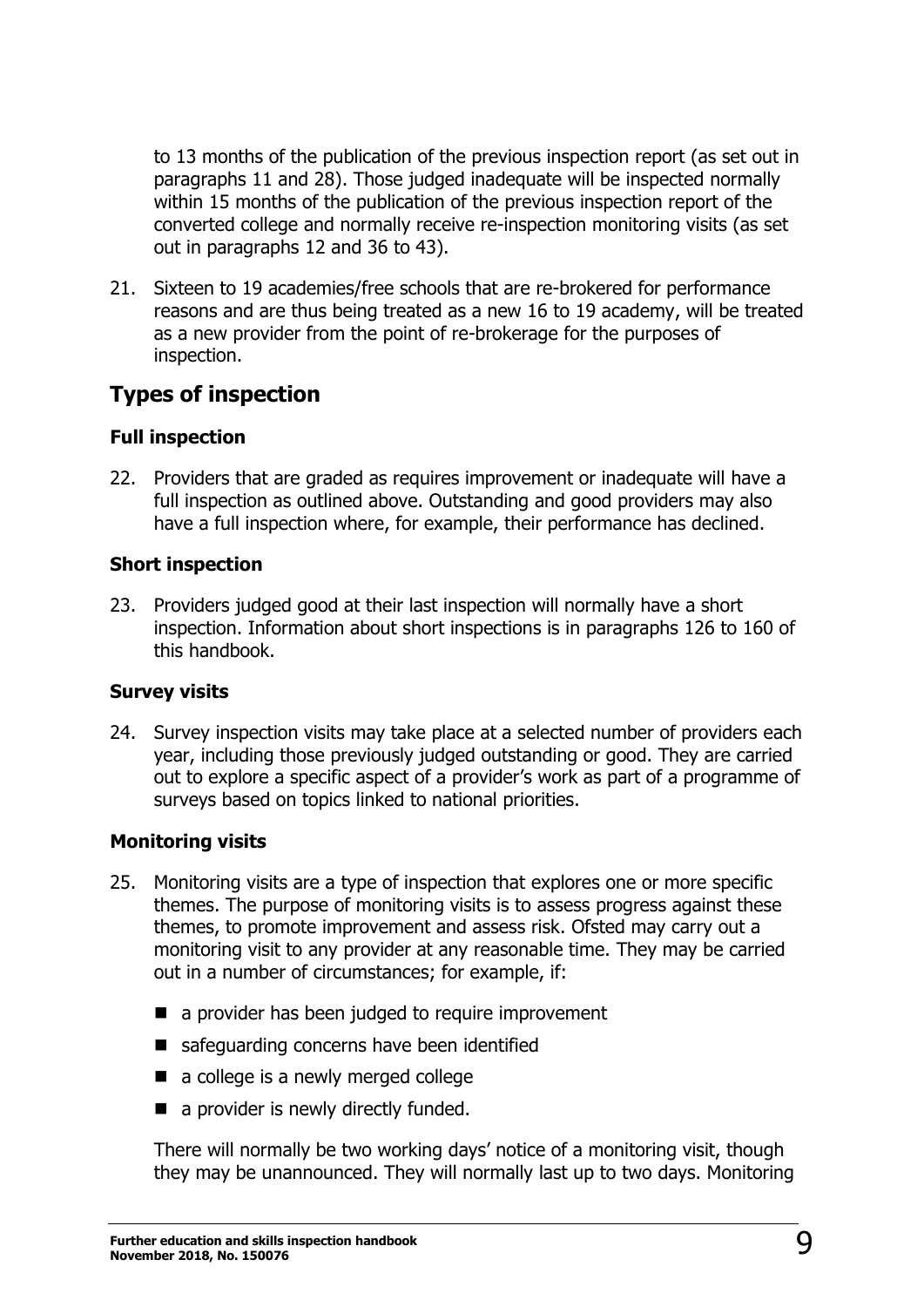visits will normally result in a published report. Risk concerns arising from monitoring visits may lead to an earlier full inspection.

- 26. Ofsted will normally use the following progress judgements:
	- insufficient progress: progress has been either slow or insubstantial or both, and the demonstrable impact on learners has been negligible<sup>16</sup>
	- $\blacksquare$  reasonable progress: action taken by the provider is already having a beneficial impact on learners and improvements are sustainable and are based on the provider's thorough quality assurance procedures
	- significant progress: progress has been rapid and is already having considerable beneficial impact on learners.
- 27. Monitoring visits follow a similar process to that set out in part 1 of this handbook, except where otherwise flagged. Inspectors will have regard to the relevant evaluation criteria set out in part 2 of the handbook, but will arrive at progress judgements against the relevant themes for that visit.

### **Monitoring visits to providers judged to require improvement**

28. Ofsted will normally carry out a monitoring visit to a provider that is judged to require improvement. The visit will normally take place between 7 and 13 months from the publication of the report of the inspection at which it was judged to require improvement. Inspectors will make progress judgements in relation to the main areas for improvement identified in the inspection report. The monitoring visit will result in a published report.<sup>17</sup> Through the monitoring visit, inspectors will challenge the provider to improve so that they can get to good by the next full inspection.<sup>18</sup> The report will set out what progress the provider has made since the last inspection and what improvement still needs to be made.

#### **Monitoring visits to providers which are newly directly funded to deliver apprenticeship training provision**

29. Ofsted will normally carry out a monitoring visit to any provider that became newly directly funded to deliver apprenticeship training provision from or after April 2017. This visit will normally be carried out within 24 months of starting to deliver provision directly funded by ESFA or through the apprenticeship levy.

<sup>&</sup>lt;sup>16</sup> Note the references to insufficient progress judgements with respect to ESFA intervention in this guidance: [www.gov.uk/government/publications/removal-from-register-of-apprenticeship-training](https://www.gov.uk/government/publications/removal-from-register-of-apprenticeship-training-providers)[providers](https://www.gov.uk/government/publications/removal-from-register-of-apprenticeship-training-providers)

<sup>&</sup>lt;sup>17</sup> [www.gov.uk/government/consultations/inspection-visits-to-further-education-and-skills-providers](http://www.gov.uk/government/consultations/inspection-visits-to-further-education-and-skills-providers-judged-to-require-improvement)[judged-to-require-improvement.](http://www.gov.uk/government/consultations/inspection-visits-to-further-education-and-skills-providers-judged-to-require-improvement)

<sup>&</sup>lt;sup>18</sup> If a provider judged to require improvement has apprenticeship provision graded inadequate and has been removed from the register of apprenticeship training providers (RoATP), that apprenticeship provision will not normally be covered as part of the monitoring visit.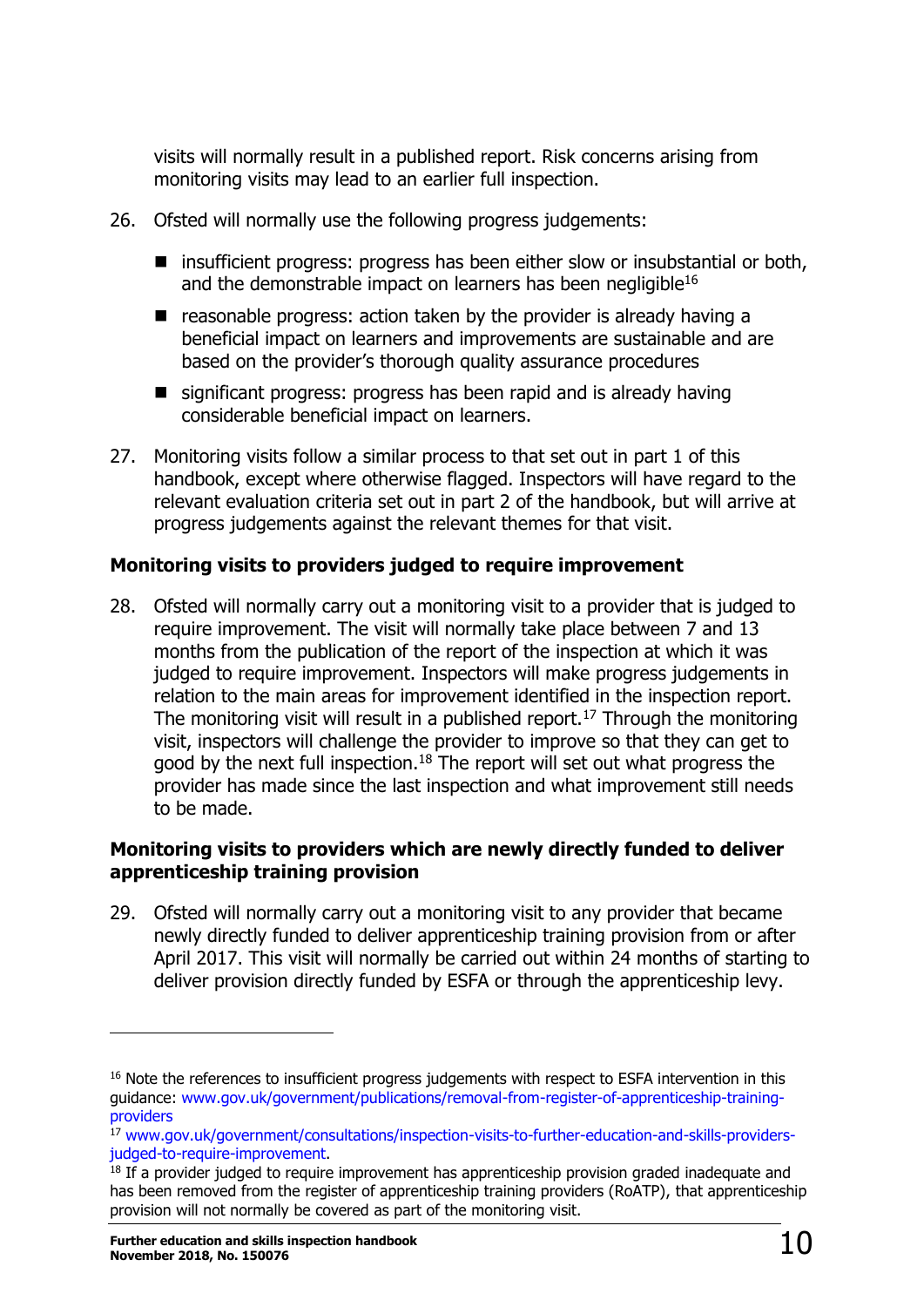Where these monitoring visits to new providers take place, they are likely to follow the themes below:

- $\blacksquare$  how much progress have leaders made in ensuring that the provider is meeting all the requirements of successful apprenticeship provision
- what progress have leaders and managers made in ensuring that apprentices benefit from high-quality training that leads to positive outcomes for apprentices
- how much progress have leaders and managers made in ensuring that effective safeguarding arrangements are in place
- what progress have leaders and managers made in ensuring that learners benefit from high-quality adult education that prepares them well for their intended job role, career aims and/or personal goals, if the provider has adult education provision
- what progress have leaders and managers made in ensuring that learners benefit from high-quality 16 to 19 study programmes that prepare them well for their intended next steps, if the provider has 16 to 19 study programme provision.
- 30. For such providers, progress judgements are made taking into account that the provider is newly directly funded and considering the impact of actions taken to develop the necessary knowledge, skills and behaviours of apprentices.
- 31. Should the provider have other types of provision (e.g. funding for learners with high needs) that type of provision will be covered each with a separate theme.
- 32. If a provider is judged to have made 'insufficient progress' with respect to the safeguarding theme, they will normally receive one further monitoring visit to review their safeguarding arrangements only, within four months of the previous monitoring visit.

#### **Monitoring visits to providers that are newly directly funded to deliver adult learning provision**

- 33. Ofsted will normally carry out a monitoring visit to any provider that became newly directly funded to deliver adult learning provision from or after August 2017 (but does not have apprenticeship training funding). This visit will normally be carried out within 24 months of starting to deliver provision directly funded by ESFA. Where these monitoring visits to new providers take place, they are likely to follow the themes below:
	- how much progress have leaders and managers made in designing and delivering relevant adult learning provision that has a clearly defined purpose?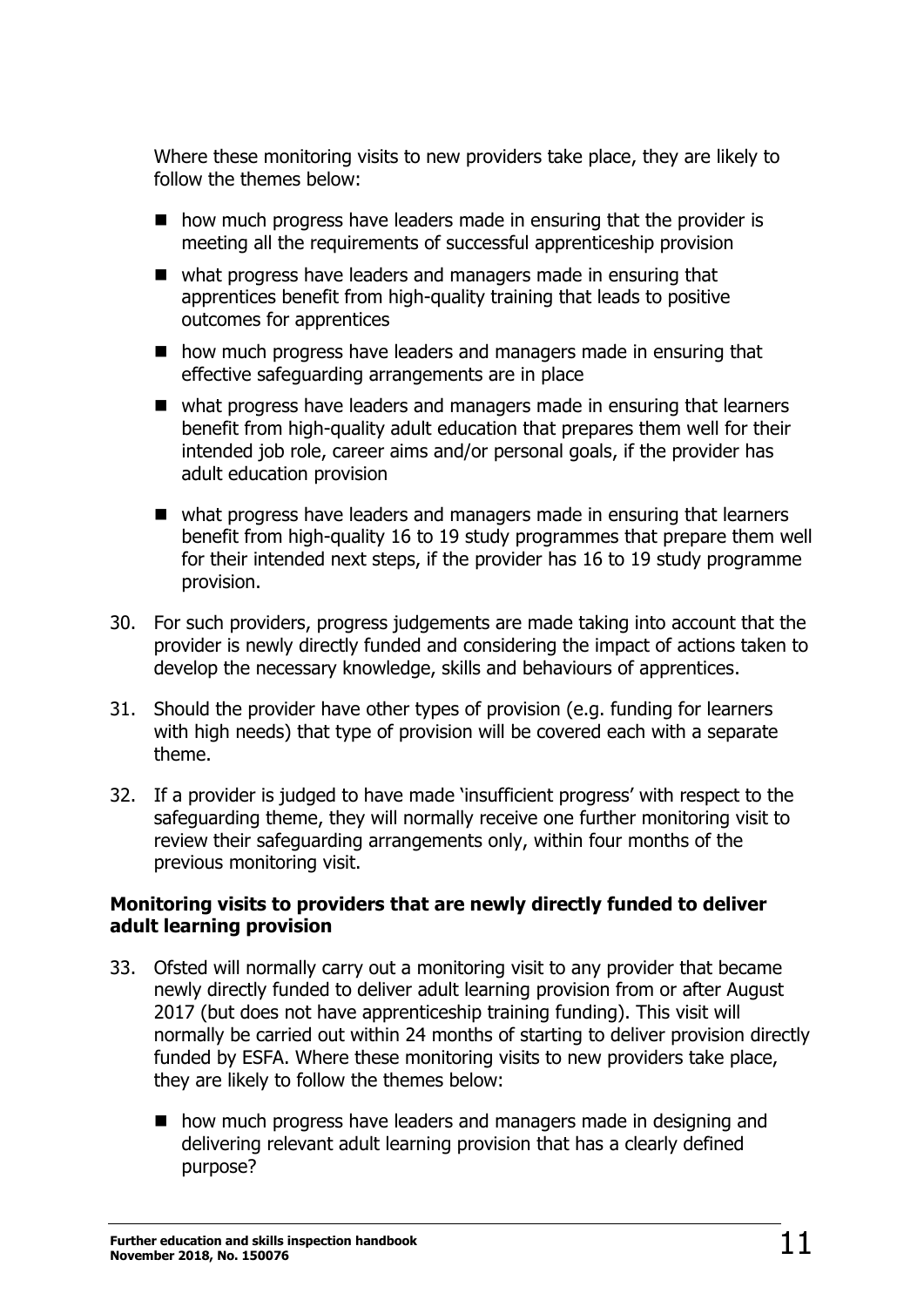- how much progress have leaders and managers made to ensure that learners benefit from high-quality adult education that prepares them well for their intended job role, career aim and/or personal goals?
- how much progress have leaders and managers made in ensuring that effective safeguarding arrangements are in place?
- 34. For such providers, progress judgements are made taking into account that the provider is newly directly funded and considering the impact of actions taken to develop the necessary knowledge, skills and behaviours of learners. Should the provider acquire other types of funded provision (e.g. funding for learners with high needs) that type of provision will be covered each with a separate theme. The exception is where apprenticeship funding is acquired, in which case the arrangements detailed in paragraph 29 will apply.
- 35. If a provider is judged to have made 'insufficient progress' with respect to the safeguarding theme, they will normally receive one further monitoring visit to review their safeguarding arrangements only, within four months of the previous monitoring visit.

#### **Re-inspection monitoring visits to inadequate providers**

- 36. Re-inspection monitoring visits to providers found to be inadequate overall are carried out soon after the publication of the inspection report, except where a provider's main funding has been terminated and/or the provider has been removed from the RoATP and the provider delivers only apprenticeship provision.<sup>19</sup>
- 37. The first visit will assess what steps the provider has taken to improve the weak areas identified in the inspection report and recommend priorities for further improvement. Follow-up visits will assess the impact of measures to improve provision for learners and challenge the provider to improve. Ofsted will publish the findings and share them with ESFA and the Further Education Commissioner (as relevant) and other government bodies, as necessary.<sup>20</sup>
- 38. Follow-up monitoring visits will normally take place until the full re-inspection is completed, usually within 15 months of the publication date of the most recent full inspection report.
- 39. The purpose of re-inspection monitoring visits is to:
	- **P** promote rapid improvement for all learners

 $19$  If a provider judged to be inadequate has apprenticeship provision graded inadequate and which has been removed from the RoATP, that apprenticehip provision will not normally be covered as part of the monitoring visit.

<sup>&</sup>lt;sup>20</sup> These other bodies may include Ofqual and the Office for Students (OfS).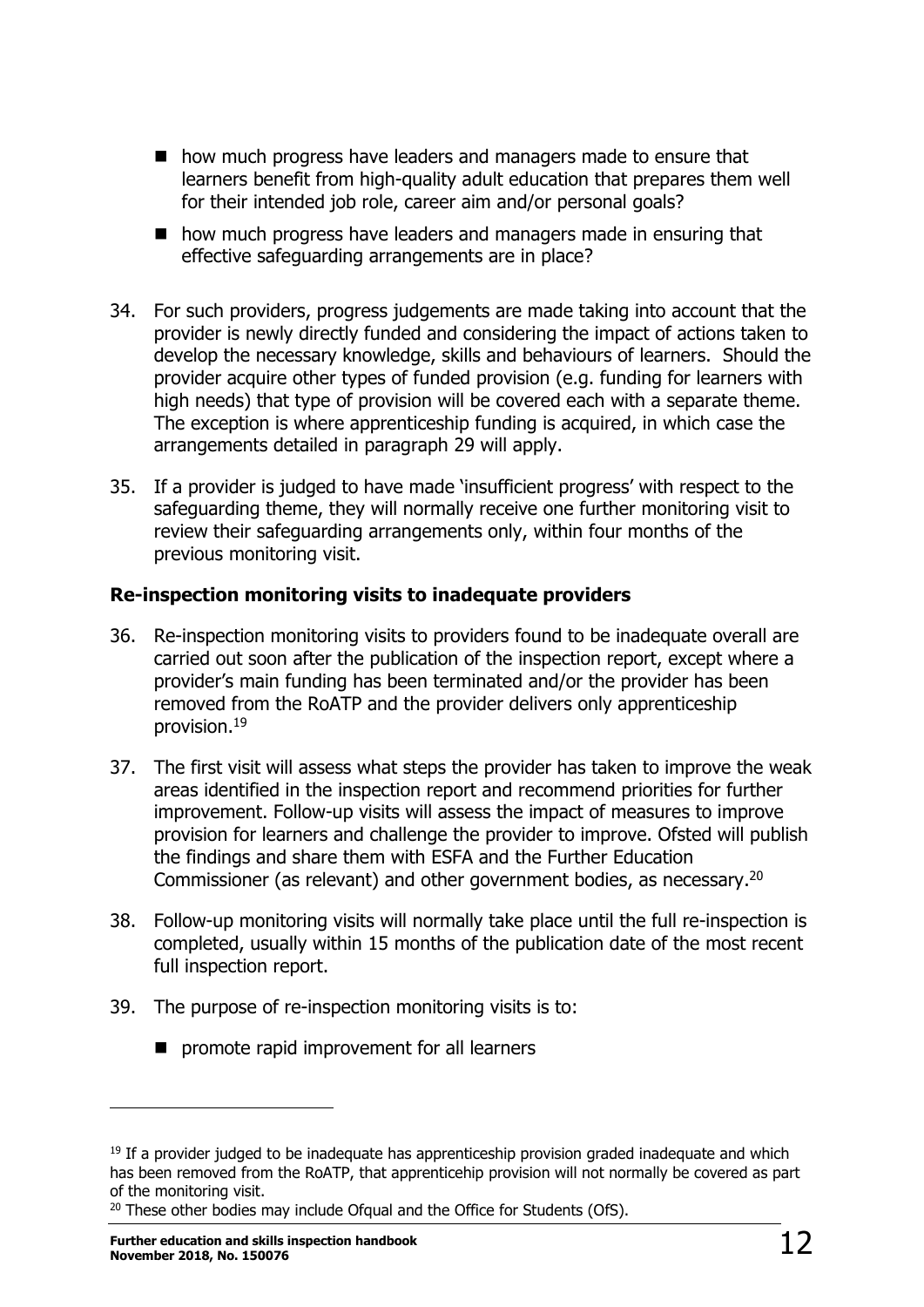- make clear to the provider, learners and other users what steps the provider has taken to improve the provision and how effective these have been
- $\blacksquare$  inform the ESFA, the Department for Education (DfE) and, where relevant, the Further Education Commissioner and other government bodies, as necessary of the progress made in improving provision for learners.
- 40. Monitoring visits will normally last up to two days. Inspectors will report against the areas for improvement by themes and will set out priorities for improvement against each theme.
- 41. Themes are derived from the areas for improvement in the recently published inspection report. They focus on actions that will lead to improvement for learners and not on processes and systems.
- 42. Ofsted will use the same progress judgements as detailed at paragraph 26 above.
- 43. The process for the publication and quality assurance of monitoring visit reports is the same as for full inspection reports (see paragraphs 114 to 125 of this handbook).

#### **Pilot inspections**

44. From time to time, Ofsted may pilot different approaches to inspection to test, for example, proposed new frameworks. Specific details for this type of inspection will be provided on a case-by-case basis.

# <span id="page-12-0"></span>**Scope of inspection**

- 45. Ofsted will inspect providers that have one or more of the following for which the provider is directly responsible:
	- a direct funding contract with ESFA
	- an advanced learner loans facility from ESFA
	- $\blacksquare$  apprenticeship training provision funded through the apprenticeship levy.<sup>21</sup>
- 46. Subcontracted provision that is part of the directly funded provider's responsibility is also in scope of inspection. As part of the inspection, inspectors may inspect any provision carried out on behalf of the provider through subcontract(s) or partnership arrangements, including by subcontractors that hold additional direct contracts of their own. Typically, inspection visits to, or communications with, subcontractors that are in scope are likely to include the inspection of the direct contract holder's arrangements to quality assure and improve the provision.

<sup>&</sup>lt;sup>21</sup> Further education colleges and sixth form colleges will continue to be inspected at corporation level.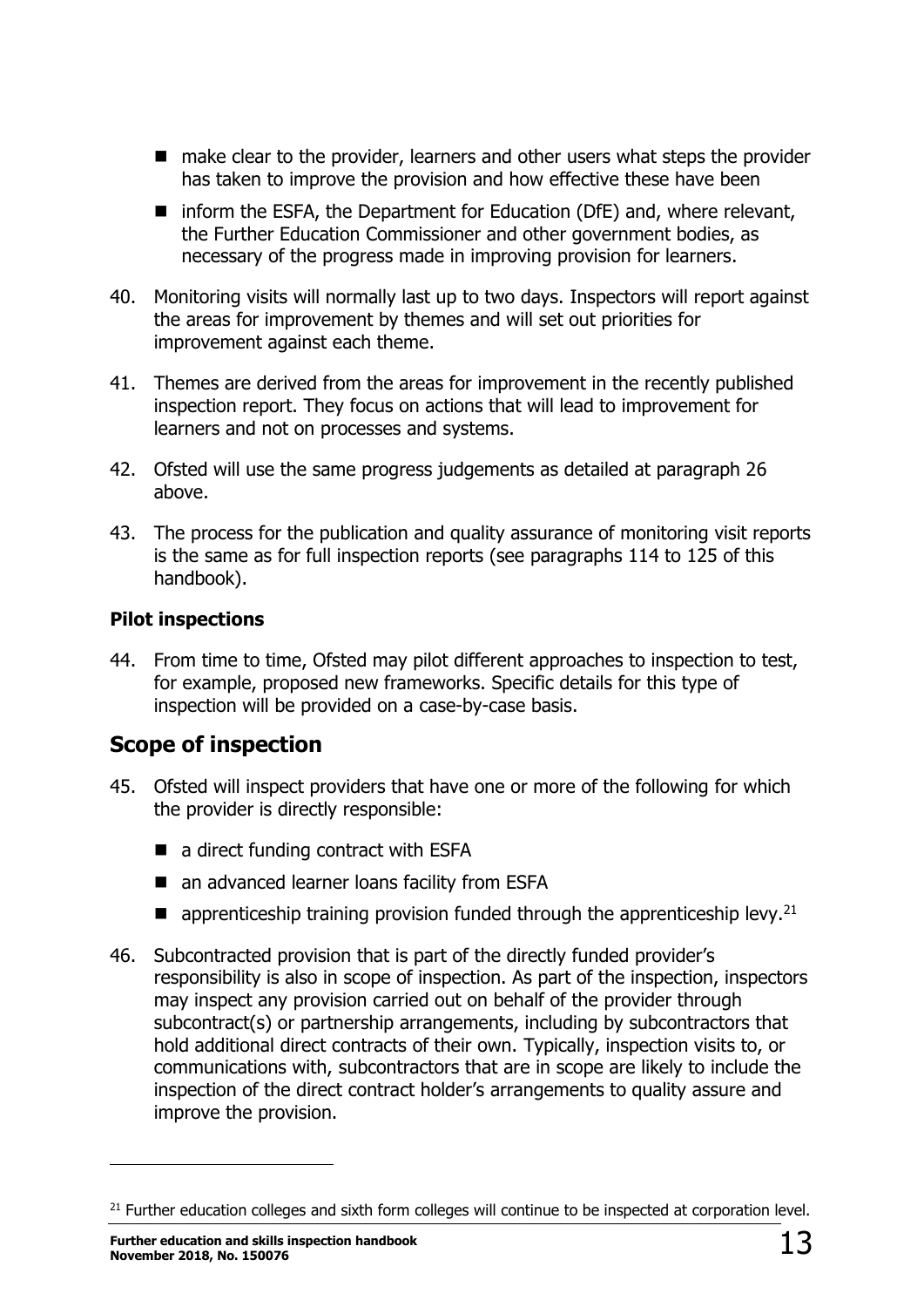- 47. Inspectors will not include provision that the provider operates under subcontracted arrangements on behalf of other providers.
- 48. Ofsted reserves the right to inspect and grade any subcontractor and its provision as a separate entity against this framework and handbook.
- 49. Any provision that is part of a pilot scheme or European Social Fund (ESF) funded provision that does not support a mainstream programme such as apprenticeships or traineeships is normally out of scope for inspection.

#### **Inspecting residential provision in colleges**

- 50. Ofsted inspects residential accommodation in colleges against the national minimum standards for the accommodation of students under 18. The standards apply to 'institutions within the further education sector', as defined by section 91 of the Further and Higher Education Act 1992, which have residential accommodation for 16- and 17-year-olds.<sup>22</sup> These inspections are separate from the inspection of the education and training provision of the college described in this handbook.
- 51. Inspections are carried out by Ofsted's social care regulatory inspectors. The approach is set out in the 'Social care common inspection framework (SCCIF): residential provision of further education colleges'.<sup>23</sup> If a college is registered as a care home, the Care Quality Commission inspects the accommodation.

#### **Inspection of religious education and collective worship in relation to Catholic sixth form colleges**

52. In the case of these colleges, denominational religious education, the college's Catholic ethos and the content of collective worship will be inspected by the relevant Catholic diocese. Inspectors will not comment on the content of religious worship or on denominational religious education. Inspectors may visit lessons and assemblies in order to help them evaluate how these contribute to students' personal development, behaviour and welfare.

#### **What inspectors will cover**

- 53. Inspectors will make overall judgements on the:
	- $\blacksquare$  effectiveness of leadership and management
	- quality of teaching, learning and assessment
	- **P** personal development, behaviour and welfare

<sup>&</sup>lt;sup>22</sup> Further and Higher Education Act 1992; [www.legislation.gov.uk/ukpga/1992/13/contents.](http://www.legislation.gov.uk/ukpga/1992/13/contents)

 $23$  Social care common inspection framework (SCCIF): residential provision of further education colleges, Ofsted, March 2017; [www.gov.uk/guidance/social-care-common-inspection-framework-sccif](https://www.gov.uk/guidance/social-care-common-inspection-framework-sccif-residential-provision-of-further-education-colleges)[residential-provision-of-further-education-colleges.](https://www.gov.uk/guidance/social-care-common-inspection-framework-sccif-residential-provision-of-further-education-colleges)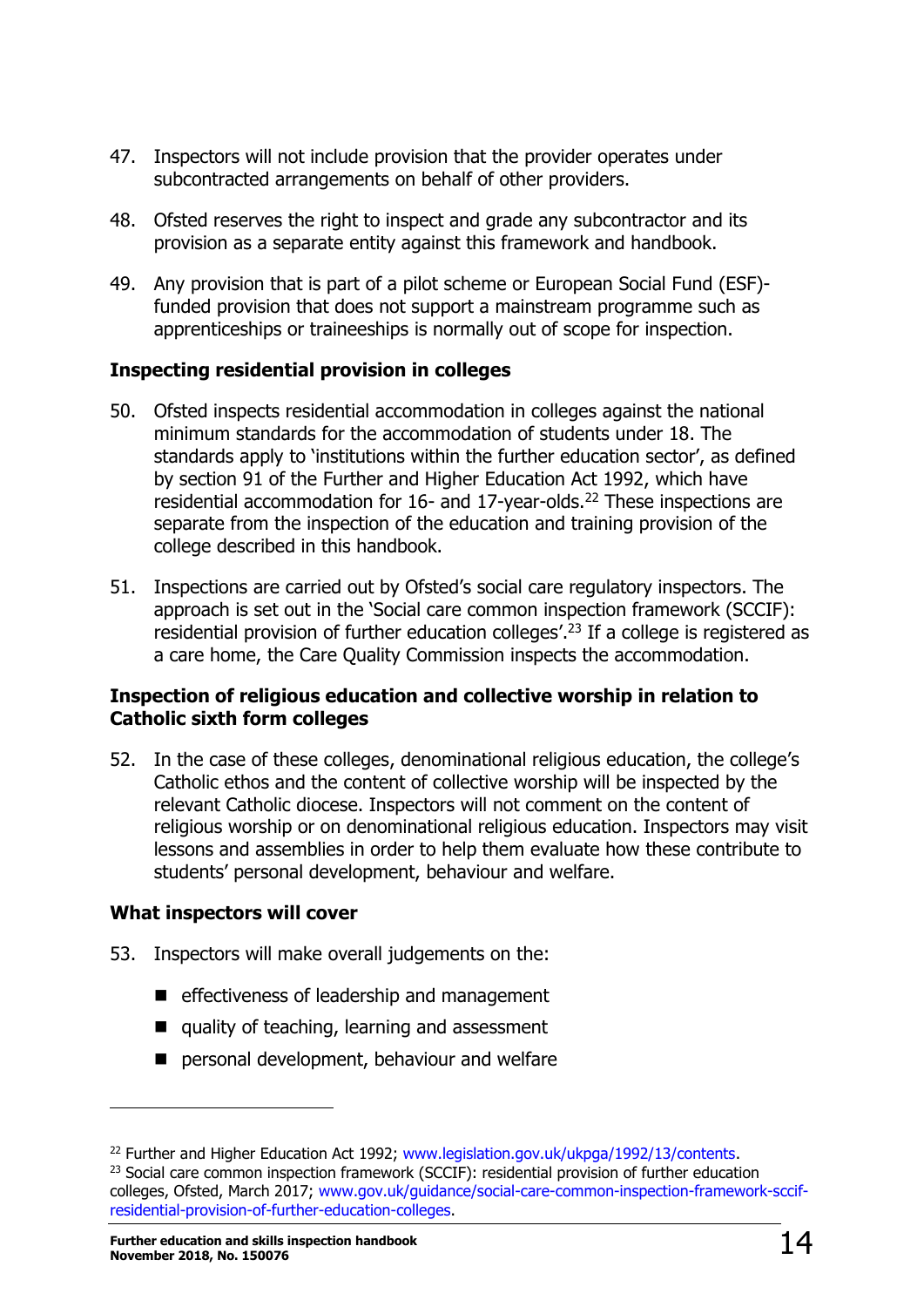- **u** outcomes for learners.
- 54. They will also make judgements on each major type of provision, as set out in the table below.

| <b>Type of provision</b>                       | <b>Description of provision</b>                                                                                                                                                                                                                                                                                 |
|------------------------------------------------|-----------------------------------------------------------------------------------------------------------------------------------------------------------------------------------------------------------------------------------------------------------------------------------------------------------------|
| 16 to 19 study programmes                      | Provision funded through the ESFA 16 to 18 funding<br>stream for study programmes (except for traineeships<br>and apprenticeships).                                                                                                                                                                             |
| Adult learning programmes                      | Provision funded through the adult education budget,<br>including employability training for learners aged 19<br>and over, referred for training by Jobcentre Plus. This<br>also includes community learning provision. Adult<br>learning may be funded directly by ESFA or through<br>advanced learning loans. |
| Apprenticeships                                | Apprenticeships at levels 2 to 5 funded via the<br>Secretary of State or ESFA and/or funded through the<br>apprenticeship levy. <sup>24</sup>                                                                                                                                                                   |
| Traineeships                                   | Traineeships funded as part of the 16 to 18 classroom-<br>based funding stream or as part of the adult education<br>budget for learners up to the age of 24.                                                                                                                                                    |
| Provision for learners with<br>high needs      | Provision for learners for which providers receive high-<br>needs funding in addition to 16 to 18 ESFA funding for<br>study programmes and/or 16 to 18 apprenticeships.<br>Learners up to the age of 24 may be eligible for this<br>funding.                                                                    |
| Full-time provision for 14-<br>to 16-year-olds | ESFA-funded provision linked to full-time enrolled<br>learners aged 14 to 16 only.                                                                                                                                                                                                                              |

55. Inspectors will take account of all types of provision within the scope of the inspection when making the four key judgements in the CIF. They will evaluate the types of provision where there are significant numbers of learners, or a high level of funding, and where learners who are deemed to be particularly vulnerable are enrolled. The quality of provision for learners who have special educational needs and/or disabilities, a much broader group than those attracting high-needs funding, will always be considered during the inspection of any type of provision. If the number of learners in a particular type of provision is low, it will normally be inspected and reported on, but may not be graded. Sector subject areas will not be graded or reported on separately.

 $24$  Apprenticeship accountability statement, Department for Education, April 2017; [www.gov.uk/government/publications/apprenticeship-accountability-statement.](http://www.gov.uk/government/publications/apprenticeship-accountability-statement) Where a higher education institution provides apprenticeship training in one or more apprenticeship standards that includes a mandatory higher education qualification, the Office for Students may provide Ofsted with provider-specific information to inform the inspection judgement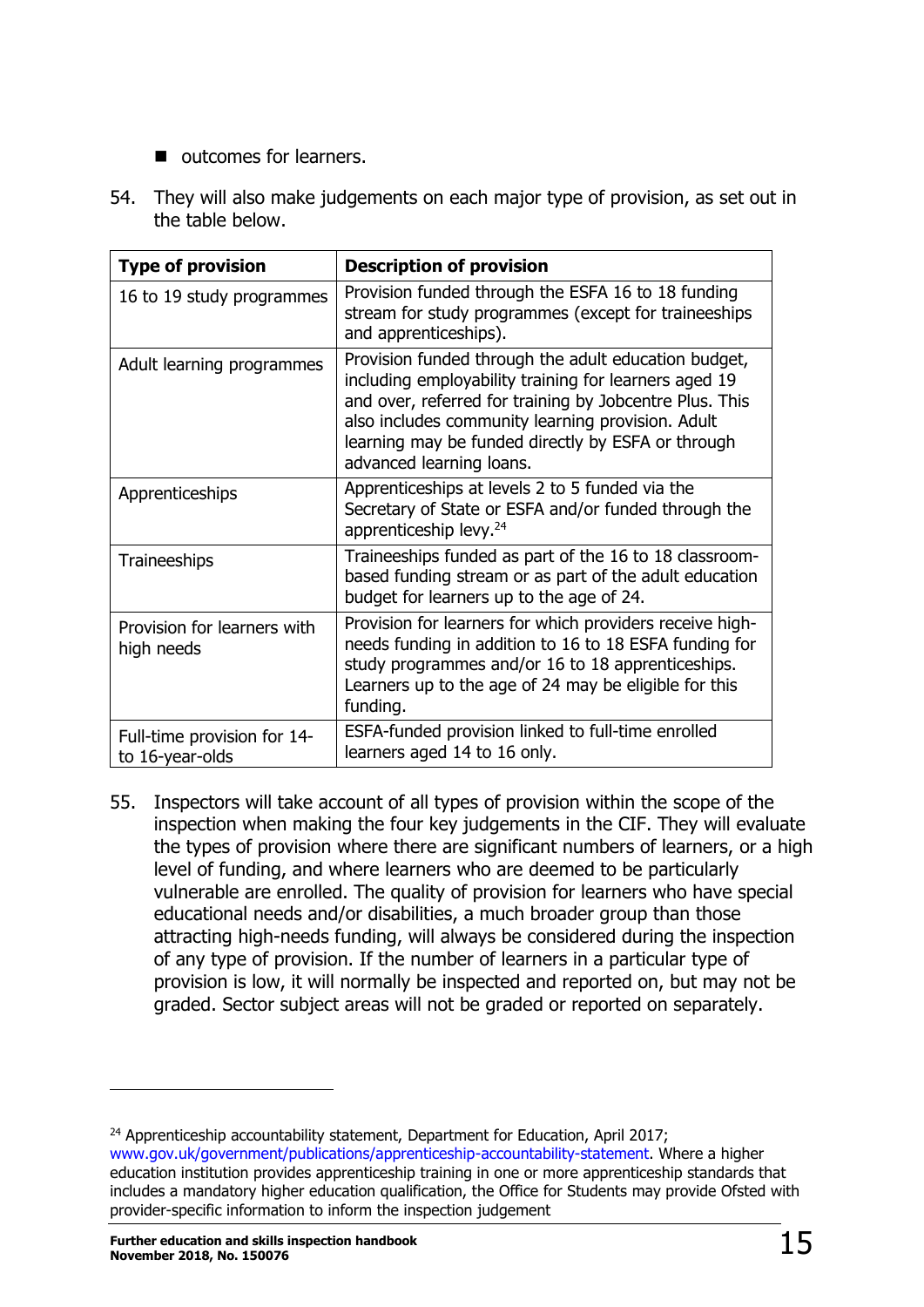However, inspectors will use their subject expertise to contribute to the evidence base for types of provision and key judgements.<sup>25</sup>

- 56. The lead inspector will confirm to the provider which types of provision will be graded and reported on separately.
- 57. Inspections will usually be led by an Her Majesty's Inspector (HMI), assisted by other HMI and/or Ofsted Inspectors.<sup>26</sup> Some inspections (or monitoring visits) may be led by an Ofsted Inspector.
- 58. The lead inspector's planning will focus primarily on how inspectors will gather first-hand evidence of learners' experiences to evaluate the four key judgements of the CIF and the different types of provision offered by the provider.
- 59. Inspectors' evidence-gathering will include observations of teaching, learning and assessment, as well as support arrangements, discussions with learners, scrutiny of learners' work and the arrangements made for them to gain experience of work. Inspectors may undertake some inspection activities jointly with providers' staff, such as visits to learning sessions, to evaluate the progress that learners are making.
- 60. Inspectors may plan visits to learners at work to observe members of the provider's staff and subcontracted staff (if applicable) carrying out teaching or assessment activities with learners. These visits also give inspectors the opportunity to hold discussions with learners and employers, to discuss learning programmes and to look at learners' portfolios, where relevant. Inspectors may also carry out interviews with learners, employers and staff, by telephone or through webinars.
- 61. The lead inspector will draw up a pre-inspection team briefing for the inspection team, including the nominee. The purpose of this briefing is to focus inspection activity and identify areas for exploration.
- 62. The lead inspector's pre-inspection analysis of evidence may include, but will not be restricted to:<sup>27</sup>
	- the provider's current self-assessment report or equivalent evaluation report
	- $\blacksquare$  the provider's development/quality improvement plan, including any plans for subcontractors

<sup>&</sup>lt;sup>25</sup> In the case of monitoring visits, inspectors will use their range of expertise to contribute to the relevant themes.

 $26$  An Ofsted Inspector is an inspector who is not a HMI but is deployed by Ofsted in a variety of roles, usually as a team inspector on further education and skills inspection.

<sup>&</sup>lt;sup>27</sup> Some of these may not be available until Ofsted has notified the provider of the inspection.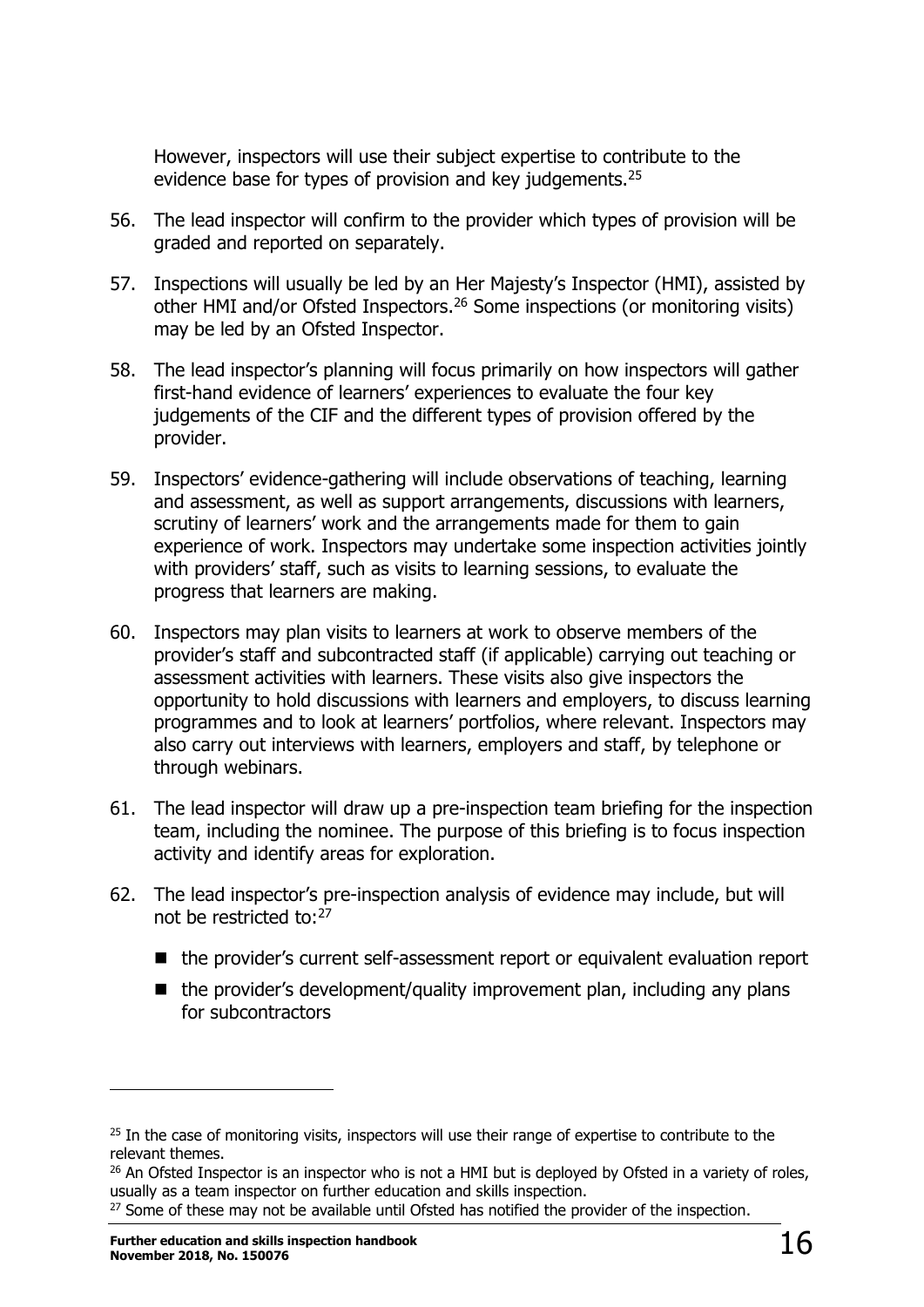- **P** performance data for the previous three years, where available, including: recruitment data; achievement rates; any value-added data; destination data; and employment rates
- feedback from learners, parents and carers, and/or employers from online questionnaires
- $\blacksquare$  report from the previous inspection or re-inspection
- **E** reports from any surveys Ofsted has carried out in which the provider has been involved
- $\blacksquare$  the reports from any monitoring visits
- **n** any letters following an inspection in which the provider was judged to require improvement
- additional background information about the local economic and social context relevant to the provider.
- 63. Inspectors will select the learning activities, learners and employers to be seen, taking into account the:
	- number of sites
	- number of subcontractors
	- $\blacksquare$  value of the provider's contract(s) with funding agencies or with employers
	- **qeographical spread of learners**
	- mode of delivery and attendance
	- demographics of the learner group
	- types of provision.

#### **The role of the nominee in inspection**

- 64. Each provider is invited to nominate a senior member of staff to act as the provider's main link with the inspection team. The nominee should:
	- have a detailed understanding of the provider's programmes and operations, including, where appropriate, those of subcontractors
	- be sufficiently senior to ensure the cooperation of staff at all levels
	- $\blacksquare$  have authority to carry out the role with autonomy.
- 65. The nominee's responsibilities include:
	- **P** providing information for the lead inspector to support inspection planning
	- $\blacksquare$  briefing the provider's staff about arrangements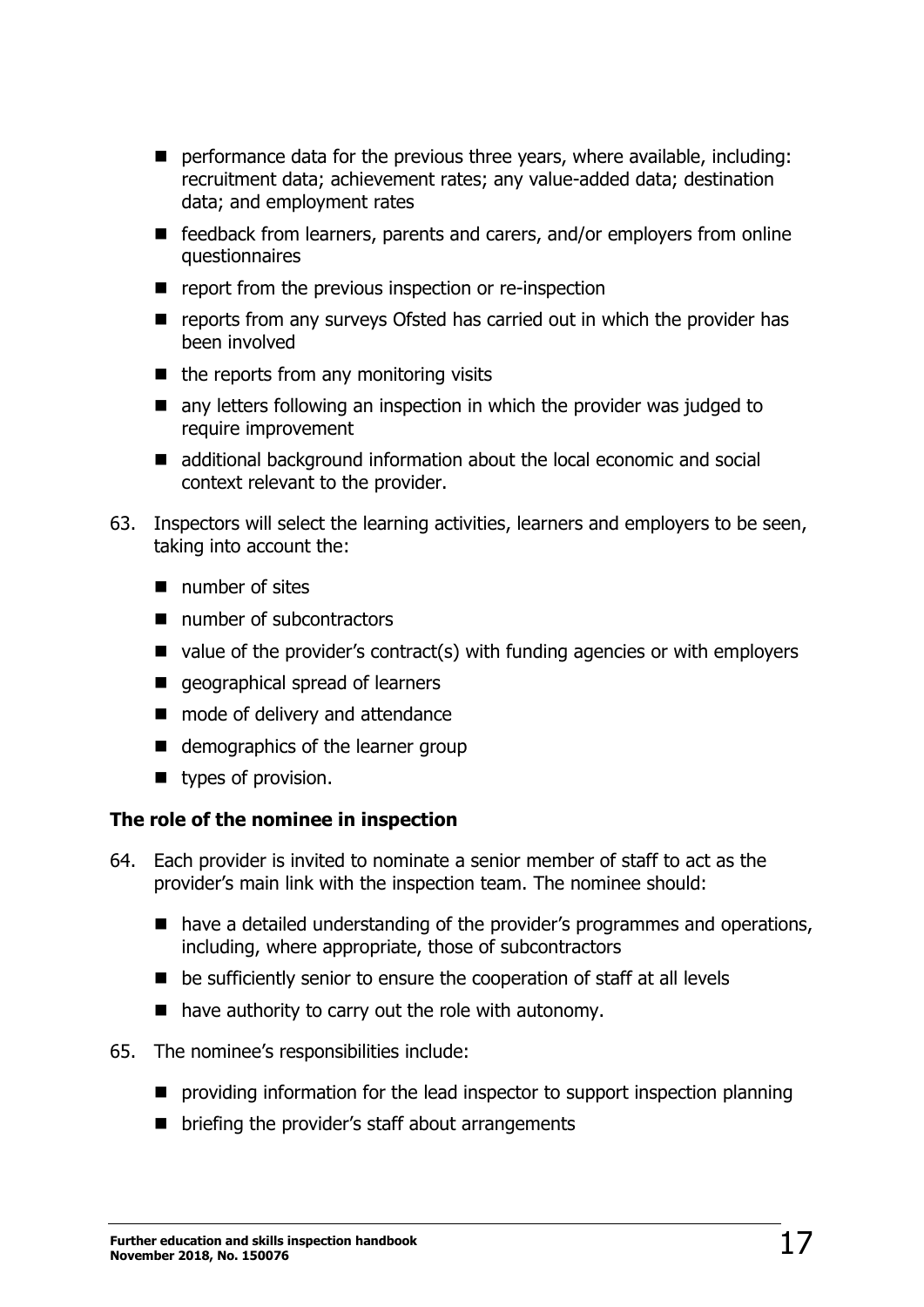- $\blacksquare$  informing learners and employers about the inspection<sup>28</sup>
- $\blacksquare$  attending all team meetings, including the final team meeting
- coordinating feedback arrangements during and at the end of the inspection
- liaising with the lead inspector, ensuring that documents are available and that staff can attend meetings.

### **Notification of inspection**

- 66. Notification for all types of further education and skills inspections will normally take place up to two working days before the inspection unless the inspection is unannounced. Ofsted reserves the right to carry out unannounced inspections or monitoring visits.
- 67. Ofsted will notify the provider in the morning of the notification day and will email the notification letter. The lead inspector will then contact the provider as soon as possible and by the following morning at the latest. The lead inspector should make sure that:
	- qood communications and effective working relationships are established
	- $\blacksquare$  the arrangements for the inspection are established.

# <span id="page-17-0"></span>**Providing information for the inspection**

- 68. As soon as the provider has been notified of the inspection, staff should draw together the information in the lists below that is readily available. These should be working documents and not prepared specifically for the inspection. Inspectors keep review of documentation to a minimum. Providers are not expected to prepare anything extra for inspectors.
- 69. Inspectors should be mindful that the provider will need to accommodate the inspection while still managing day-to-day operations.
- 70. Requests for a deferral will be handled in accordance with Ofsted's policy.<sup>29</sup>
- 71. To ensure that the lead inspector has a clear understanding of the scope and range of provision, the nominee will send the following information, as applicable, as soon as possible:
	- **u** current numbers of learners in the following age groups: 14 to  $16^{30}$ ; 16 to 18; 19+

<sup>&</sup>lt;sup>28</sup> Inspectors will identify a number of off-site learners and employers to observe and/or interview. The nominee should ensure that they are notified, as well as any other users and partners who inspectors have said they wish to meet.

<sup>&</sup>lt;sup>29</sup> 'Deferring Ofsted inspections', Ofsted, 2015; [www.gov.uk/government/publications/deferring](http://www.gov.uk/government/publications/deferring-ofsted-inspections)[ofsted-inspections.](http://www.gov.uk/government/publications/deferring-ofsted-inspections)

<sup>&</sup>lt;sup>30</sup> Inspectors may ask for specific information relating to 14- and 15-year-olds.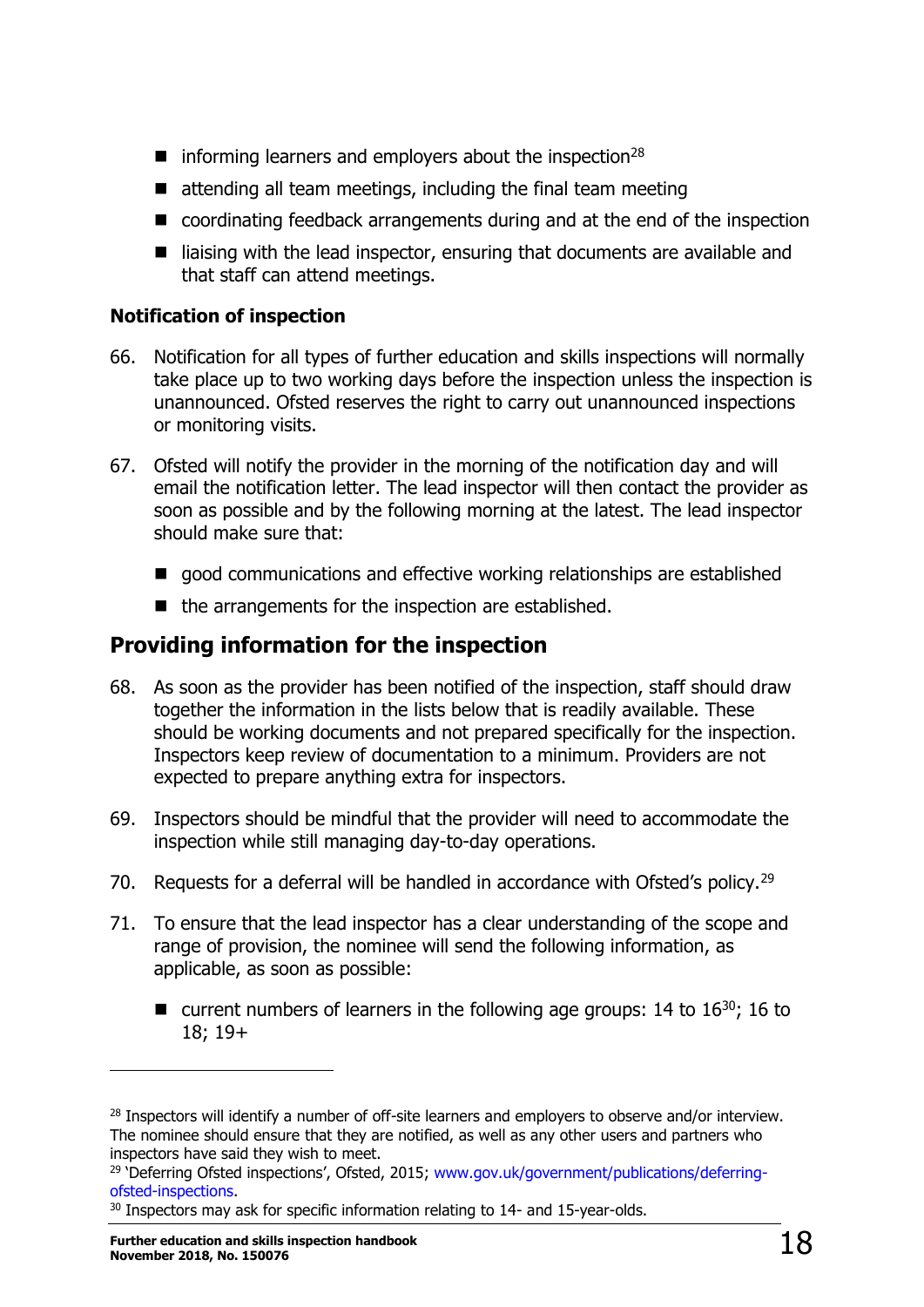- current overall number of learners (excluding apprentices) at level 1 or below, level 2, level 3 and level 4/5, by subject area
- $\blacksquare$  the current number of intermediate, advanced and higher-level apprentices, according to age groups: 16 to 18; 19 to 24; and 25+, by subject area and by apprenticeship framework or standard
- $\blacksquare$  the current number of learners following employability programmes and those who have attended in the previous 12 months
- $\blacksquare$  details of learners who are on a study programme but who are not working towards a substantial qualification
- $\blacksquare$  the current number of learners following traineeships and those who have attended in the previous 12 months
- $\blacksquare$  the current number of learners on community learning programmes and those who have attended in the previous 12 months
- the current numbers of learners who have special educational needs and/or disabilities and the number of learners for whom high-needs funding is received
- **E** geographical spread of training premises and learners, particularly workbased learners and apprentices, according to regions or sub regions, for example a town, county or borough
- location and names of employers
- the names and location of subcontractors.
- 72. The lead inspector will use the telephone planning meeting to arrange how the following information, where applicable, will be made available to inspectors:
	- an overview of the provider's working day, timetables and work-based activity during the week of the inspection
	- $\blacksquare$  strategic and operational business plans
	- $\blacksquare$  evidence of the work of governors, board members or other supervisory bodies and their impact, where applicable
	- $\blacksquare$  evidence of contractual arrangements with employers funding apprenticeships and with subcontractors
	- updated information relating to the self-assessment report
	- development/quality improvement plans, operating statements, subject area plans, staff development plans and action plans arising from inspection, programme review or self-assessment
	- details of staff qualifications and experience and of staff development activity over the last two years
	- anonymised information on the performance management of staff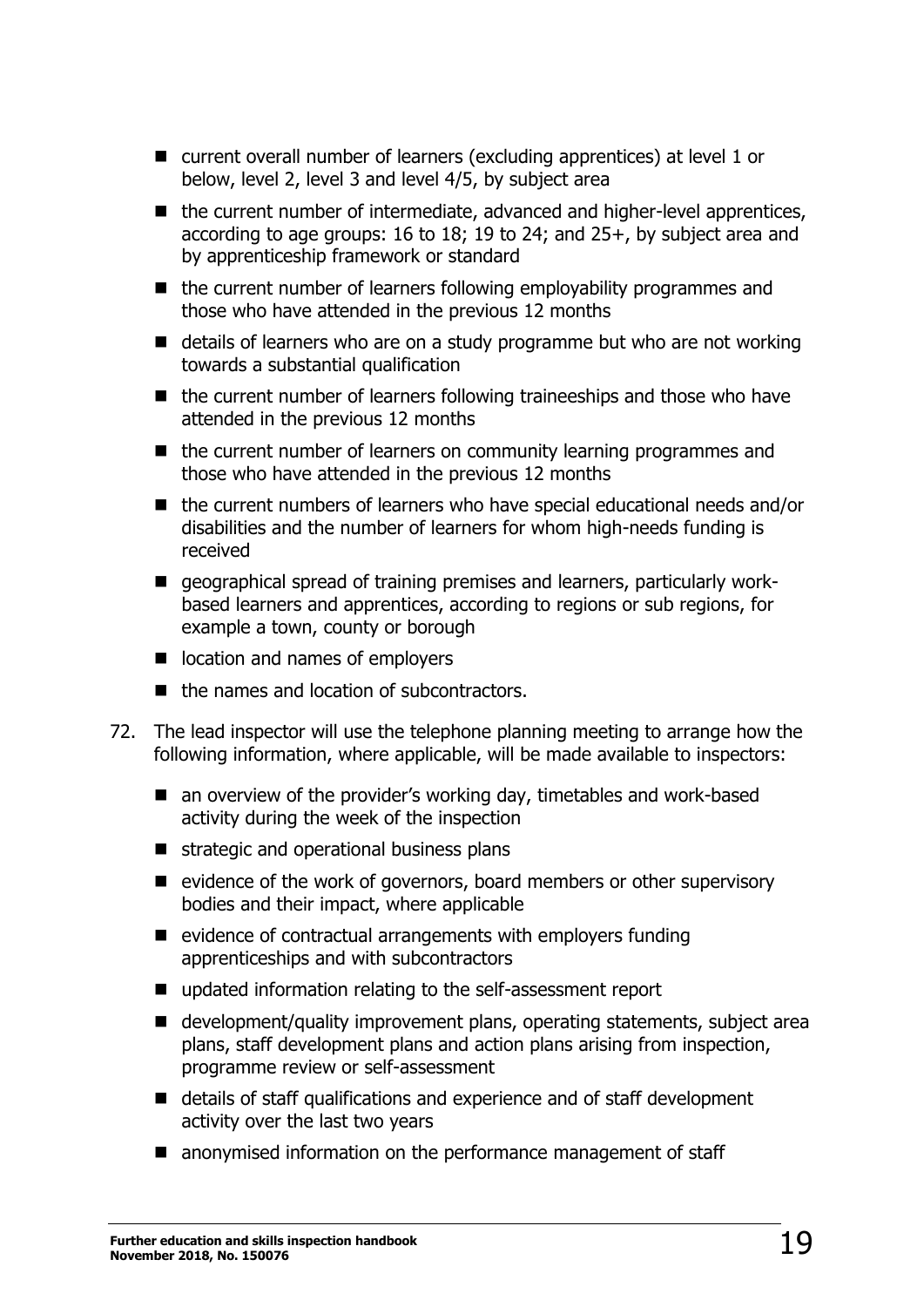- $\blacksquare$  evidence of compliance with the relevant safeguarding requirements; for example, an up-to-date list of Disclosure and Barring Service (DBS) checks for staff, as required
- access to the logs that record complaints, incidents of poor behaviour, racist incidents and incidents of bullying or those relating to radicalisation or extremism
- a range of learners' work, including marked work
- access to virtual learning environments and/or learner management systems
- $\blacksquare$  records of observations of teaching, learning and assessment or support, information and advice sessions
- $\blacksquare$  timetables and schedules of activity involving learners during the week of the inspection (showing locations and staff)
- complete and up-to-date data on learner numbers, achievements and destinations
- complete and up-to-date data on the progress that learners have made since they enrolled
- attendance data for classes and training sessions, including English and mathematics
- $\blacksquare$  minutes from key meetings, including those with community links and employers to develop the curriculum
- $\blacksquare$  information about the provider's organisation with staff names and responsibilities
- names and email addresses of any employers and/or subcontractors whose premises the inspection team intends to visit $31$
- details of any changes to normal routines during the week of inspection.
- 73. The provider will need to inform all subcontractors' staff, current learners, employers and other users about the inspection, emphasising that inspectors may visit any sessions involving learners either on the provider's premises or at other locations, including learners' workplaces or online.

#### **Planning the inspection with the provider**

- 74. To ensure that the provider understands the inspection process, the lead inspector will hold a telephone planning meeting with the nominee/most senior member of staff.
- 75. The agenda for the meeting should include:

<sup>&</sup>lt;sup>31</sup> This should be given to the inspection team on the first inspection day or agreed during the planning telephone call.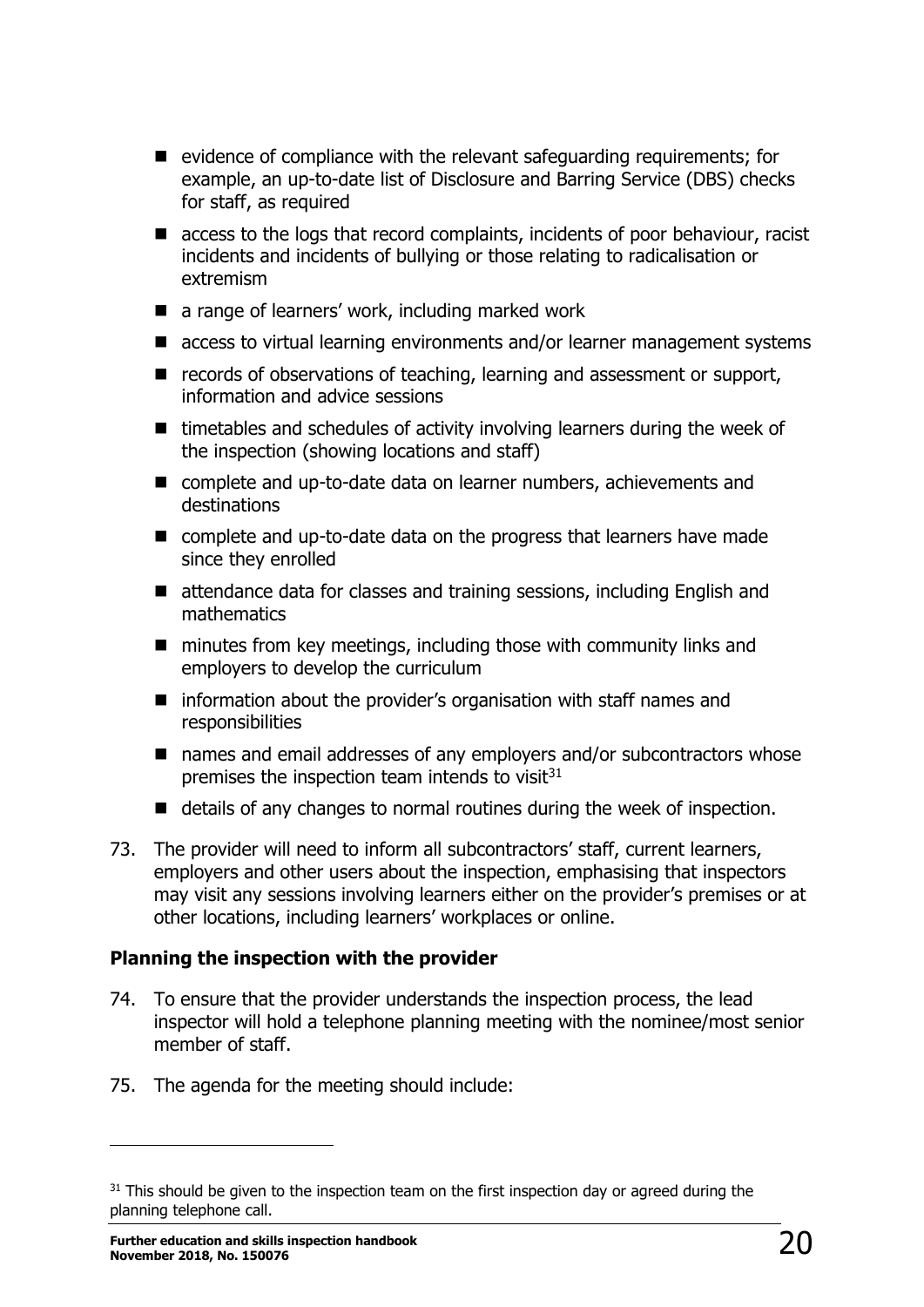- $\blacksquare$  introductions and purpose of meeting
- confirmation of the use of the latest version of the CIF
- update on the provider's recent developments, with specific attention to types of provision and relevant local economic and social contexts
- $\blacksquare$  inspection team members and their responsibilities
- $\blacksquare$  the role and responsibilities of the nominee
- $\blacksquare$  scope of the inspection, including the types of provision to be inspected
- $\blacksquare$  in providers that have learner representatives, arrangements for the lead inspector to hold a discussion with them about the inspection process, either before or during the inspection<sup>32</sup>
- arrangements to inform all interested parties about the inspection through:
	- the links to Learner View,  $33$  Employer View  $34$  and the parents'/carers' and staff online questionnaires<sup>35</sup>
	- systems the provider already uses to communicate with learners and employers
- **T** arrangements to collect the views of learners, parents, carers, employers, staff and external partners during the inspection through:
	- open meetings for learners or learner representatives
	- Learner View, Employer View and the online questionnaires for parents/carers and staff<sup>36</sup>
	- visits/phone/remote tele- or video-conference calls to learners and employers at work
	- informal meetings or individual interviews arranged by inspectors during the inspection
- **The arrangements for the lead inspector to have information on:** 
	- numbers participating at the time of the inspection and their geographical distribution, by type of provision, sector subject area and subcontractor, where appropriate
	- lists of learners, for example on apprenticeships, with details of place of work and employers' telephone numbers
	- schedules/timetables of all learning activities during the week of the inspection, including those delivered by subcontractors

<sup>&</sup>lt;sup>32</sup> This does not apply in the case of monitoring visits.

<sup>33</sup> Learner View: [https://learnerview.ofsted.gov.uk.](https://learnerview.ofsted.gov.uk/)

<sup>34</sup> Employer View: [https://employerview.ofsted.gov.uk.](https://employerview.ofsted.gov.uk/)

<sup>&</sup>lt;sup>35</sup> These do not apply in the case of monitoring visits.

<sup>&</sup>lt;sup>36</sup> This does not apply in the case of monitoring visits.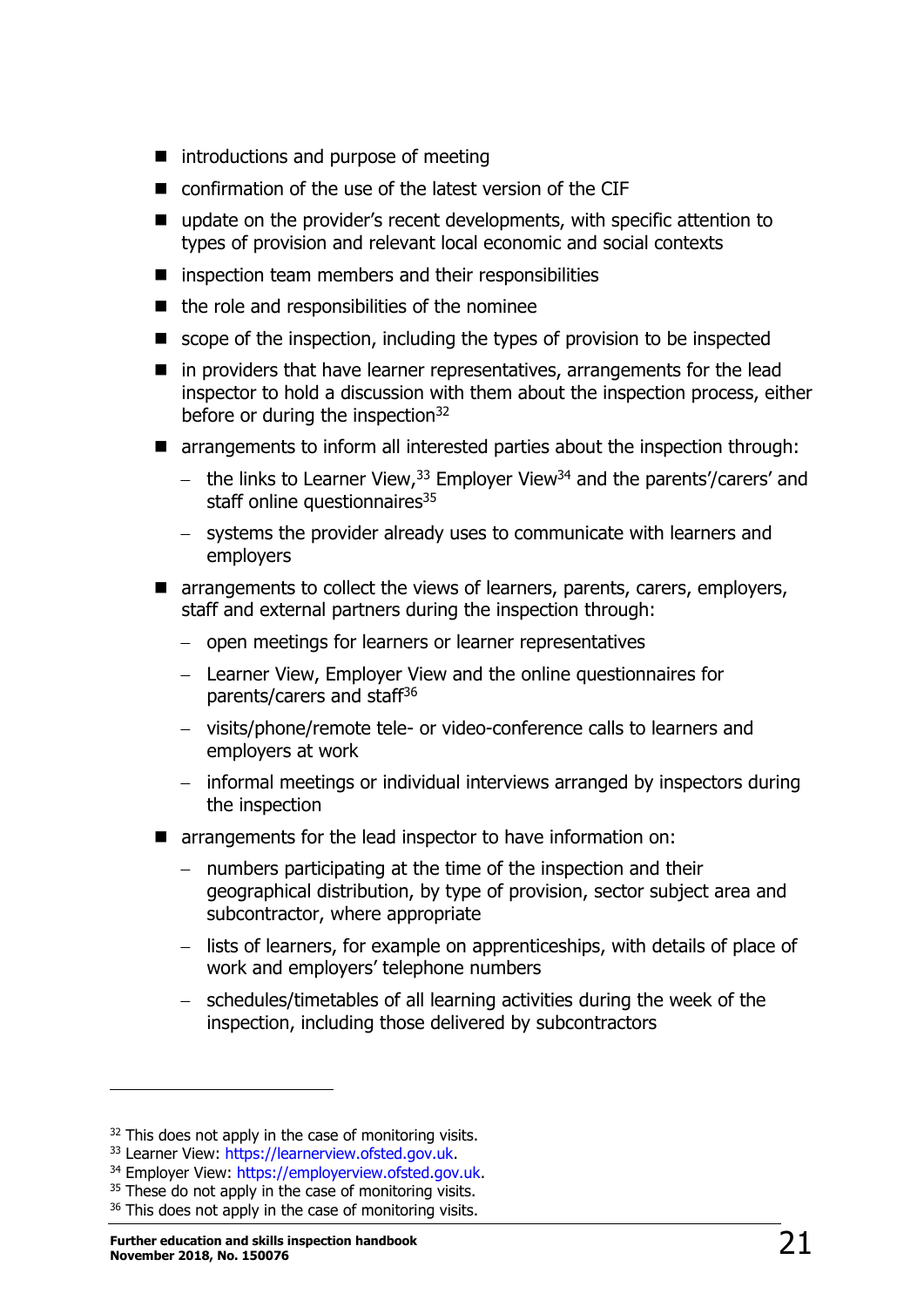- **E** arrangements for observing teaching, learning and assessments and reviewing learners' work at provider, subcontractor and employer premises
- $\blacksquare$  arranging meetings for inspectors with key members of staff/management
- arrangements to confirm the location of inspectors at the start of the inspection, where applicable
- documents to be made available during the inspection
- $\blacksquare$  times of, and venues for, team meetings
- domestic arrangements
- health and safety of inspectors
- $\blacksquare$  final feedback, evaluation and reporting arrangements
- arrangements, where applicable, for any additional visitors/observers during the inspection.
- 76. Meetings with learners and key staff, visits to learners at work or external sites and online interviews or webinars should be agreed as quickly as possible. However, the lead inspector will not tell the provider which teaching or training sessions will be visited in any part of the inspection.

#### **Seeking the views of learners, parents and carers, employers and staff**

- 77. Learners' views are central to inspection. It is therefore important that all learners have the opportunity to express their views to inspectors. This also applies to employers and any other key stakeholders. Inspectors will consider the views of learners, parents and carers, and employers as part of the riskassessment process. They will do this before the inspection and during the inspection.
- 78. Ofsted's online questionnaires, Learner View and Employer View, are intended to gather the views of learners and employers. There is also an online questionnaire for parents and carers. Respondents are able to complete these at any time during the year. There is also a questionnaire for provider staff, which will be available to complete once we have notified the provider of the inspection. After notifying the provider of the inspection, Ofsted asks the nominee to tell all learners, employers and parents/carers of learners (where appropriate) and provider staff that the inspection is taking place. The nominee should ask them to give their views to the inspection team using these online questionnaires.<sup>37</sup>
- 79. Surveys of learners' views carried out by the provider, funding bodies or other organisations also provide evidence for the inspection, and may indicate themes

<sup>&</sup>lt;sup>37</sup> This does not apply in the case of monitoring visits.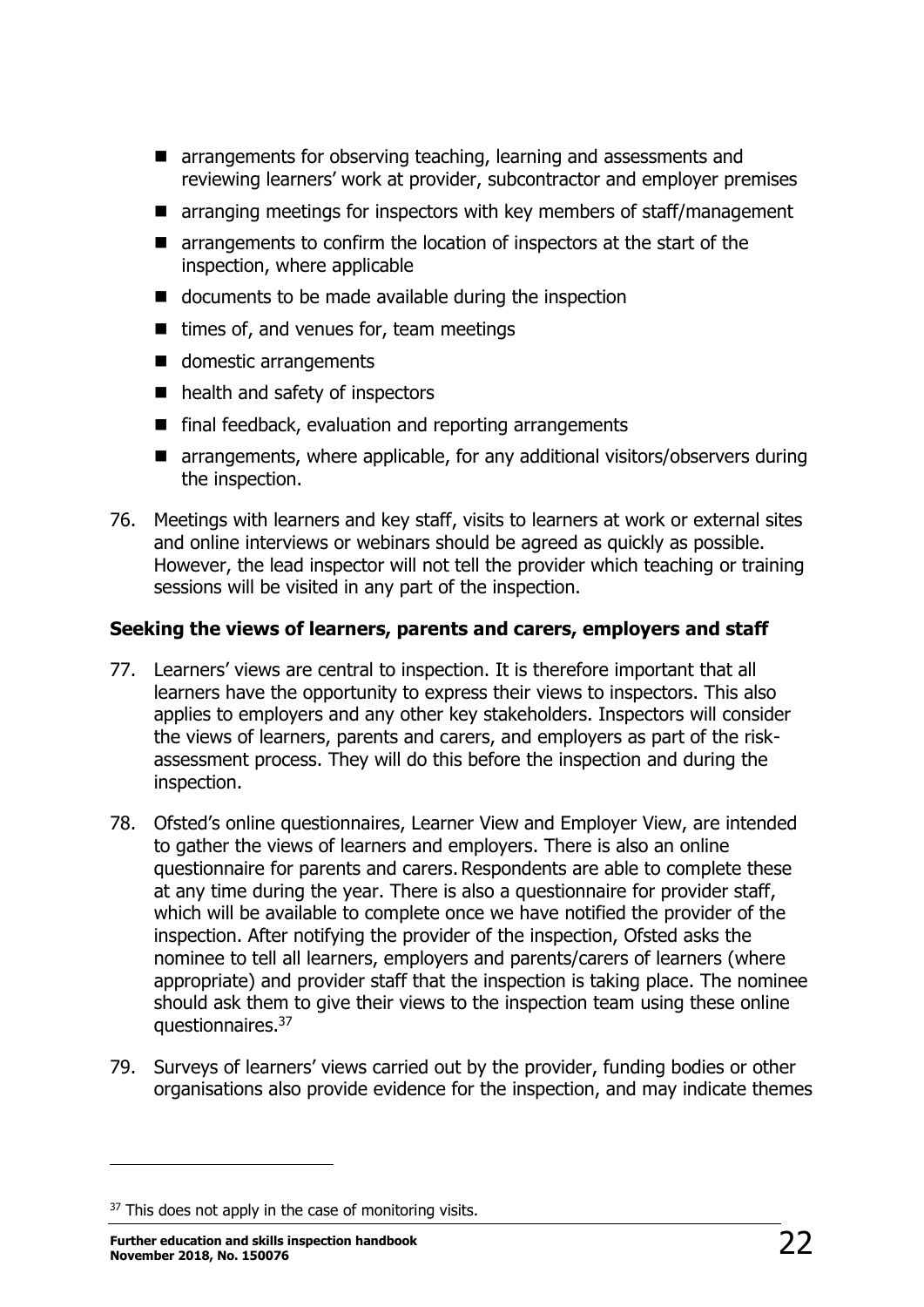to explore further. They do not replace dialogue with learners during the inspection or views collected through Learner View.

- 80. Inspectors will talk to learners, for example, group representatives, the provider's learner governor(s), student council members, and learners who have special educational needs and/or disabilities. This may happen face-toface or remotely, for instance through a webinar. Ofsted may use other surveys to capture views.
- 81. Inspectors will take account of views expressed to them by learners, employers, parents and carers, governors, staff and the nominee. Staff and learners must be able to speak to inspectors in private to ensure that their responses are not influenced by the presence of the nominee or senior staff. Meetings during the inspection are likely to include meetings with samples of learners selected by inspectors and open invitation meetings.
- 82. The lead inspector will also take account of any external views on the provider's performance, for example through briefings from commissioning and funding bodies.

# <span id="page-22-0"></span>**During the inspection**

#### **Days allocated to inspection and inspection team members**

- 83. A full inspection will normally last between two and five days on site, although the number of inspectors involved will vary according to the size and complexity of the provider. Some inspectors may only be required for part of the inspection.
- 84. Short inspections (see paragraphs 126 to 161) will normally last no longer than two days on site, although the number of inspectors involved will vary according to the size and complexity of the provider. Some inspectors may only be required for part of the inspection.
- 85. Monitoring visits will usually last between one and two days, depending on the scope of the visit and size of the provider.
- 86. How the team is deployed to gather evidence will depend on the number of learners and sites, the type(s) of provision and range of learning programmes.

## **The start of the on-site inspection**

87. The team briefing letter will provide details about the start of the on-site inspection, including the location and timing of the initial meeting and any other relevant arrangements for the first day.

## **Gathering and recording evidence**

88. Inspectors will spend most of their time collecting first-hand evidence both onand off-site, including through work scrutiny and observing teaching, training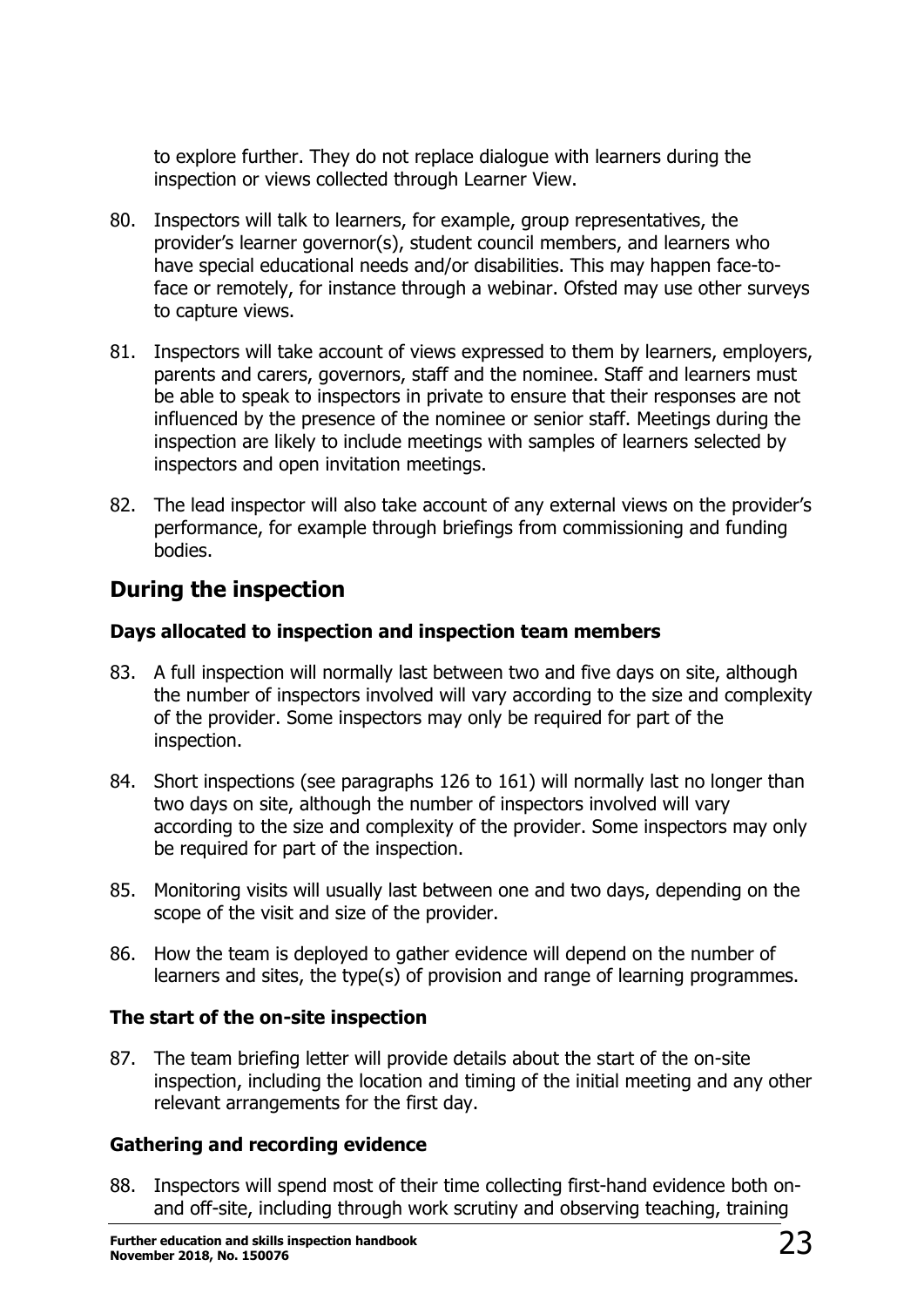and assessment. Inspectors must ensure that observations include attention to the quality of learning for individuals and different groups of learners, either in individual or in group sessions.

- 89. Inspectors are also likely to review case studies of learners, including potentially vulnerable learners such as learners who have special educational needs and/or disabilities and young people in care. They may also ask for meetings with members of staff who work with individual learners receiving additional learning support. The inspection team will, wherever possible, meet with a student representative.
- 90. Other first-hand evidence includes:
	- $\blacksquare$  discussions with learners and analysis of their work
	- analysis of provider and learner records showing planning for, and monitoring of, learners' individual progress from their starting points as they began their courses or apprenticeships
	- learner, employer, parent/carer and staff questionnaires
	- meetings with learners, employers, staff, governors, board members, councillors, trustees and the provider's partners where appropriate.
- 91. Where meetings take place, the main focus will be on evaluating the impact of actions taken by providers' staff on learners' personal development, their learning and progress and/or their outcomes.
- 92. During the inspection, inspectors will collect, analyse and record evidence and their judgements on paper or electronic evidence forms. It is essential that the evidence accurately reflects discussions. Inspectors should identify clearly information that was provided in confidence.
- 93. The evidence forms, together with any briefings, plans or instructions prepared by the lead inspector, and responses from learners and employers, either in hard copy or in emails, contribute to the evidence base. The lead inspector is responsible for compiling evidence and assuring its quality.

#### **Inspecting the quality of teaching, learning and assessment**

- 94. Inspection of this key judgement is based on the quality of teaching, learning and assessment and the impact it has on learners' outcomes and personal development. Inspectors will gather evidence from a variety of learning activities, such as:
	- direct observation
	- evaluation of learning materials and their use by learners
	- $\blacksquare$  the use of technology to deliver and assess learning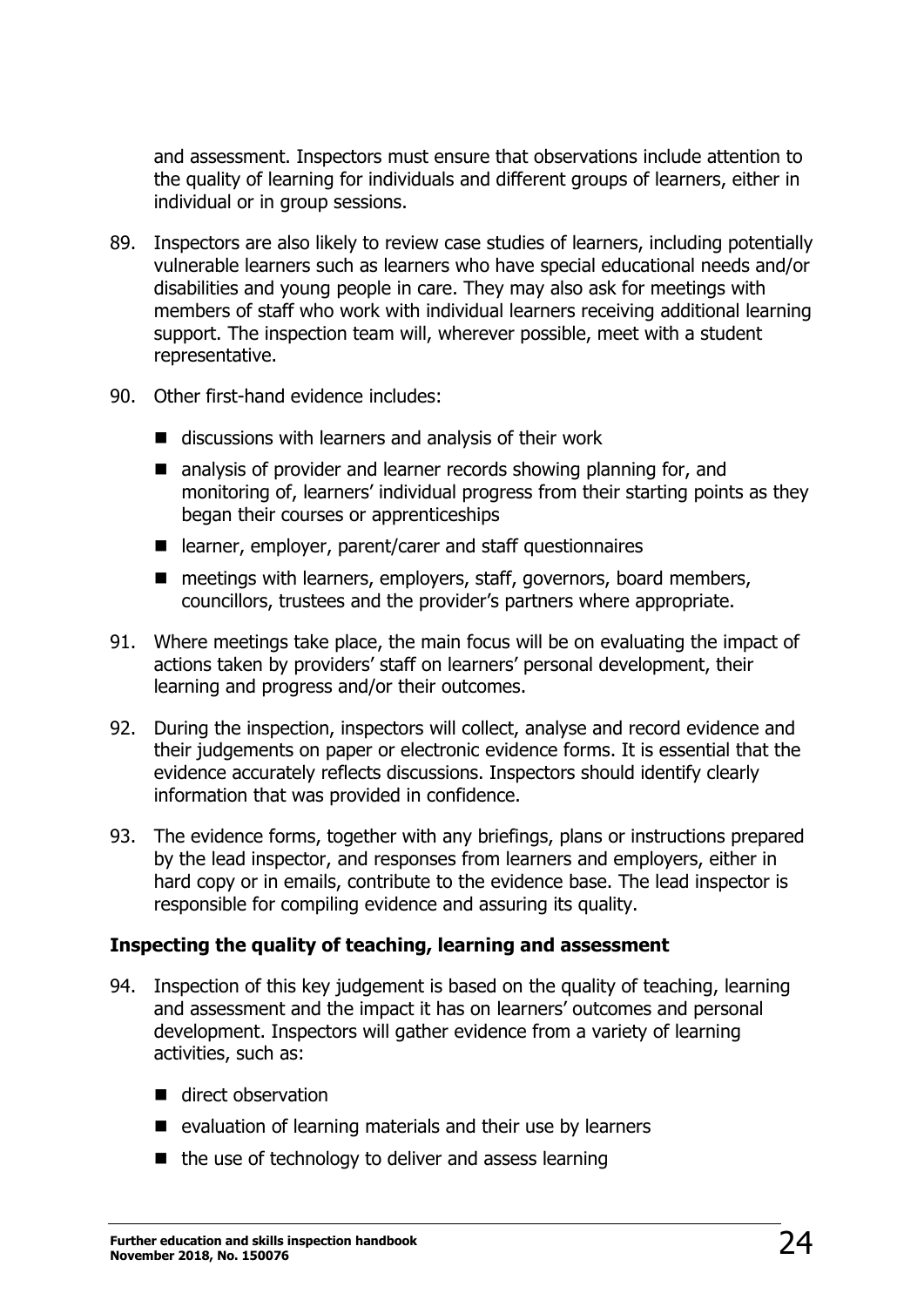- examining what learners know, understand, can do and make as a result of their learning.
- 95. Ofsted has no preferred teaching style. Inspectors judge the quality of teaching by its impact on learning, skills development and behaviours. Providers are not expected to use the Ofsted evaluation schedule to evaluate teaching or individual lessons, or to undertake a specified amount of lesson observations. Teaching staff should plan their lessons as usual. Ofsted does not require staff to provide individual lesson plans to inspectors. Equally, Ofsted does not require staff to provide previous lesson plans. Ofsted does not specify how planning should be set out, the length of time it should take or the amount of detail it should contain. Inspectors are interested in the effectiveness of planning rather than the form it takes. Inspectors will not grade observations of learning sessions or assessments.
- 96. Inspectors may accompany provider or employer staff to employers to observe learners' on-the-job skills development. They will evaluate how the learner is progressing compared with their starting point.
- 97. Inspectors may also conduct short, focused visits to lessons or workshops. These will usually last between 5 and 15 minutes and may have a specific focus, for example the arrangements for learner support, the use of information and learning technology, attendance or the use of individual learning plans. Inspectors will not normally give feedback to individual members of staff following these sessions.
- 98. Inspectors will not normally indicate which sessions they plan to observe. The team reserves the right to visit any learner or employer and may cancel or add visits to ensure that sufficient evidence is collected.

#### **Joint observations**

99. The lead inspector may invite a member of the provider's staff to observe one or more learning sessions or assessments jointly, including on short, focused visits to lessons or workshops. The provider's observer will share her or his recorded observations with the inspector, who will then provide feedback on those observations before sharing her or his own evaluation of the learning session or assessment.

## **The use of data**

100. Inspection uses a range of publicly available data. Both before and during the inspection, inspectors will analyse the performance of the provider using the most recent validated data. Analysis may be at overall provider level and/or for individual subjects or types of provision. Inspectors will also use the provider's own data. While data alone will not lead directly to judgements, the primary data source that is the relevant measure of success for each type of provision will provide key evidence for judging outcomes for learners.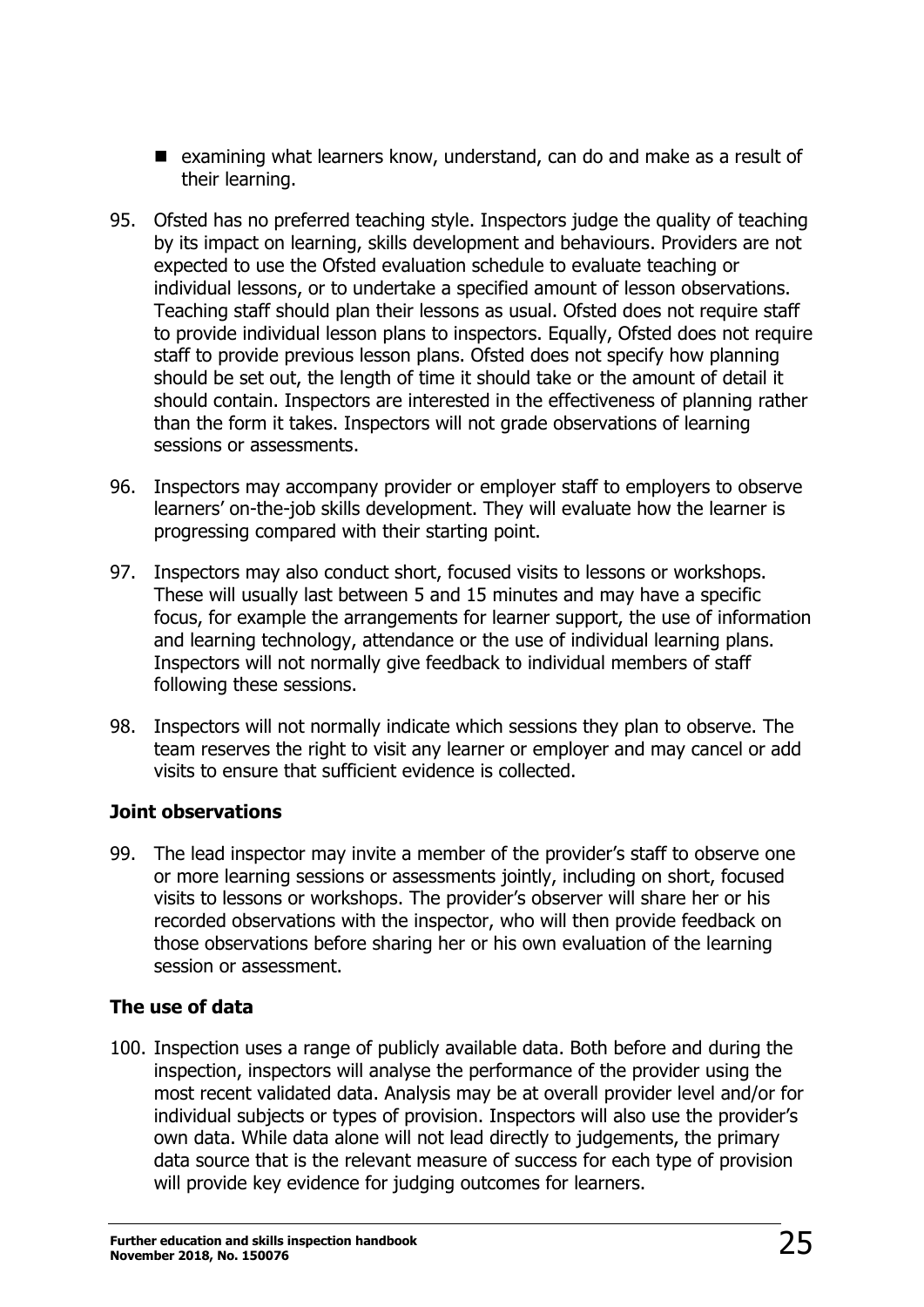- 101. Data inspectors use include, but is not confined to:
	- achievement rates
	- $\blacksquare$  retention and pass rates
	- achievement of the core aim for those on 16 to 19 study programmes
	- value-added measures
	- achievement and progress in English and mathematics
	- **minimum standards**
	- learners' destinations at the end of a programme.
- 102. Inspectors will discuss the achievement of different groups of learners, such as those previously eligible for free school meals, young people in care, those eligible for high-needs funding and learners who have special educational needs and/or disabilities.
- 103. Inspectors will evaluate learners' progress compared with their starting points, based on their rate of learning, acquisition of knowledge, skills and behaviours and whether they have achieved their individualised, challenging targets.

### **The self-assessment report**

- 104. Inspectors will use self-assessment reports, or equivalent documents, to assess risk, monitor standards and plan for inspection. If they are not available in advance, the provider should share the latest report/plan(s) with the lead inspector following notification of the inspection.
- 105. Where a report is not available at the risk assessment and planning stage, inspectors will use readily available data sources.
- 106. During the inspection, inspectors will compare their findings with the provider's self-assessment.
- 107. Ofsted does not require self-assessment to be provided in a specific format. Any assessment that is provided should be part of the provider's business processes and not generated solely for inspection purposes.<sup>38</sup>

## **Meetings during inspection**

- 108. The inspection team may hold a number of team meetings. These may include:
	- an initial team meeting to brief the inspection team on the shape of the inspection, clarify any issues relating to their roles and receive a brief update from the provider, including, if appropriate, an initial briefing from

<sup>&</sup>lt;sup>38</sup> Ofsted will periodically write to all providers to request that they provide a copy of their selfassessment. Providers can send their latest self-assessment to [fes.sar@ofsted.gov.uk,](mailto:fes.sar@ofsted.gov.uk) at any time.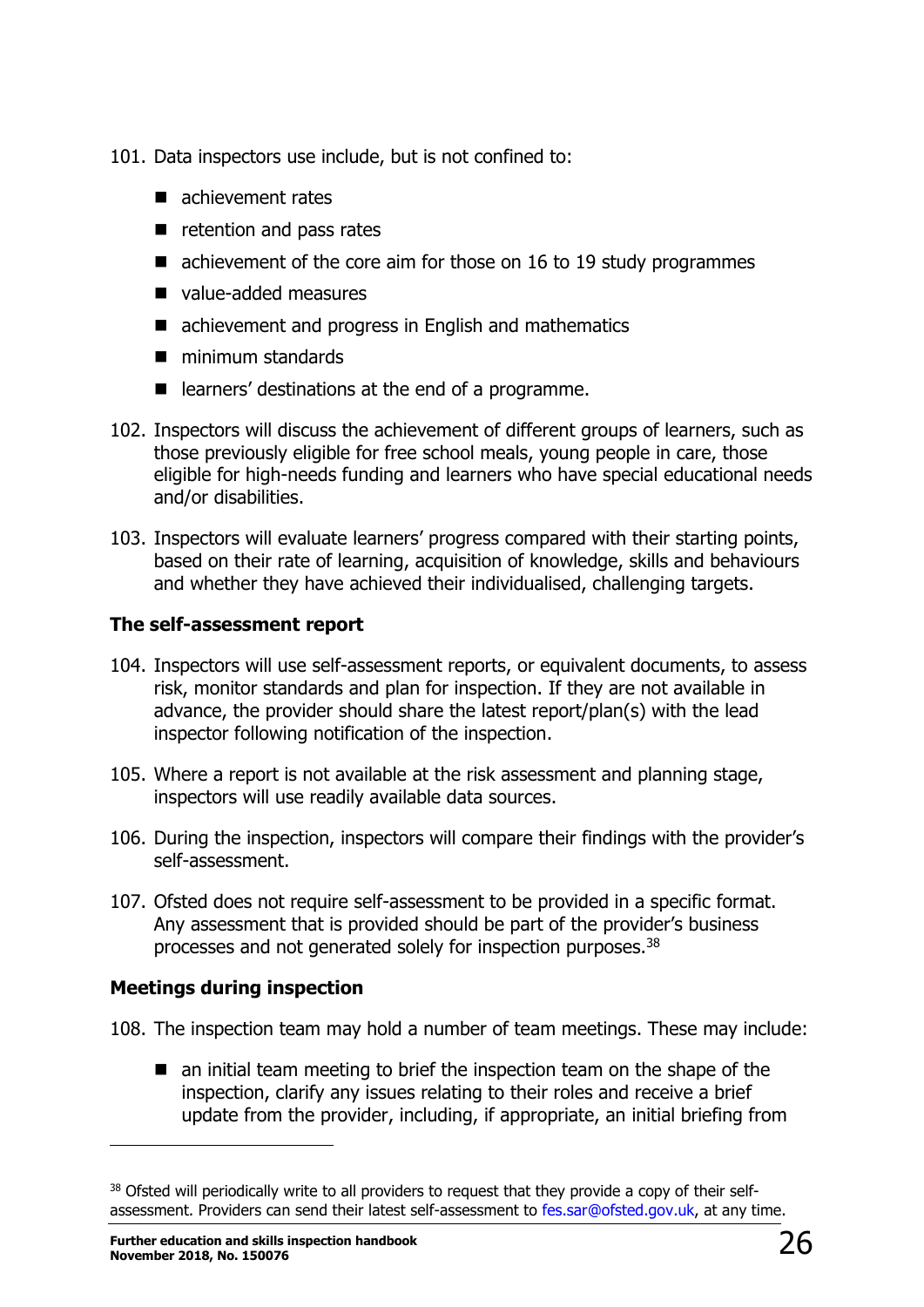the provider's managers with responsibility for key judgements of the inspection<sup>39</sup>

- daily meetings for the nominee to hear the emerging judgements and identify any opportunities to provide additional evidence
- $\blacksquare$  a grading meeting on the last day of the inspection to reach judgements about the provider; the main purpose of this meeting is to:
	- $-$  agree on and record the overall grades for each type of provision inspected
	- agree on overall grades for:
		- a. effectiveness of leadership and management
		- b. quality of teaching, learning and assessment
		- c. personal development, behaviour and welfare
		- d. outcomes for learners
	- $-$  judge the provider's overall effectiveness
	- $-$  agree the key findings and the improvements needed.<sup>40</sup>
- 109. The nominee attends team meetings, although they may not contribute to decisions about inspection judgements. The nominee should observe the same conventions of confidentiality as team members. By taking part in discussions about evidence collected during the inspection, the nominee can help to ensure that all appropriate evidence is taken into account. Any concerns about evidence should be raised with the lead inspector. The nominee reports back to the provider's staff on the progress of the inspection.
- 110. Inspectors may hold additional meetings with the provider's staff, as agreed at the planning meeting. These may include initial meetings between a key operational manager for each type of provision and the inspector(s) allocated to that type of provision.
- 111. The lead inspector will also hold a feedback meeting for the provider and invitees to hear the key messages at the end of the inspection.

#### **Reaching final judgements**

- 112. Inspectors will discuss emerging findings regularly with the nominee and, where appropriate, senior staff.
- 113. The lead inspector will ensure that the inspection team agrees the judgements using the evaluation statements in Part 2 of this handbook.<sup>41</sup> The overall

<sup>&</sup>lt;sup>39</sup> Not all inspectors will necessarily attend this meeting.

<sup>&</sup>lt;sup>40</sup> On monitoring visits progress judgements will be arrived at against the relevant themes.

<sup>&</sup>lt;sup>41</sup> For monitoring visits, refer to paragraph 26.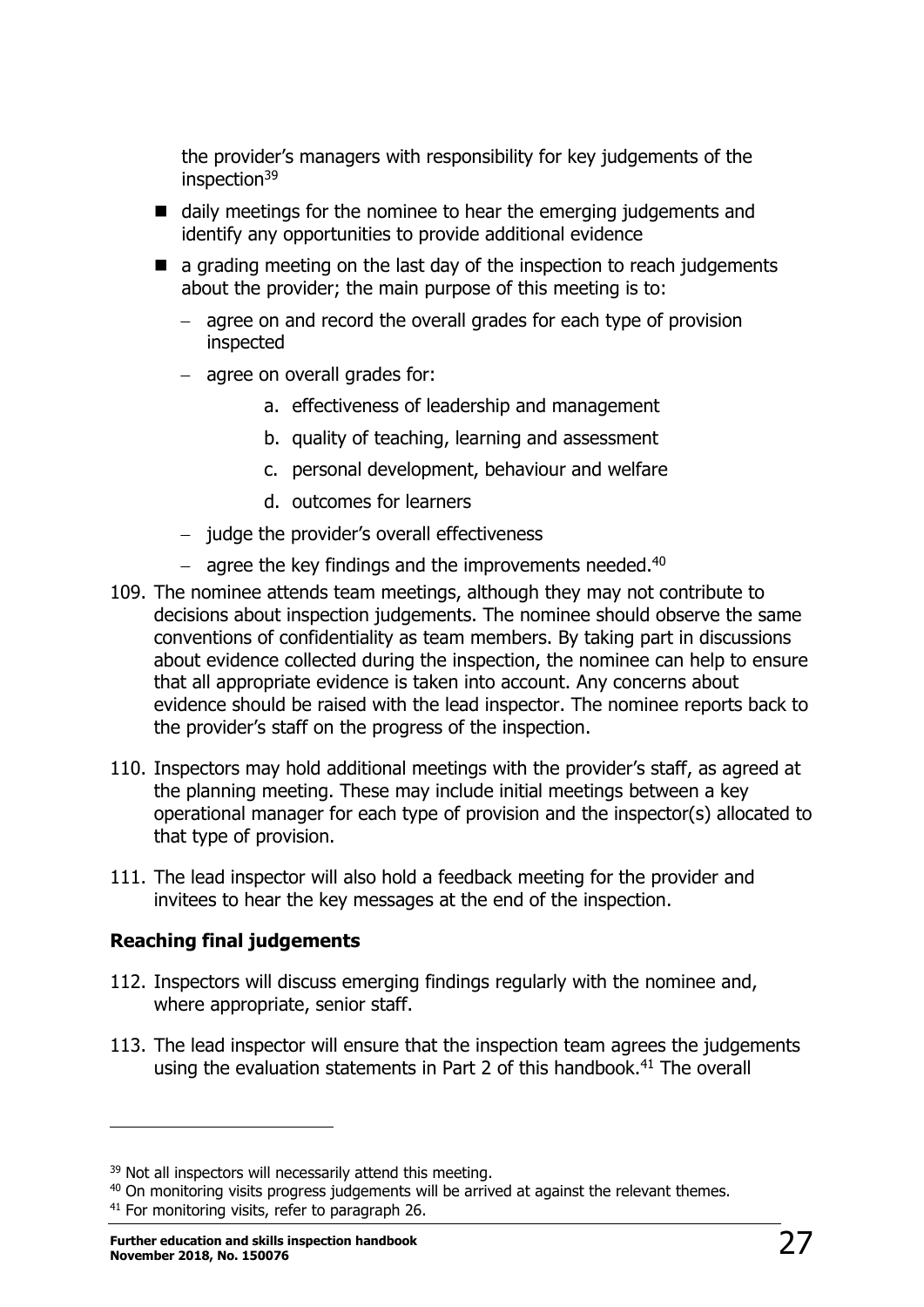judgements will reflect all the evidence considered by the inspection team and the evidence base must support the judgements convincingly.

#### **Providing feedback**

114. Before leaving, the lead inspector should ensure that the provider is clear:

- $\blacksquare$  about the grades awarded for each judgement required<sup>42</sup>
- $\blacksquare$  that the grades awarded are provisional and, although unlikely, may be subject to change through moderation and quality assurance
- $\blacksquare$  that the main points provided in the feedback, subject to any change, will be referred to in the text of the report (and may be shared with the Further Education Commissioner and ESFA or other relevant government bodies as necessary<sup>43</sup>), although the text of the report may differ slightly from the oral feedback
- about the key findings and recommendations for improvement
- about the procedures leading to the publication of the report
- about the complaints procedure
- $\blacksquare$  where relevant, about the implications of the provider being deemed to require improvement or to be inadequate overall<sup>44</sup>
- that, if the overall effectiveness or the leadership and management of a sixth form college, further education college or specialist designated institution are inadequate, this has implications for the college in relation to appointing newly qualified staff in future years.<sup>45</sup>

# <span id="page-27-0"></span>**After the inspection**

ł

#### **Arrangements for publishing the report**

- 115. The lead inspector is responsible for writing the inspection report and submitting the evidence to Ofsted shortly after the inspection ends. The text of the report should explain the judgements and reflect the evidence. The findings in the report should be consistent with the feedback given to the provider at the end of the inspection.
- 116. Inspection reports will be quality-assured before Ofsted sends a draft copy to the provider. The draft report is restricted and confidential and should not be

 $42$  For monitoring visits, where grades are referred to, this should be understood to refer to progress judgements.

<sup>&</sup>lt;sup>43</sup> These other bodies may include Ofqual and the Office for Students (OfS).

<sup>&</sup>lt;sup>44</sup> Note the references to inadequate judgements on inspections and insufficient progress judgements on monitoring visits with respect to ESFA intervention in this guidance:

[www.gov.uk/government/publications/removal-from-register-of-apprenticeship-training-providers](https://www.gov.uk/government/publications/removal-from-register-of-apprenticeship-training-providers) <sup>45</sup> See 'Statutory guidance on Induction for newly qualified teachers (England)', Department for Education, 2013; [www.gov.uk/government/publications/induction-for-newly-qualified-teachers-nqts.](https://www.gov.uk/government/publications/induction-for-newly-qualified-teachers-nqts)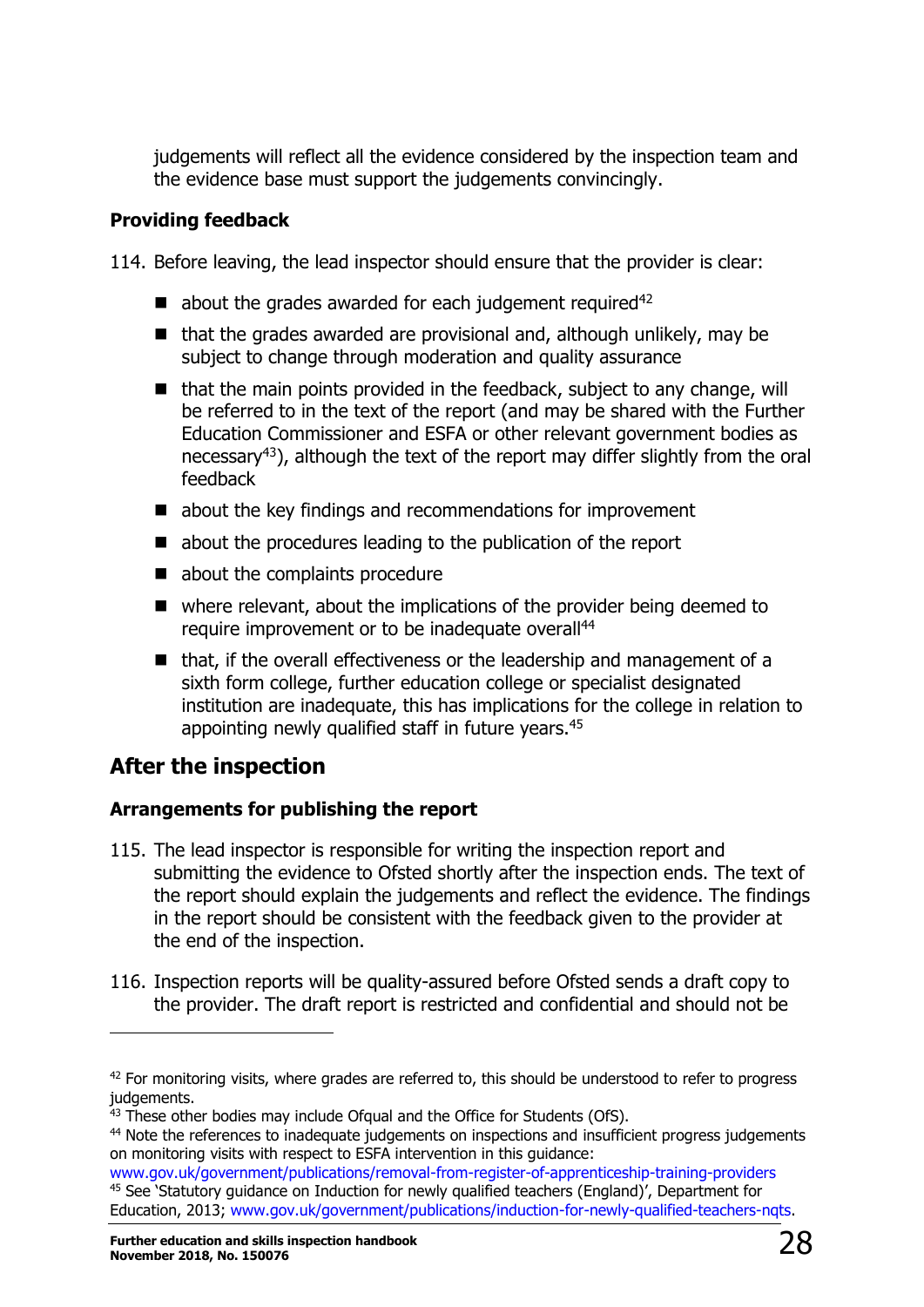shared externally or published. The inspection process is not completed until the final version of the report has been sent to the provider. Ofsted may share draft inspection findings with the DfE, ESFA, the Further Education Commissioner or other relevant government bodies<sup>46</sup> as necessary.

- 117. The provider will be informed of the timescale for commenting on the draft. The provider must respond within two working days of receipt of the draft report. The lead inspector will consider any factual inaccuracies identified by the provider and will make changes as appropriate.
- 118. Typically, providers will receive an electronic version of the final report within 17 working days of the end of the inspection. In most circumstances, the final report will be published on Ofsted's website within 19 working days. Ofsted will tell the provider the publication date when it sends the draft report.
- 119. If Ofsted decides that a report requires further quality assurance or finds that the provider is provisionally inadequate, the provider will usually receive an electronic version of the final report within 26 working days. In these circumstances, the final report will usually be published within 28 working days.

#### **The inspection evidence base**

- 120. The evidence base for the inspection must be retained for the time specified in Ofsted's quidance.<sup>47</sup> This is normally six months from when the report is published. Information must not be disposed of if it is found that it is still required by Ofsted. Inspection evidence must be kept for longer than six months when:
	- safequarding is ineffective
	- $\blacksquare$  the provider is being monitored because it is less than 'good' or an investigation is linked to the inspection, or there is a potential or current litigation claim against Ofsted, such as a judicial review
	- a complaint has been made
	- **E** inspections are of a very sensitive nature, or are likely to be of national or regional importance due to high levels of political or press interest.

<sup>&</sup>lt;sup>46</sup> These other bodies may include Ofqual and the Office for Students (OfS).

 $47$  'Retention and disposing of information'. Inspectors can access this through the engagement hub: [https://ofstedengagement-hub.ofsted.gov.uk/user/login?destination=home.](https://ofstedengagement-hub.ofsted.gov.uk/user/login?destination=home)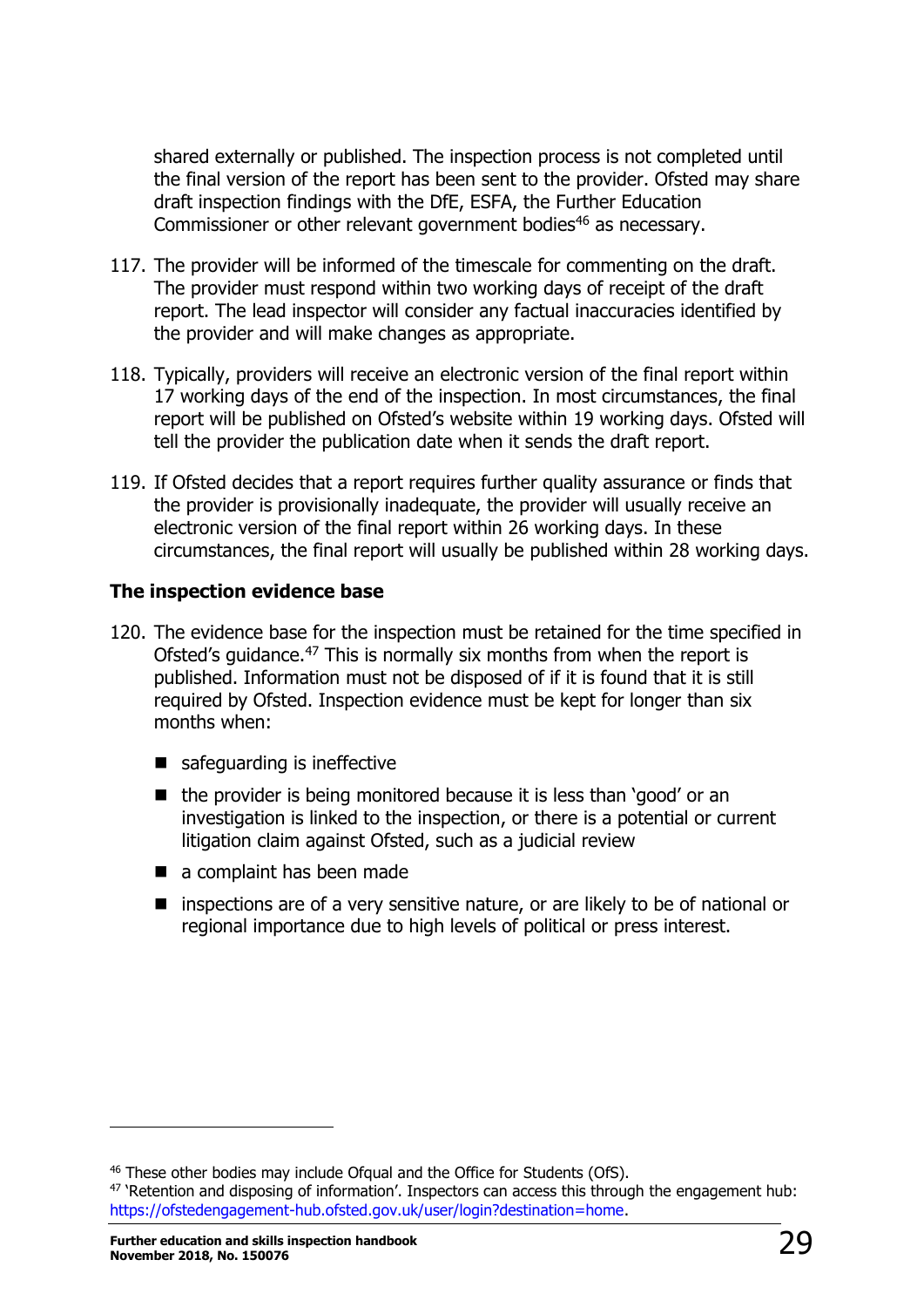# <span id="page-29-0"></span>**Quality assurance and complaints**

### **Quality assurance of inspection**

- 121. All inspectors are responsible for the quality of their work. The lead inspector must ensure that inspections are carried out in accordance with the principles of inspection and the code of conduct.
- 122. Ofsted monitors the quality of inspections through a range of formal processes and Senior HMI or HMI may visit some providers to quality assure inspections. Inspection evidence bases and reports are subject to quality assurance monitoring and moderation within Ofsted. The lead inspector will be responsible for feeding back to the team inspectors about the quality of their work and their conduct.
- 123. All providers are invited to take part in a post-inspection evaluation in order to contribute to inspection development.

#### **Handling concerns and complaints**

- 124. The great majority of Ofsted's work is carried out smoothly and without incident. If concerns arise during an inspection visit, they should be raised with the lead inspector as soon as possible in order to resolve issues before the inspection is completed. The lead inspector should seek advice where necessary. Any concerns raised and actions taken should be recorded in the inspection evidence.
- 125. If it is not possible to resolve concerns during the inspection, the provider may wish to lodge a formal complaint. The lead inspector should ensure that the provider is informed of the procedures for making a formal complaint. Information about how to complain is available on Ofsted's website.<sup>48</sup> Complaints must be submitted no more than 10 working days after the publication of any inspection report. Ofsted does not normally delay publication of an inspection report while complaints are investigated. Complainants should not wait for the outcomes of any related Freedom of Information (FOI) request before making a complaint.

# <span id="page-29-1"></span>**Short inspections**

ł

#### **The purpose of short inspections**

126. This section explains how Ofsted carries out short inspections of further education and skills providers that were judged good at their most recent inspection. Providers awarded a grade of good for overall effectiveness at their previous inspection will usually be inspected within five years of their last

<sup>48</sup>'Raising concerns and making a complaint about Ofsted', Ofsted, 2015; [www.gov.uk/government/publications/complaints-about-ofsted.](http://www.gov.uk/government/publications/complaints-about-ofsted)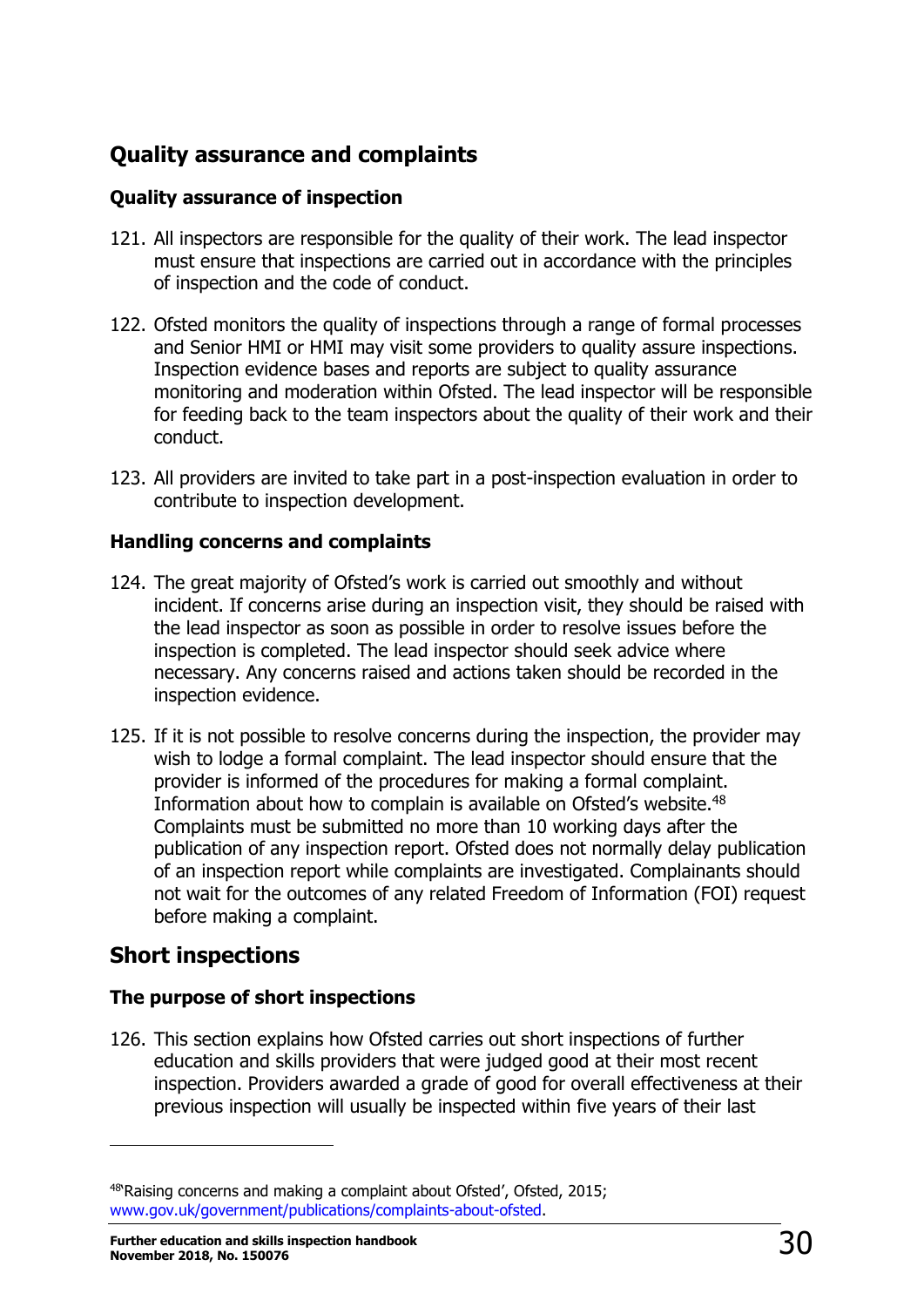inspection.<sup>49</sup> Most will receive a short inspection (see paragraph 10). A short inspection will determine whether the provider continues to provide a good standard of education/training for learners and whether safeguarding is effective.

- 127. A short inspection letter will **not** make individual graded judgements. It will **not** change the provider's overall effectiveness grade.
- 128. Once a provider has received its first short inspection and is confirmed to be good, a further short inspection will usually be conducted within five years of the last inspection, unless risk assessment identifies that the provider should be selected for a full inspection.<sup>50</sup>

#### **Working with leaders, managers and governors on short inspections<sup>51</sup>**

- 129. As with all other inspections under the CIF, the model of short inspections is designed to promote constructive, challenging professional dialogue between inspectors, leaders, managers and governors. Inspectors will start the short inspection from the assumption that the provider remains good. They will test this over the course of the short inspection through their inspection activities and ongoing debate and discussions with leaders, managers and governors.
- 130. Short inspections provide leaders, managers and governors with the opportunity to share with inspectors how they are sustaining and continuing to improve the good quality of provision for learners. Inspectors will test whether leaders, managers and governors have identified weaknesses or areas needing development at the provider. In reaching their judgement about whether the provider remains good, inspectors will focus particularly on the capacity of leaders, managers and governors to identify such areas and tackle them quickly and effectively.
- 131. Lead inspectors will plan inspections so that leaders, managers and governors have time to present evidence about key improvements in the provision, their assessment of current performance and action planning that supports improvement. At the first meeting, inspectors will discuss the initial lines of enquiry and key issues to be considered during the short inspection. The schedule for each short inspection will be unique, reflecting these areas, so leaders should not expect the schedule to be the same as for other providers or indeed to be asked about the same issues. The initial lines of enquiry may be adapted during a short inspection as new evidence becomes available or other

<sup>&</sup>lt;sup>49</sup> This will follow all existing good providers being inspected within the three years from September 2015.

<sup>50</sup> As at paragraph 10.

<sup>&</sup>lt;sup>51</sup> Where there is no governing or supervisory body, we expect that this role will be covered by representatives of the provider.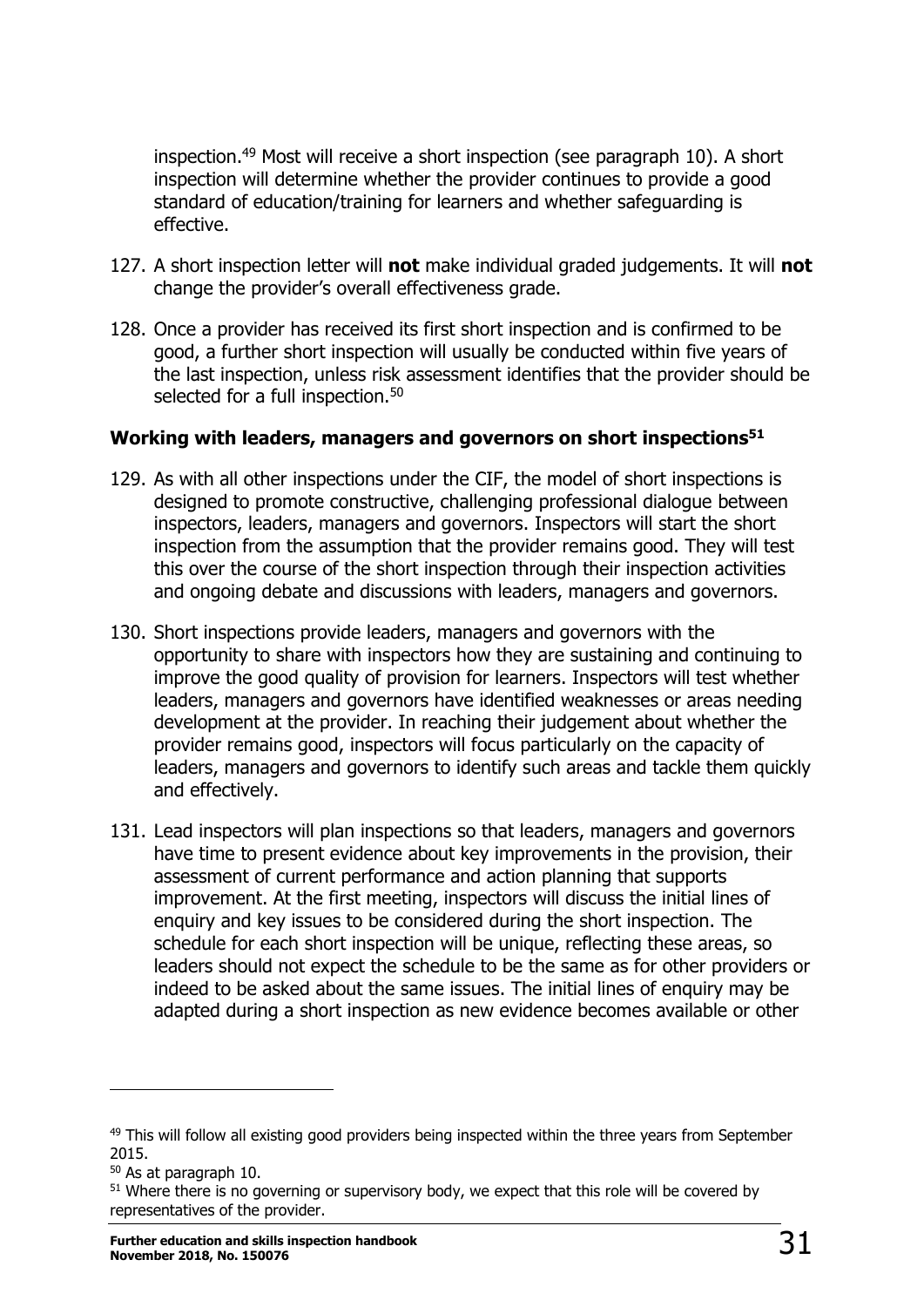issues emerge. Inspectors will share these with leaders, managers and governors as the short inspection progresses.

- 132. Leaders, managers and governors are **not** required to:
	- **P** prepare documentary evidence that is in addition to any standard documents or policies that leaders, managers and governors use for normal day-to-day business
	- **P** prepare a self-evaluation or equivalent in a specified format or with specific wording; any assessment they provide should be part of the provider's usual evaluation work and not generated solely for inspection purposes.
- 133. The main purpose of short inspections is to evaluate:
	- whether the provider remains good
	- whether safeguarding is effective or not
	- $\blacksquare$  the capacity of all leaders, managers and governors to drive continued improvement
	- how well the provider has dealt with any areas for improvement identified at the previous full inspection or areas identified as requiring attention following a previous short inspection.
- 134. In conducting short inspections, inspectors will:
	- highlight any significant changes, including improvements, in the quality of provision since the last inspection
	- $\blacksquare$  explore the extent to which the areas for development identified at the last inspection have been dealt with and strengths maintained
	- $\blacksquare$  explore the extent to which the provider has implemented new requirements for specific learning programmes to a good standard
	- dentify further areas for improvement.
- 135. A short inspection will be carried out by one or more inspectors over one or two days, depending on the size and type of provider.<sup>52</sup> Inspectors, who may be HMI or Ofsted Inspectors, will have appropriate expertise in inspecting the particular type of provision.
- 136. Short inspections provide an opportunity for constructive professional dialogue between inspectors and providers. They focus primarily on the lines of enquiry and key questions identified during the inspector's preparation, together with any areas identified through discussion with leaders, managers and governors; any areas for improvement identified in the previous inspection report; and/or

<sup>&</sup>lt;sup>52</sup> This is one or two days on site. Additional time is also allocated for the lead inspector to prepare and write the inspection report.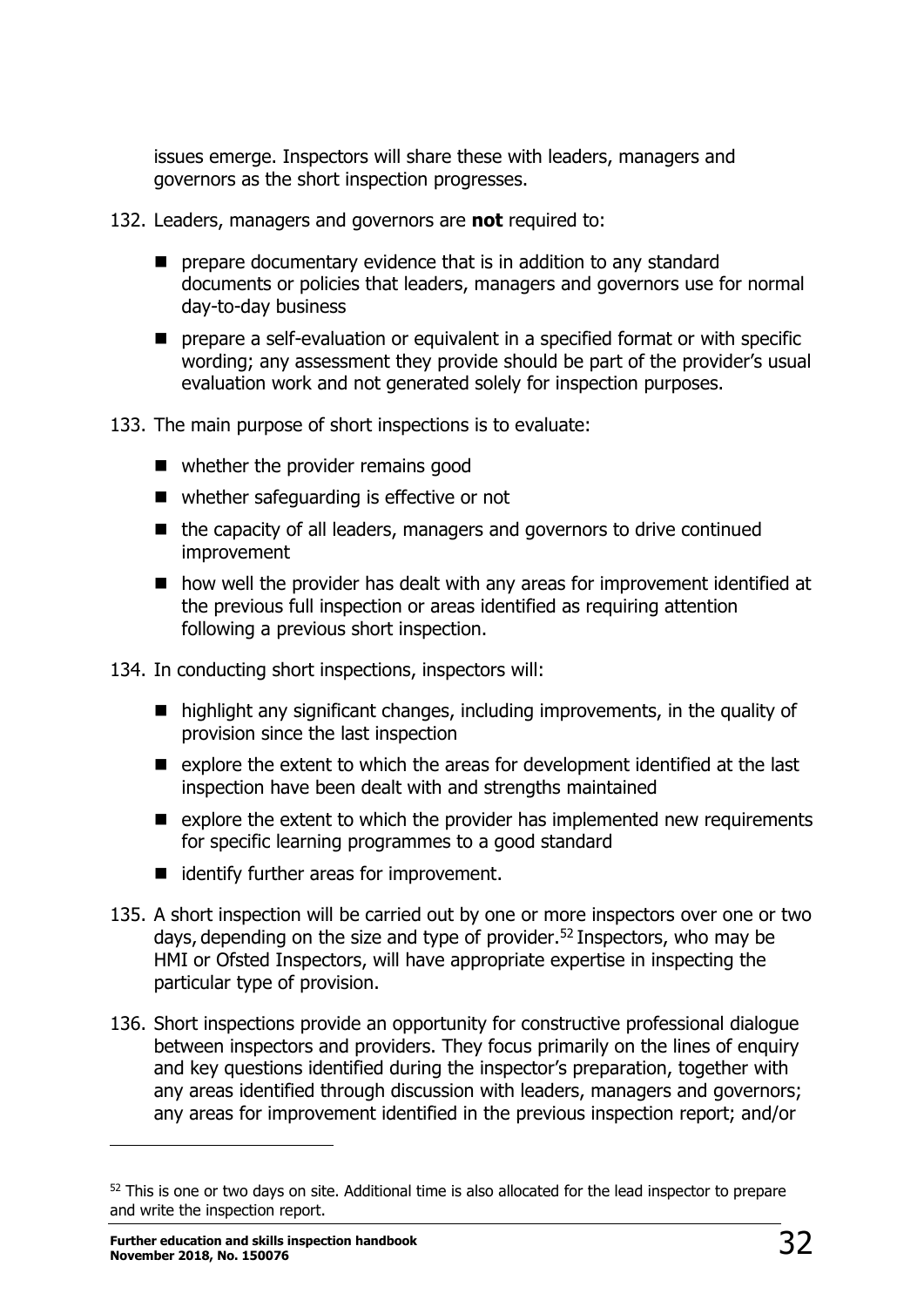next steps from a previous short inspection. Inspectors do not make judgements against all aspects of the CIF that are made during a full inspection.

137. The judgements will be fed back to the nominee and principal/chief executive (and others where relevant). A short letter will record the two main judgements and summarise the findings of the short inspection. It will normally be published within 19 working days, unless the inspection becomes a full inspection.

#### **Outcomes of a short inspection**

- 138. There are three possible outcomes for a short inspection. These are explained below and illustrated in the diagram on page 39.
	- **Outcome 1** The provider continues to be a good provider
	- Outcome 2 The provider remains good and there is sufficient evidence of improved performance to suggest that the provider may be judged outstanding, in which case, the short inspection will be converted to a full inspection
	- **Outcome 3** The inspection team has insufficient evidence to satisfy themselves that the provider remains good or there are concerns, in which case, the short inspection will be converted to a full inspection.
- 139. Inspectors **will always** report on whether or not safeguarding is effective. If safeguarding is not effective, HMI **will always** convert the short inspection to a full inspection.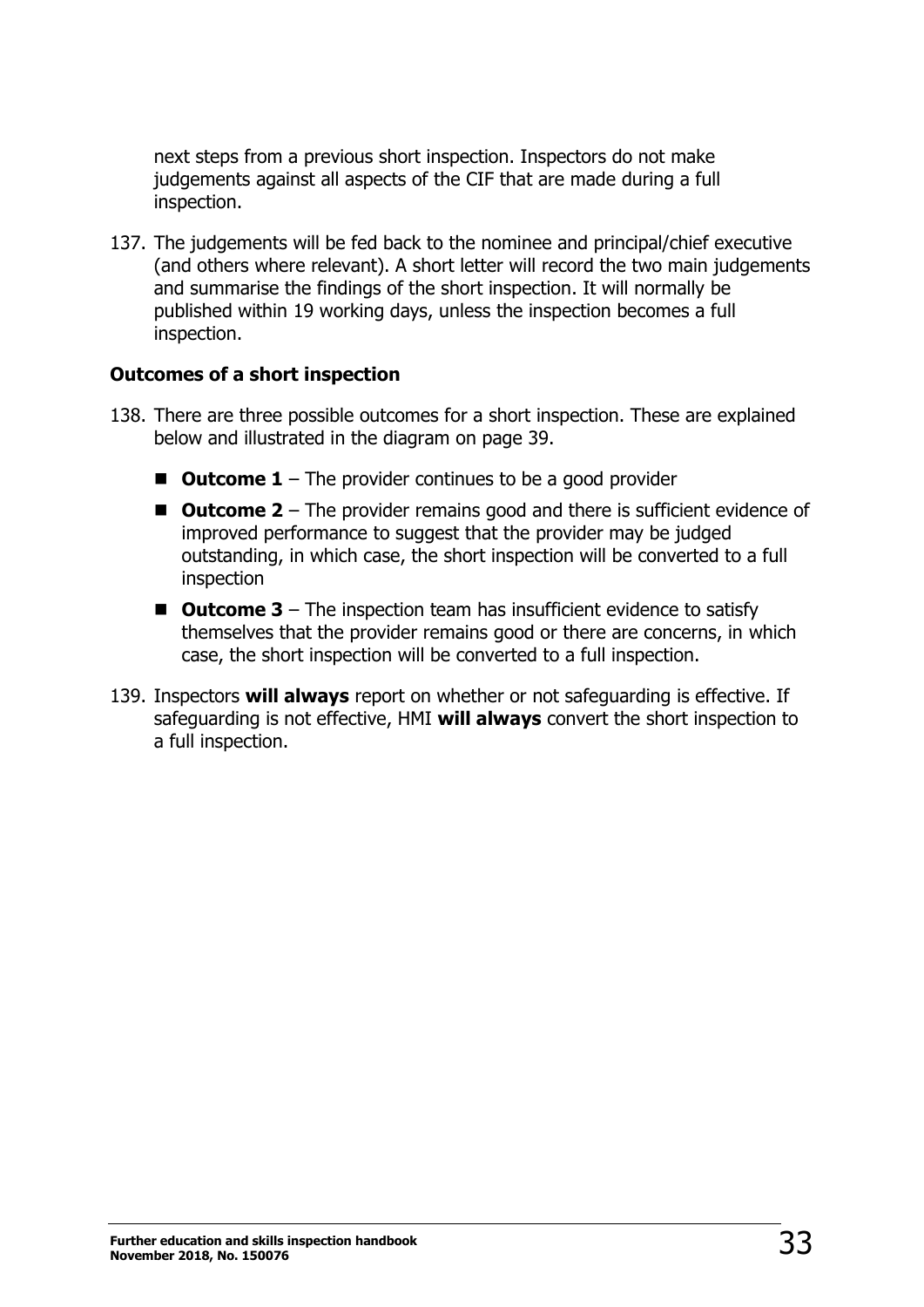140. Inspectors will usually inspect and report on careers guidance.<sup>53</sup>

#### Providers that remain good (outcome 1)

141. Where HMI judge that a provider remains good they will confirm this judgement in the final feedback to leaders, managers and governors at the end of the short inspection. HMI will also suggest 'next steps' for the provider to work on before the next short inspection.

#### Converting short inspections to full inspections (outcomes 2 and 3)

- 142. Where the HMI lead inspector has insufficient evidence to confirm that the provider remains good or has concerns that there is evidence that the provider may no longer be good (which may include concerns about safeguarding), or if there is sufficient evidence of improved performance to suggest that the provider may be judged outstanding, this will be made clear to the provider by the end of the short inspection.
- 143. In this situation, the HMI lead inspector will convert the short inspection to a full inspection.
- 144. For outcomes 2 and 3, the short inspection will be converted into a full inspection as soon as possible. This will usually be completed within 15 working days of the short inspection. More inspectors may join the HMI lead inspector on site. This may include HMI and/or Ofsted Inspectors as team inspectors. The inspection team will gather and evaluate evidence in order to make a full set of graded judgements. The lead inspector from the short inspection will usually continue on the full inspection.
- 145. A decision to convert the inspection **does not** predetermine the outcome of the full inspection. At the end of the full inspection, the provider may receive any grade on the four-point grading scale.
- 146. A short inspection letter will not be produced when the short inspection converts to a full inspection. Instead, the provider will receive a full inspection report.
- 147. The lead inspector of the full inspection will contact the nominee and inform them when the full inspection will start. They will set out the team composition

<sup>&</sup>lt;sup>53</sup> Section 41 of the Technical and Further Education Act 2017 requires that Ofsted 'comment' on careers guidance provided to students in further education colleges, sixth form colleges and designated institutions. The Act defines students for this purpose as those aged 16 to 18 and those up to age 25 with an education, health and care (EHC) plan. While the statutory duty applies only to the inspection of the above institutions, inspectors will inspect and comment in similar fashion on careers advice on short and full inspections of all further education and skills providers as appropriate. If there are no 16- to 19-year-olds or those with EHC plans, the inspection may not cover careers guidance.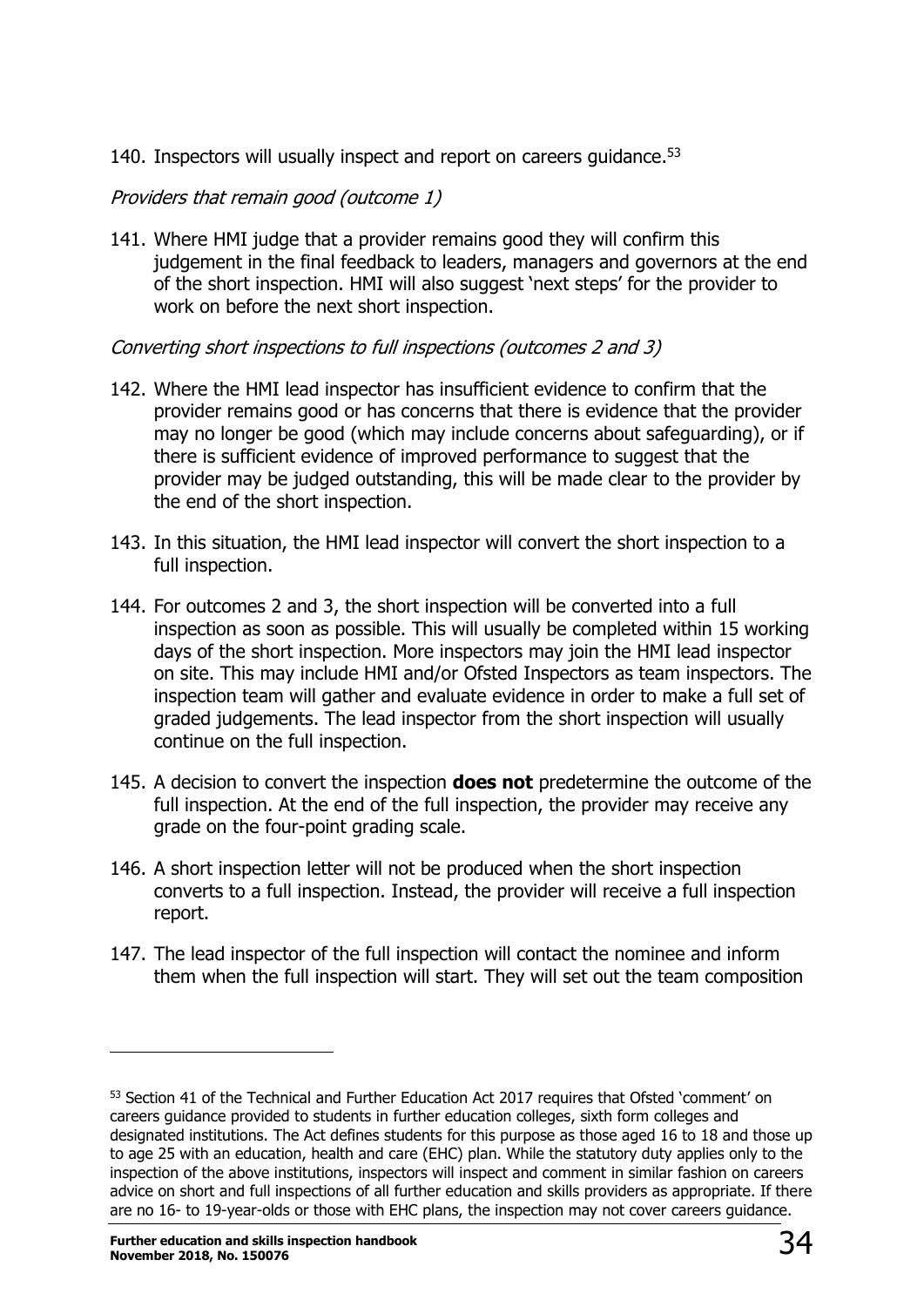and deployment and areas for further investigation. The inspector may request further evidence and information for planning.

- 148. Between the end of the short stage and the beginning of the full stage, evidence from the short inspection will be shared with the new team. The lead inspector and that team will build on the evidence to complete the full inspection and avoid repetition or duplication.
- 149. The full stage of the inspection may move straight to evidence-gathering, without an initial team meeting.

#### **Inspectors' planning and preparation**

- 150. The lead inspector will prepare for the short inspection by reviewing:
	- $\blacksquare$  the previous inspection report, especially any recommendations
	- $\blacksquare$  the findings of any recent Ofsted survey and/or monitoring visit letters
	- any other performance data sources available
	- $\blacksquare$  the provider's self-assessment report, if this is available
	- responses from Learner View, Employer View and the parent/carer questionnaire (Ofsted's online surveys available for these user groups)
	- any other information available to the inspection team.

151. The lead inspector will share with the inspection team:

- $\blacksquare$  essential information about the provider and the timings for the inspection
- a short list of any issues to be investigated, based on a brief analysis of the pre-inspection information
- $\blacksquare$  a brief outline of inspection activity for example any meetings with managers, staff, learners and employers; this will be finalised on site.

#### **Notification and introduction**

- 152. Ofsted will normally notify the provider up to two working days before the inspection unless the inspection is unannounced. Ofsted reserves the right to carry out unannounced inspections or visits. Ofsted will notify the provider in the morning of the notification day and will email the notification letter. The lead inspector will then contact the provider as soon as possible.
- 153. During the initial telephone call, the HMI lead inspector will:
	- $\blacksquare$  establish contact with the provider's nominee
	- confirm the date of the inspection and remind the provider that the letter following the short inspection will be published on Ofsted's website, except where the inspection becomes a full inspection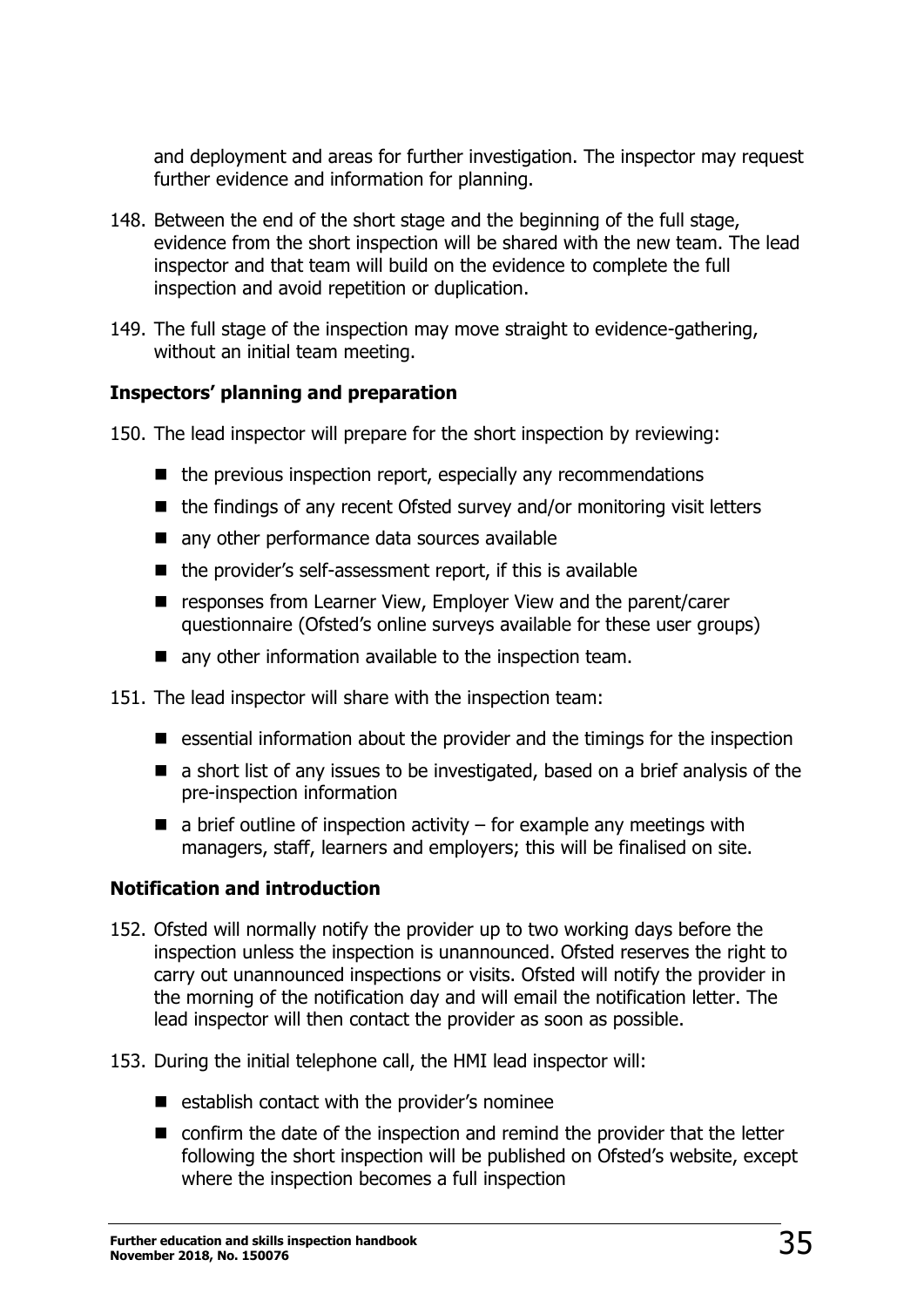- $\blacksquare$  explain the purpose of the inspection including the different possible outcomes of the short inspection
- $\blacksquare$  indicate the likely format of the short inspection, including start and finish times, and the types of activities that are likely to be undertaken (the exact activities to be undertaken will be agreed with the provider at the start of the short inspection)
- ensure that the provider alerts all learners, employers, parents and carers and provider staff about the inspection and that they may give their views by means of Learner View, Employer View and the parent/carer and staff questionnaires
- make initial arrangements for meeting or interviewing governors, managers and members of staff, learners, employers and others
- make arrangements to visit employers or subcontractors as necessary
- confirm that grades will not be given on observations of individual learning sessions.
- 154. Inspectors should also request, during the telephone call, by subsequent email or at the first opportunity on site, that the following information (where relevant) is available at the start of the inspection:
	- $\blacksquare$  lists of learners, their types of provision, subject areas and locations
	- lesson/session/workshop timetable information, staff list
	- the current self-assessment report or equivalent and any evaluation of the impact of actions taken to date
	- recent data on learners' outcomes, performance and progress
	- lists of employers and subcontractors.
- 155. Inspectors should be mindful that the provider will need to accommodate the inspection while still managing day-to-day operations.
- 156. Requests for a deferral will be handled in accordance with Ofsted's policy.<sup>54</sup>

#### **Feedback at the end of the short inspection**

157. The provider should receive oral feedback at the end of the short inspection. The lead inspector is responsible for managing this meeting and agreeing attendance with the nominee.

<sup>54 &#</sup>x27;Deferring Ofsted inspections', Ofsted, 2015; [www.gov.uk/government/publications/deferring](http://www.gov.uk/government/publications/deferring-ofsted-inspections)[ofsted-inspections.](http://www.gov.uk/government/publications/deferring-ofsted-inspections)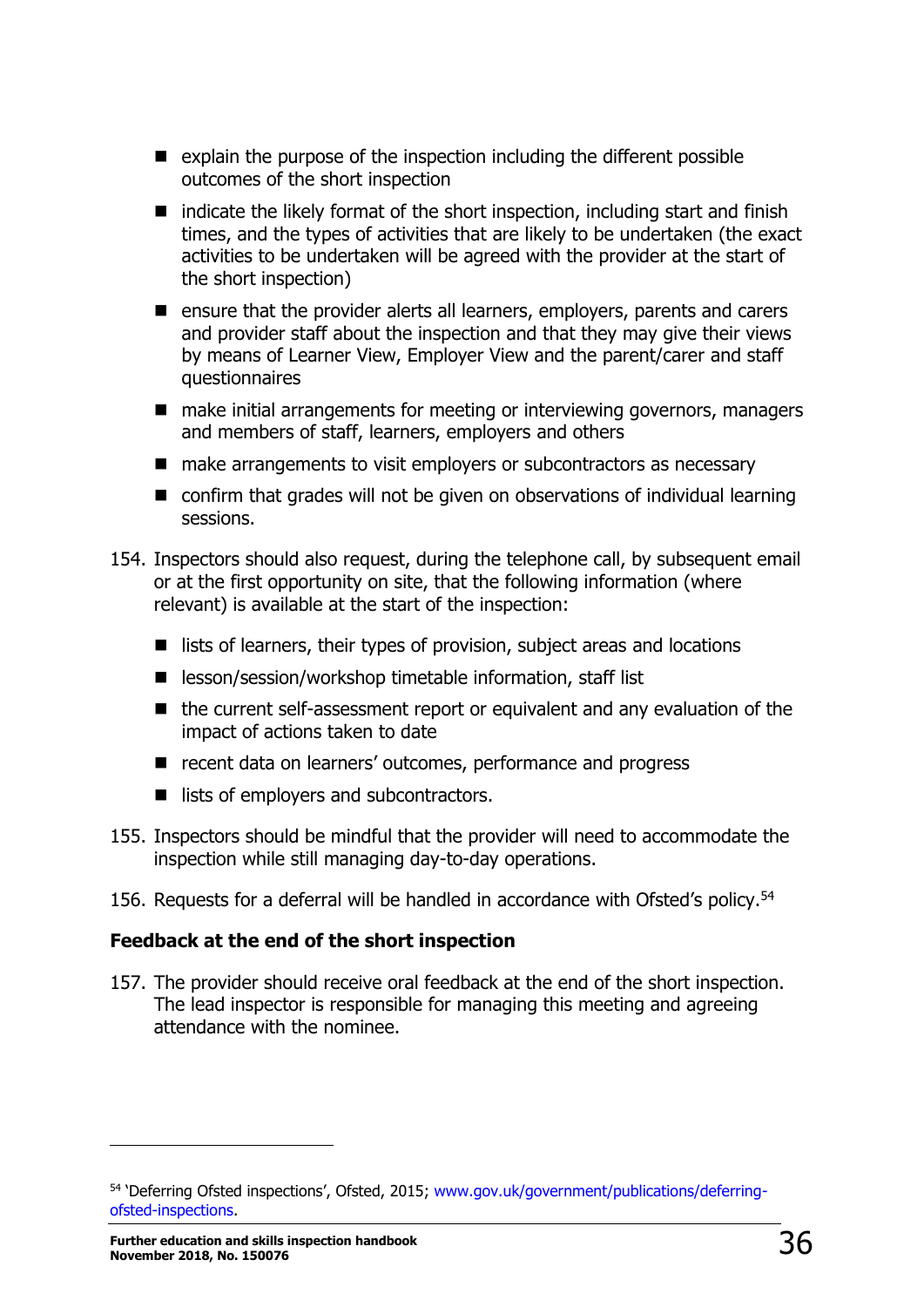- 158. The feedback meeting will follow a similar approach to that for a full inspection (see paragraph 109). The main difference for short inspections is that the feedback meeting will:
	- clearly state whether the provider has sustained its good quality of provision and provide feedback including next steps
	- $\blacksquare$  indicate whether there are any significant concerns or insufficient evidence to conclude that the provider continues to be a good provider; if either is the case, the inspection will be converted into a full inspection and the process will be explained (there will be no short inspection outcome letter in this case)
	- $\blacksquare$  indicate whether there is sufficient evidence of improved performance to convert the inspection to a full inspection (there will be no short inspection outcome letter in this case)
	- make clear whether the provider's safeguarding arrangements are judged to be effective or not
	- make clear whether the provider has successfully responded to relevant government programmes and requirements since the last inspection
	- **E** ensure that the provider is clear about the process where the lead inspector has indicated that the short inspection will be converted to a full inspection.

# **Reporting on the short inspection**

- 159. If the previous quality of provision has been sustained, the provider will receive a report setting out the inspection findings, in the form of a letter giving:
	- $\blacksquare$  the date of the inspection
	- a brief summary of any significant changes to the context of the provider
	- a summary of the type of evidence gathered during the inspection and the context of the provider
	- $\blacksquare$  the judgement on whether safeguarding arrangements are effective
	- confirmation that the provider remains good
	- summary of inspection findings
	- any next steps the provider should take.

# **Quality assurance and publication of the short inspection letter**

160. The short inspection letter will be published on Ofsted's website. Quality assurance and publication processes are the same as those for full inspection reports (see paragraphs 121 to 123).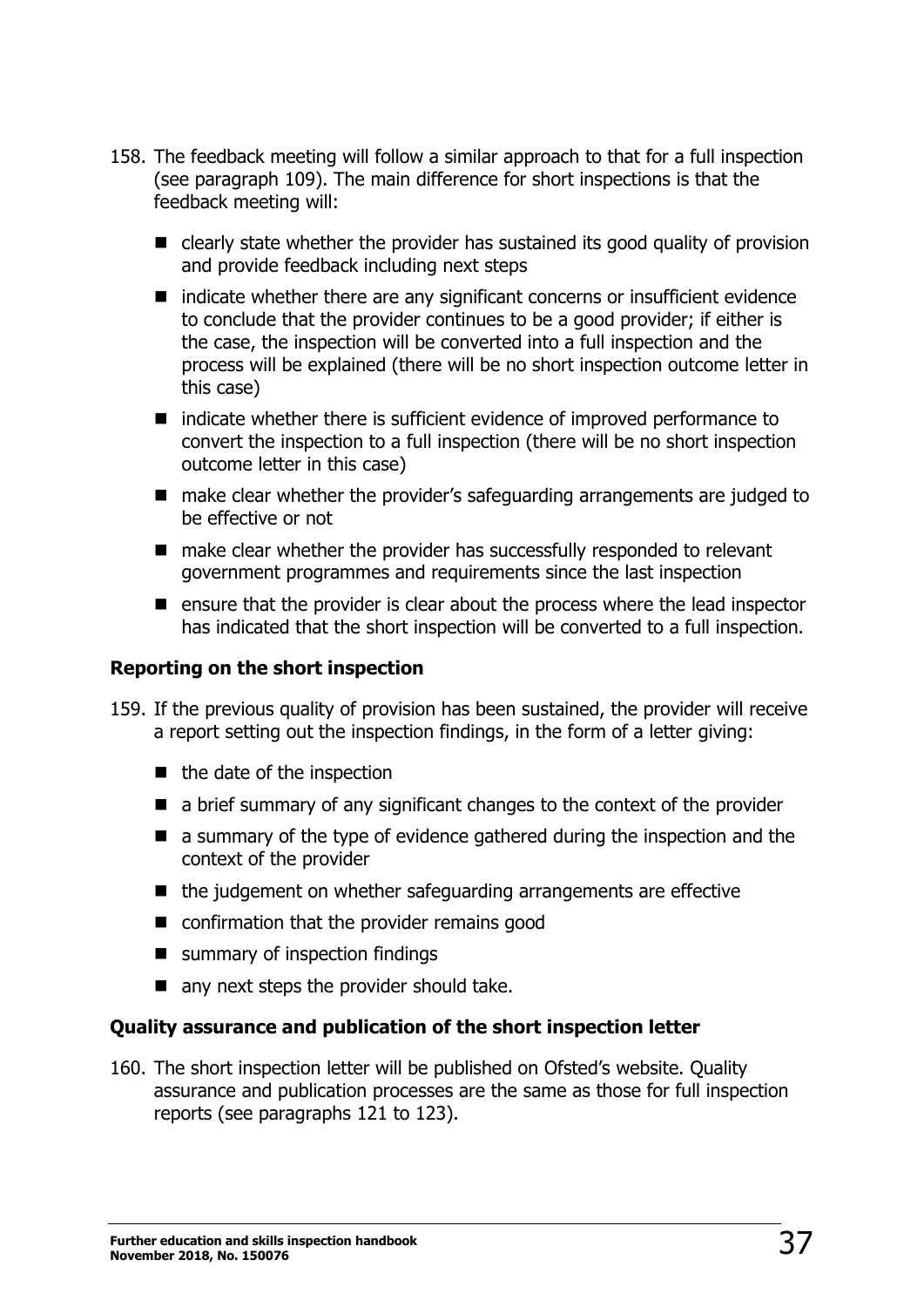

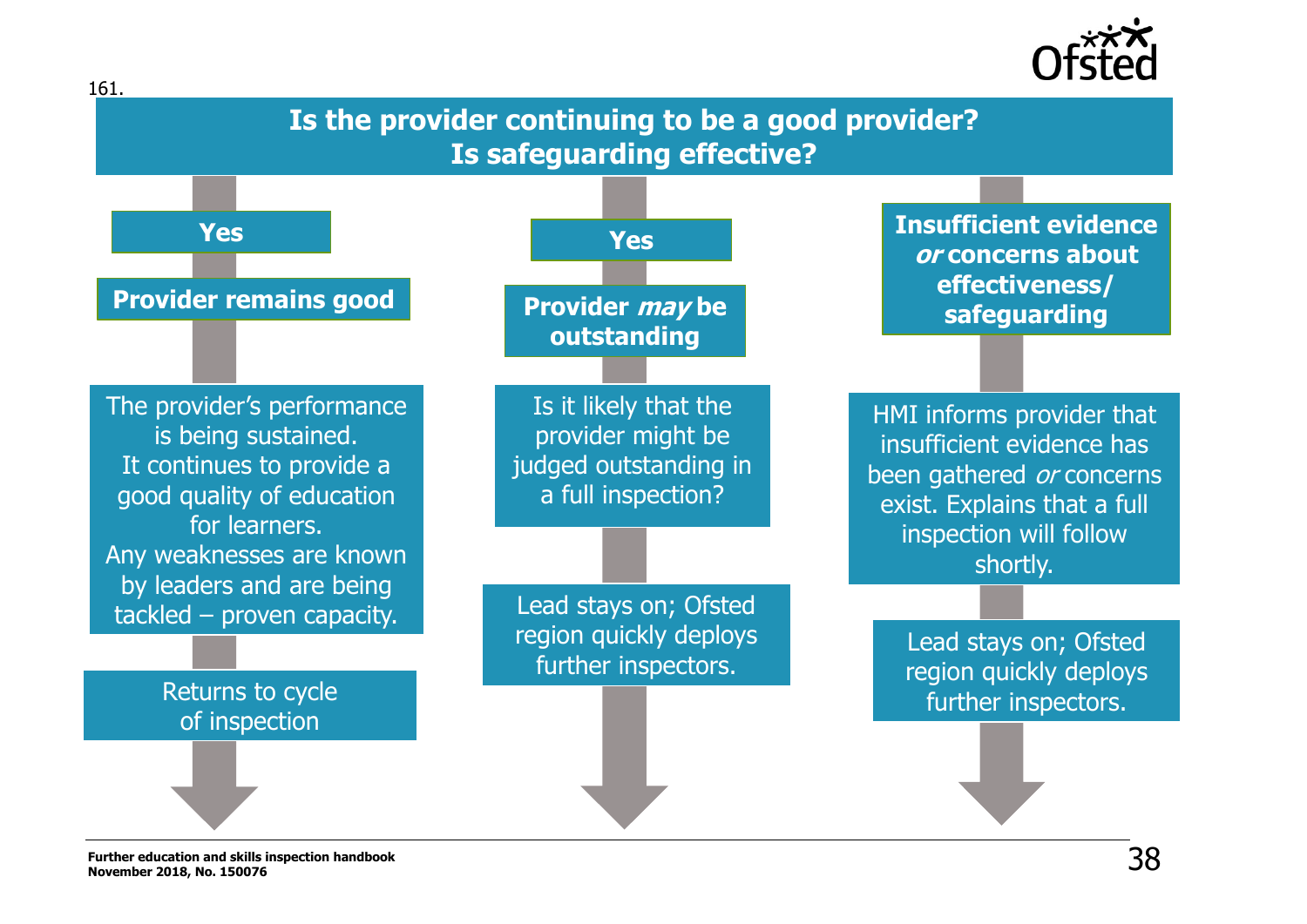

# **Part 2. The evaluation schedule: how further education and skills providers will be judged**

# **Background to the evaluation schedule**

- 162. The evaluation schedule must be used in conjunction with the guidance set out in Part 1 of this document – 'How further education and skills providers will be inspected', and the 'Common inspection framework: education, skills and early years' (the CIF).
- 163. The evaluation schedule is not exhaustive. It does not replace the professional judgement of inspectors. Inspectors must interpret grade descriptors in relation to the context of the provider and the type(s) of provision being inspected.
- 164. In line with the CIF, inspectors will make key judgements on the following areas:
	- overall effectiveness
	- **E** effectiveness of leadership and management
	- quality of teaching, learning and assessment
	- **P** personal development, behaviour and welfare
	- $\blacksquare$  outcomes for learners.
- 165. Inspectors use the following four-point scale to make all judgements, including, where applicable, on the effectiveness of the different types of provision offered:
	- $\blacksquare$  grade 1: outstanding
	- qrade 2: good
	- **qrade 3: requires improvement**
	- $\blacksquare$  grade 4: inadequate.

# **The evaluation schedule and grade descriptors**

# **Overall effectiveness**

166. Inspectors must use all their evidence to evaluate what it is like to be a learner at the provider. In making their judgements about a provider's overall effectiveness, inspectors will consider whether the quality of provision is good or whether it exceeds good and is therefore outstanding. If it is not good, inspectors will consider whether it requires improvement or is inadequate.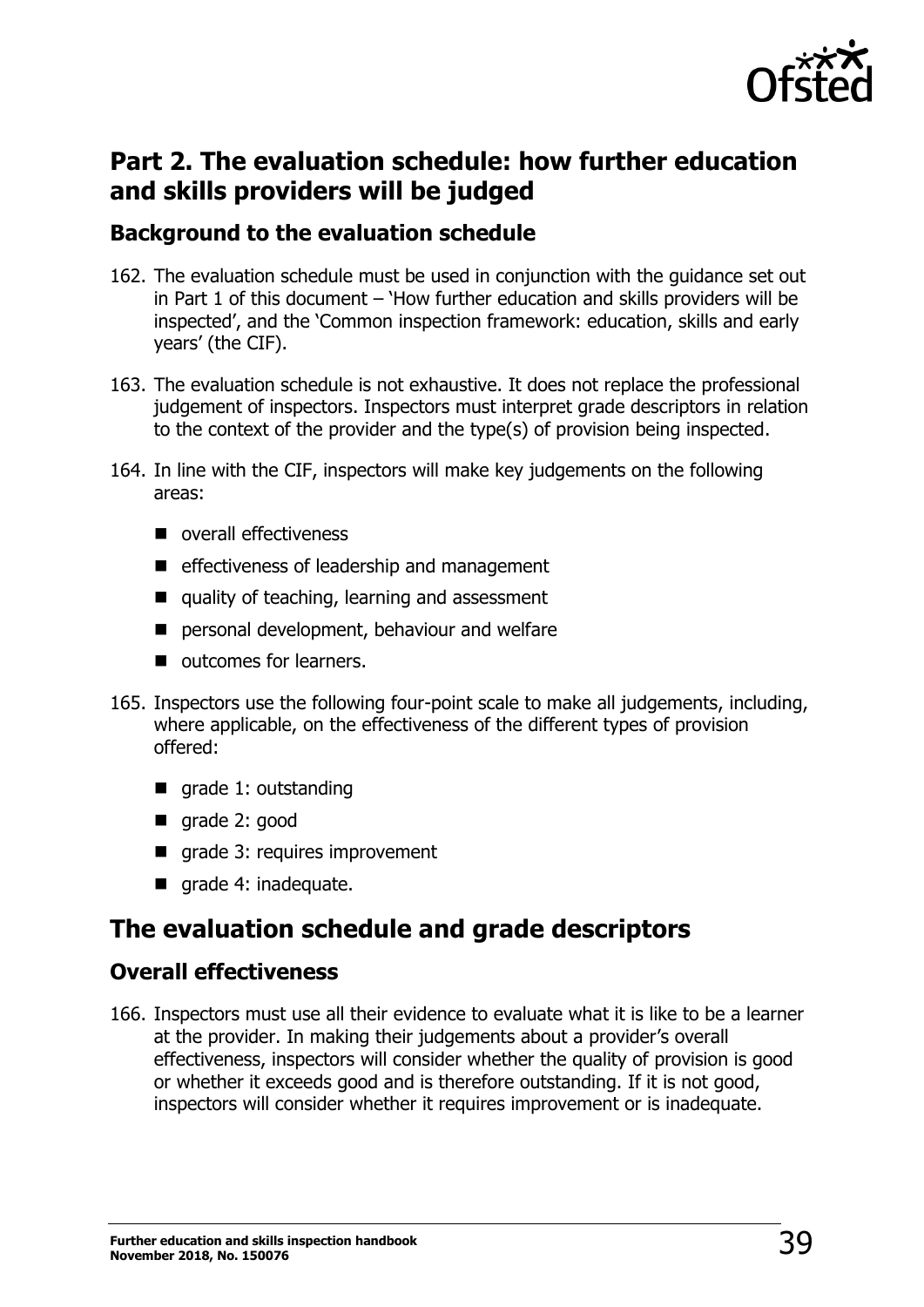

- 167. In judging the overall effectiveness, inspectors will take account of:
	- $\blacksquare$  the four key judgements
	- the overall effectiveness judgements for each type of provision inspected.
- 168. Inspectors will first judge the effectiveness of each type of provision inspected. The section 'Evaluating types of provision' (paragraph 194) sets out how inspectors will evaluate the overall effectiveness of each type of provision.
- 169. The inspection report will include a numerical grade for each type of provision inspected and a section that summarises the key findings and explains the effectiveness grading.
- 170. Inspectors will then grade the four key judgements:
	- $\blacksquare$  the effectiveness of leadership and management
	- quality of teaching, learning and assessment
	- **P** personal development, behaviour and welfare
	- $\blacksquare$  outcomes for learners.
- 171. Where there are differences in grades given for a key judgement or a type of provision, inspectors will consider the following when awarding the grade for overall effectiveness:
	- $\blacksquare$  the number of learners in the relevant provision
	- the impact of the weaker areas on learners' overall outcomes and experience
	- $\blacksquare$  the provider's capacity to improve, taking into account the availability of resources to ensure the sustainability of improvement, the track record of improvement and the impact of recent improvement activity.
- 172. Inspectors will also make a written judgement about the effectiveness of the arrangements for safeguarding learners.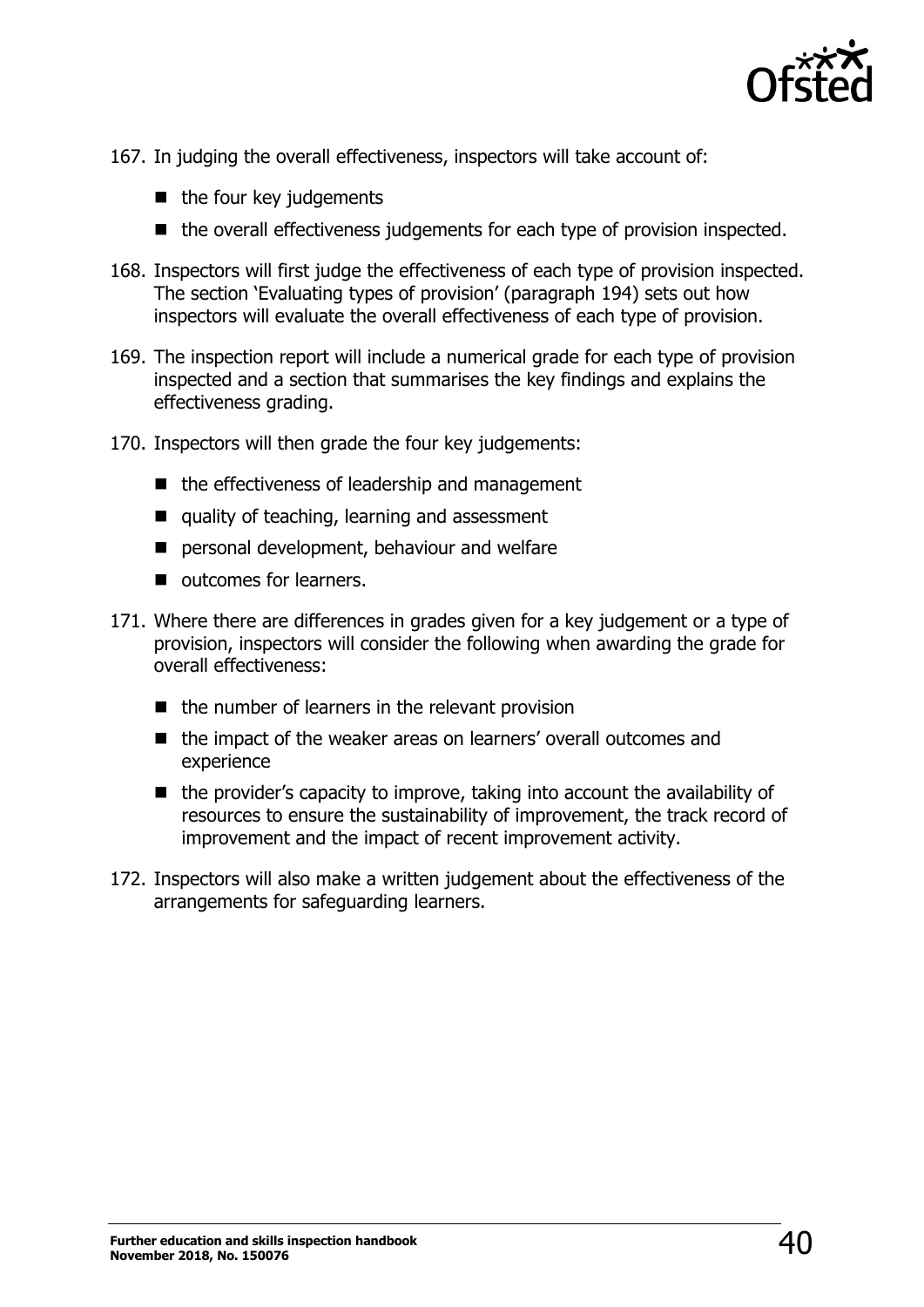

# **Grade descriptors: overall effectiveness**

Note: grade descriptors are not a checklist. Inspectors adopt a 'best fit' approach that relies on the professional judgement of the inspection team.

### **Outstanding (1)**

- The quality of teaching, learning and assessment is outstanding.
- All other key judgements are likely to be outstanding. In exceptional circumstances, one of the key judgements may be good as long as there is convincing evidence that the provider is improving this area rapidly and securely towards outstanding.
- Safeguarding is effective.

## **Good (2)**

- The quality of teaching, learning and assessment is at least good.
- All other key judgements are likely to be good or outstanding. In exceptional circumstances, one of the key judgement areas may require improvement, as long as there is convincing evidence that the provider is improving it rapidly and securely towards good.
- Safeguarding is effective.

#### **Requires improvement (3)**

- Other than in exceptional circumstances, it is likely that where the provider is judged to require improvement in any of the key judgements, the overall effectiveness will require improvement.
- Safeguarding is effective.

### **Inadequate (4)**

 The judgement on the overall effectiveness is likely to be inadequate where any one of the key judgements is inadequate and/or safeguarding is ineffective.

# **Effectiveness of leadership and management**

- 173. The CIF sets out the overarching criteria for judging the effectiveness of leadership and management.
- 174. In making this judgement, inspectors will consider:
	- how successfully ambitions for the provider's performance are set, reviewed and communicated with staff, learners, employers and other partners and the impact this has on the quality of provision and outcomes for all learners
	- how successfully leaders, managers and governors secure and sustain improvements to teaching, learning and assessment through high quality professional development, including developing management and leadership capacity and robust performance management to tackle weaknesses and promote good practice across all types of provision
	- $\blacksquare$  the rigour of self-assessment, including through the use of the views of learners, employers and other stakeholders, its accuracy and how well it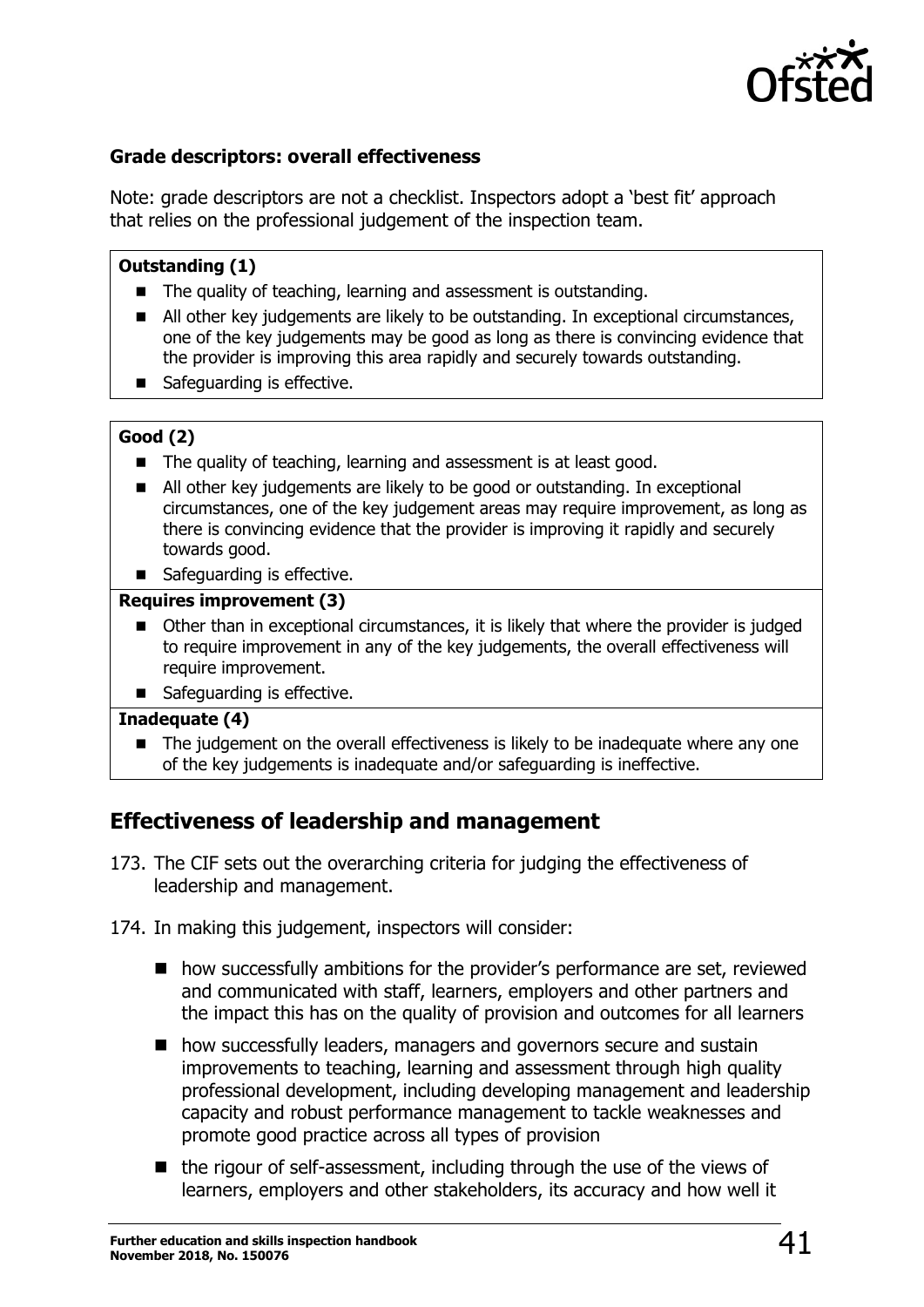

secures sustained improvement across the provider's work, including in any subcontracted provision

- $\blacksquare$  the strategic priority that leaders and managers give to the provision of English and mathematics to ensure that learners improve their levels of skills in these subjects compared with their starting points
- $\blacksquare$  the extent to which leaders, managers and governors collaborate with employers and other partners to ensure that the range and content of the provision is aligned to local and regional priorities (this may include inviting local employers to sit on their governing or supervisory board)
- how effectively leaders, managers and governors monitor the progress of groups of learners so that none is disadvantaged or underachieves
- $\blacksquare$  the extent to which learners receive thorough and impartial careers guidance to enable them to make informed choices about their current learning and future career plans<sup>55</sup>
- how effectively leaders, managers and governors monitor the progression and destinations of their learners (including whether learners enter secure and sustained employment) and use this information to improve provision
- $\blacksquare$  the extent to which leaders promote all forms of equality and foster greater understanding of and respect for people of all faiths (or those of no faith), races, genders, ages, disabilities and sexual orientations (and other groups with protected characteristics), and how well learners and staff are protected from harassment, bullying and discrimination, including those based with employers and at other sites external to the provider
- how well the provider prepares learners for successful life in modern Britain and promotes the fundamental British values of democracy, the rule of law, individual liberty and mutual respect and tolerance of those with different backgrounds, faiths and beliefs
- how well the provider prepares learners who have special educational needs and/or disabilities to become more independent in their everyday life
- $\blacksquare$  the effectiveness of safeguarding practice, including the prevention of radicalisation of learners and compliance with the 'Prevent' duty
- $\blacksquare$  the extent to which provision for all learners can be maintained over time and leaders and governors take action to ensure this.

ł

<sup>55</sup> Inspectors will report on careers guidance. Section 41 of the Technical and Further Education Act 2017 requires that Ofsted 'comment' on careers quidance provided to students in further education colleges, sixth form colleges and designated institutions. The Act defines students for this purpose as those aged 16 to 18 and those up to age 25 with an education, health and care (EHC) plan. While the statutory duty applies only to the inspection of the above institutions, inspectors will inspect and comment on careers advice in similar fashion on short and full inspections of all further education and skills providers as appropriate.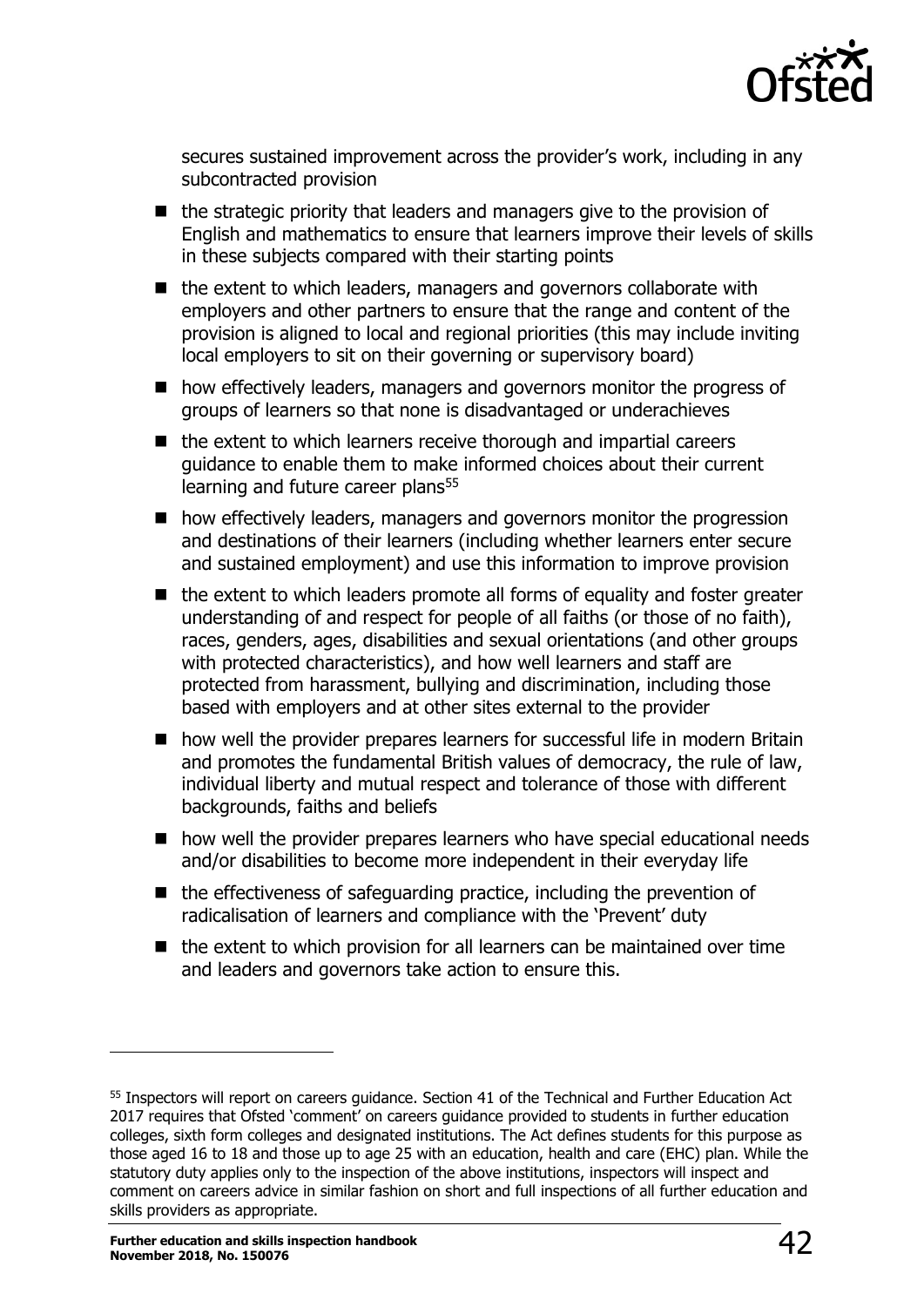

- 175. Inspectors should consider whether governors or those in a similar role:
	- $\blacksquare$  know the provider and understand its strengths and weaknesses
	- support and strengthen the provider's leadership and contribute to shaping its strategic direction
	- **P** provide challenge and hold senior leaders and managers to account for improving the quality of learning and the effectiveness of performance management systems.

## **Sources of evidence**

176. Inspectors will obtain a range of evidence from meetings with leaders, managers and governors and first-hand evidence of their work across the provider, including in subcontracted provision. Inspectors will use documentary evidence that the provider supplies to evaluate the impact of the work of leaders, managers and governors, both currently and over time, in conjunction with first-hand evidence that may include that gathered from staff, learners, employers and relevant partners.

# **Safeguarding**

ł

- 177. Inspectors will always have regard for how well children and learners are helped and protected so that they are kept safe.<sup>56</sup> Although inspectors will not provide a separate numerical grade for this key aspect of a provider's work, inspectors will always make a written judgement in the leadership and management section of the inspection report about whether or not the arrangements for safeguarding children and learners are effective.
- 178. Ofsted has published a document setting out the approach inspectors should take to inspecting safeguarding in all the settings covered by the CIF. The document 'Inspecting safeguarding in early years, education and skills settings' should be read alongside the framework and this handbook.<sup>57</sup>

### **Federations and governance arrangements**

179. Many providers are cooperating as groups or federations, with an overarching board and chief executive officer, or similar arrangement, that assume some or all of the responsibilities formerly shouldered by the individual provider's governing body. In the case of such extended management and governance, inspectors will seek evidence of the impact of the overarching board and its

<sup>&</sup>lt;sup>56</sup> Inspectors should also have regard to the provider's safeguarding of any children below the age of 16, which may be on the premises of a provider whether or not the quality of their education is within scope of inspection.

<sup>57</sup> 'Inspecting safeguarding in early years, education and skills settings', Ofsted, September 2018; [www.gov.uk/government/publications/inspecting-safeguarding-in-early-years-education-and-skills](http://www.gov.uk/government/publications/inspecting-safeguarding-in-early-years-education-and-skills-from-september-2015)[from-september-2015.](http://www.gov.uk/government/publications/inspecting-safeguarding-in-early-years-education-and-skills-from-september-2015)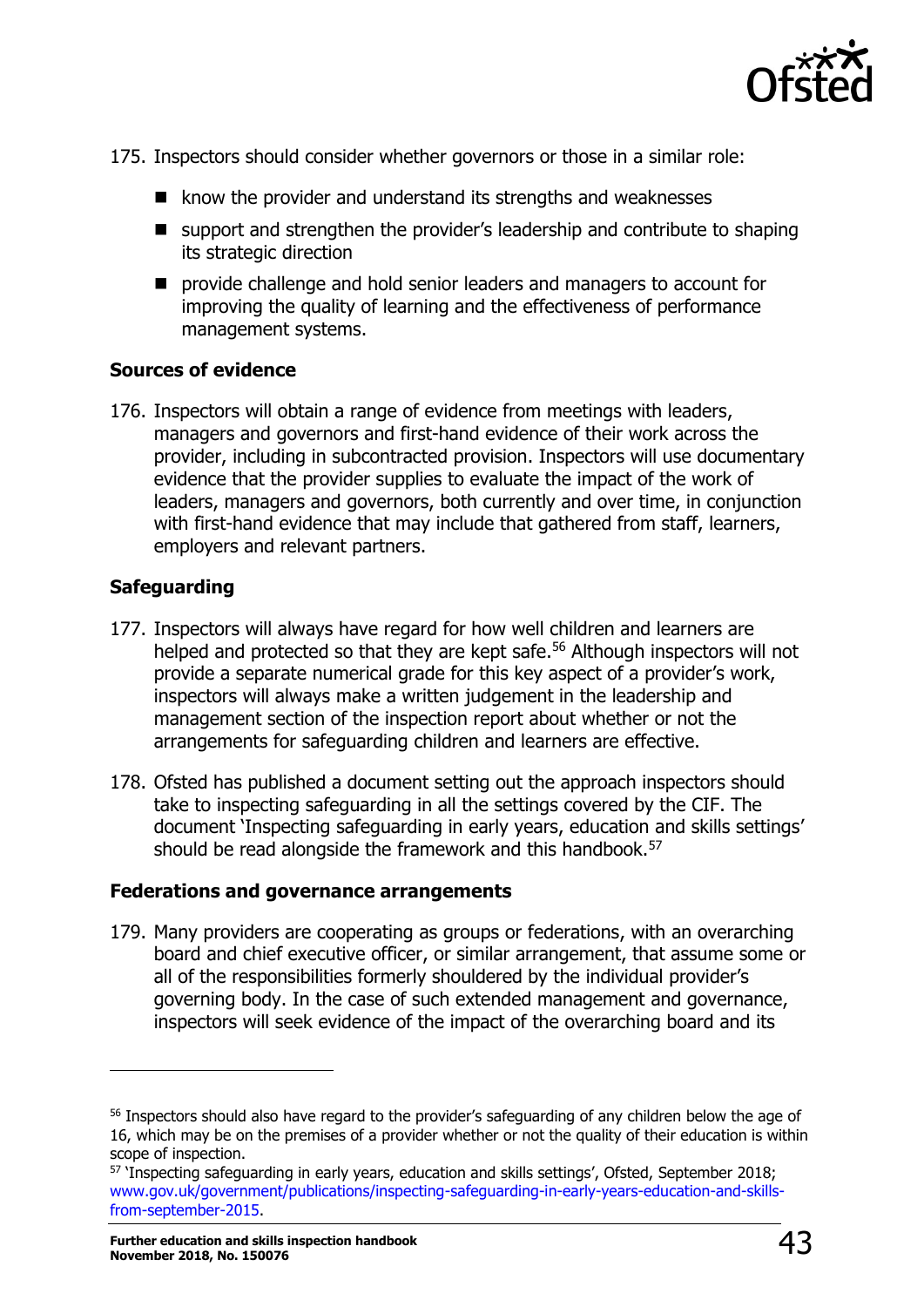

staff as well as the provider's local board, committee or governing body, where there are relevant delegated responsibilities.

## **Grade descriptors: effectiveness of leadership and management**

Note: grade descriptors are not a checklist. Inspectors adopt a 'best fit' approach that relies on the professional judgement of the inspection team.

### **Outstanding (1)**

- Leaders, managers and governors have created a culture that enables learners and staff to excel. They are committed unwaveringly to setting high expectations for staff and learners' conduct and achievement. Working relationships between staff and learners are exemplary.
- Leaders, managers and governors focus on consistently improving outcomes for all learners. They are uncompromising in their ambition. They have the necessary resources to sustain provision of very high quality, including in English and mathematics.
- The provider's actions have secured substantial improvement in the quality of teaching, learning and assessment and outcomes for learners.
- Governors systematically challenge senior leaders so that the effective deployment of staff and resources secures excellent outcomes for learners. Governors do not shy away from challenging leaders about variations in performance across the provider's work, including in subcontracted provision.
- **EXEC** Leaders, managers and governors have a deep, accurate understanding of the provider's effectiveness that is informed by the views of learners, staff, employers and other stakeholders. They use this to keep the provider improving by focusing their actions on important areas. They are unflinching in reviewing the impact of their actions.
- Leaders, managers and governors use incisive performance management that leads to professional development that encourages, challenges and supports staff improvement. Teaching is highly effective across the provision including in subcontracted provision.
- Staff reflect on and debate the way they teach. They feel deeply involved in their own professional development. Leaders have created a climate in which staff are motivated and trusted to take risks and innovate in ways that are right for their learners.
- The range of provision offered is carefully considered and based on a thorough understanding and analysis of a wide range of information, including on local and national economic and social contexts. Learning programmes are very well designed, including in collaboration with employers. These learning programmes ensure that they enable learners to acquire knowledge, understanding and skills, including, where relevant, English, mathematics and information and communication technology (ICT) skills, that prepare them well for future progression to further/higher education and/or sustained employment.
- Leaders, managers and governors ensure that the provision of accurate, timely and impartial careers guidance enables learners to make informed choices about their learning programme and that learners are very well prepared for the next stage of their education, training or employment.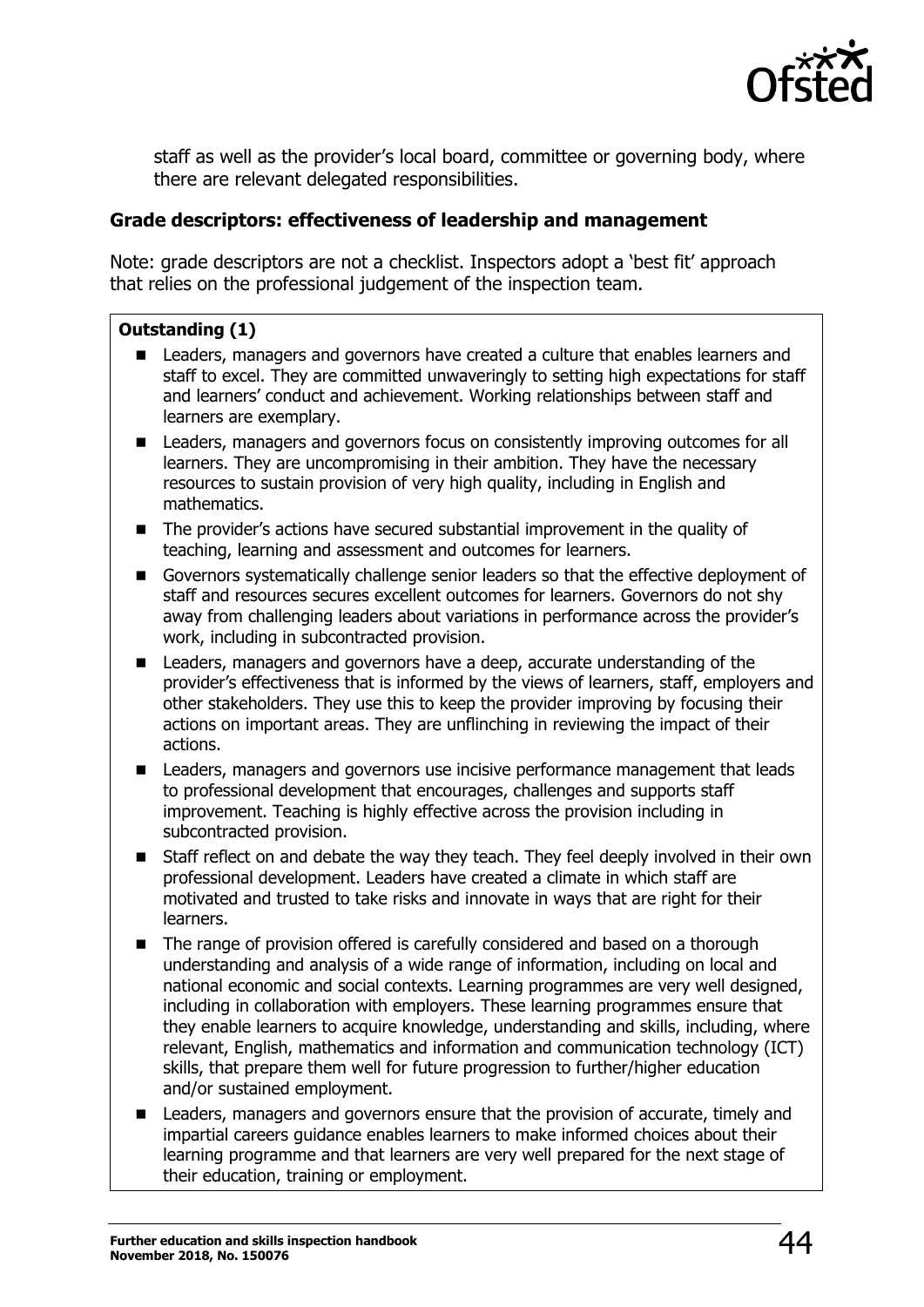

- Leaders promote equality of opportunity and diversity exceptionally well so that the ethos and culture of the provider prevent any form of direct or indirect discriminatory behaviour. Leaders, staff and learners do not tolerate prejudiced behaviour. The promotion of fundamental British values is at the heart of the provider's work.
- Learners feel safe and know how to raise concerns. The provider is proactive in assessing safeguarding risks and taking action to prevent them. The provider has a strong track record of raising awareness among staff and learners of safeguarding issues, listening to learners' concerns and acting on them.
- Leaders' work to protect learners from radicalisation and extremism is exemplary. Leaders respond swiftly where learners are vulnerable to these issues. High quality training develops staff's vigilance, confidence and competency to challenge learners' views and encourage debate.

## **Good (2)**

- Leaders set high expectations of learners and staff. They lead by example to create a culture of respect and tolerance. The positive working relationships between leaders, staff and learners support the progress of all learners at the provider.
- **EXEC** Leaders, managers and governors are ambitious for all learners and promote improvement effectively. The provider's actions secure improvement in the quality of provision and outcomes for learners. The provider has the necessary resources to sustain the quality of provision and continue making the necessary improvements.
- Leaders, managers and governors have an accurate and comprehensive understanding of the quality of education at the provider, including in subcontracted provision. This helps them to plan, monitor and refine actions to improve all key aspects of the provider's work.
- Leaders, managers and governors use performance management effectively to improve teaching. They use accurate monitoring to identify and spread good practice across the provider, including in subcontracted provision.
- Staff value their continuing professional development. It is having a positive impact on their teaching and the progress learners make. Teaching is consistently strong across the provider or improving rapidly.
- Governors hold senior leaders stringently to account for all aspects of the provider's performance, ensuring that the skilful deployment of staff and resources delivers good or improving outcomes for learners.
- Leaders and managers review the provision well to ensure that the provision offered is relevant to local and/or national priorities.
- Learning programmes are well designed to ensure that learners acquire knowledge, understanding and skills, including, where relevant, in English, mathematics and ICT, so that they can progress to further/higher education and/or sustained employment. Leaders, managers and governors provide impartial careers guidance that enables learners to make informed decisions about their next steps.
- Leaders promote equality of opportunity and diversity, resulting in a positive learning environment. Staff and learners work together to prevent any form of direct or indirect discriminatory behaviour. Leaders, staff and learners do not tolerate prejudiced behaviour and fundamental British values are promoted actively.
- Safeguarding is effective. The provider assesses risk appropriately, taking action to prevent harm and reporting safeguarding concerns. The provider raises awareness of safeguarding issues among staff and learners. The provider listens to and acts on learners' concerns.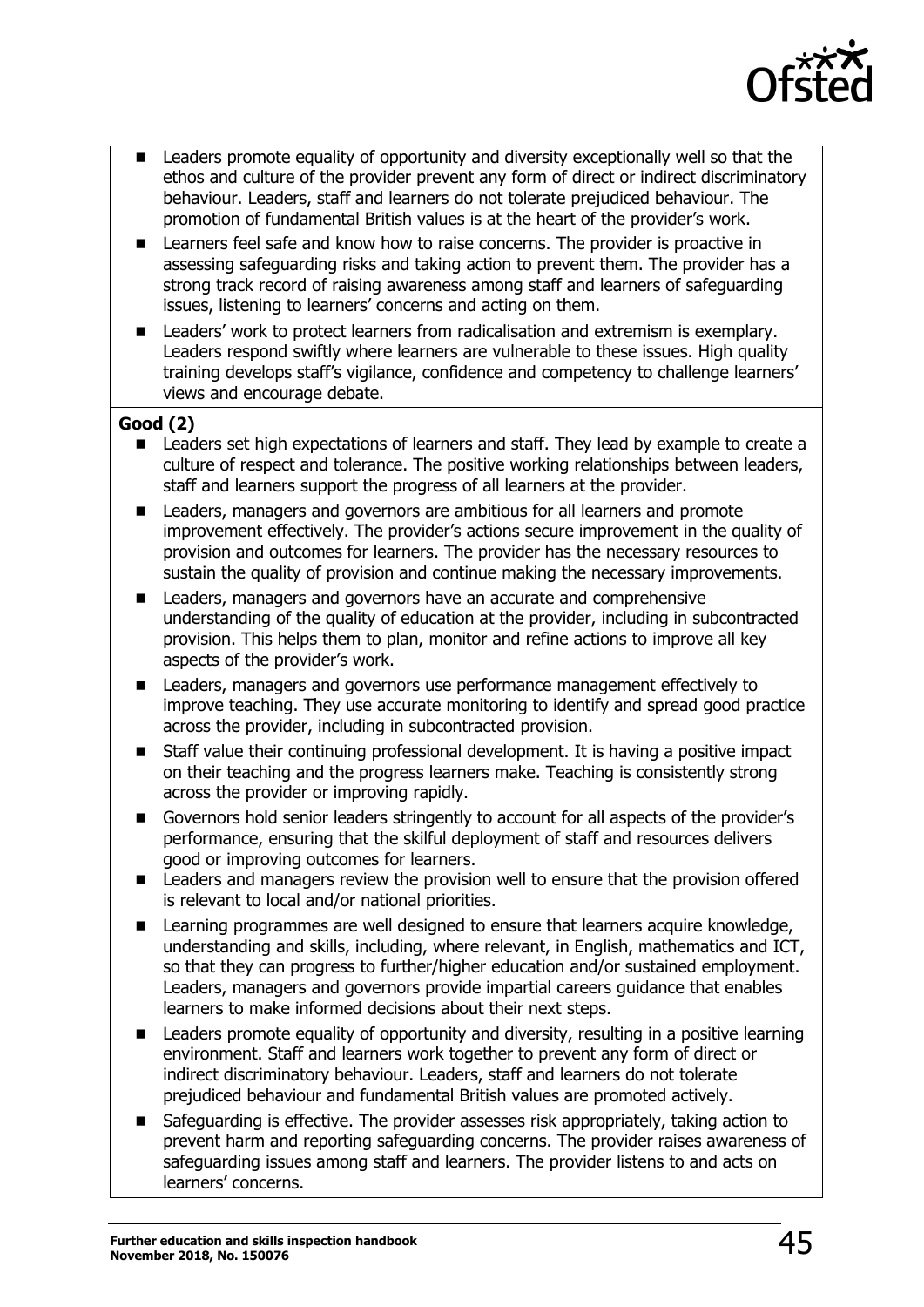

 Leaders protect learners from radicalisation and extremism. Staff are trained and are increasingly vigilant, confident and competent to encourage open discussion with learners.

### **Requires improvement (3)**

- Leadership and management are not yet good.
- Safeguarding is effective.

### **Inadequate (4)**

### **Leadership and management are likely to be inadequate if one or more of the following applies**.

- Capacity for securing further improvement, including in subcontracted provision, is poor and the improvements leaders and governors have made are unsustainable, too slow or overly dependent on external support.
- Leaders are not doing enough to tackle poor teaching, learning and assessment. This significantly impairs the progress of learners or groups of learners.
- Leaders are not aware of, or are not taking effective action to stem, the decline in the quality of provision or in outcomes for learners.
- The range of provision offered fails to meet the needs of learners, employers or the local community as reflected by the low proportion of learners who progress to destinations relevant to their career aims.
- The provision does not equip learners with the skills, knowledge or understanding required to enable them to progress to their next steps.
- **EXECT** Leaders are not taking effective steps to secure positive destinations for learners and are not preparing them for life in modern Britain.
- Leaders, managers and governors, through their words, actions or influence, directly and/or indirectly, undermine or fail to promote equality of opportunity. They do not prevent discriminatory behaviour or prejudiced actions and views.
- Safeguarding is ineffective. The provider's arrangements for safeguarding learners do not meet statutory requirements or they give serious cause for concern; or insufficient action is taken to remedy weaknesses following a serious incident.
- Leaders, managers and governors are not protecting learners from radicalisation and extremist views when learners are vulnerable to these. Policy and practice are poor, which means learners are at risk.

# **Quality of teaching, learning and assessment**

- 180. The CIF sets out the overarching criteria for judging the quality of teaching, learning and assessment.
- 181. In making this judgement, inspectors will consider the extent to which:
	- teaching and assessment methods and resources inspire and challenge all learners and meet their different needs, including the most able and the most disadvantaged, enabling them to enjoy learning and develop their knowledge, skills and understanding
	- learners are supported to achieve their learning goals, both in and between learning sessions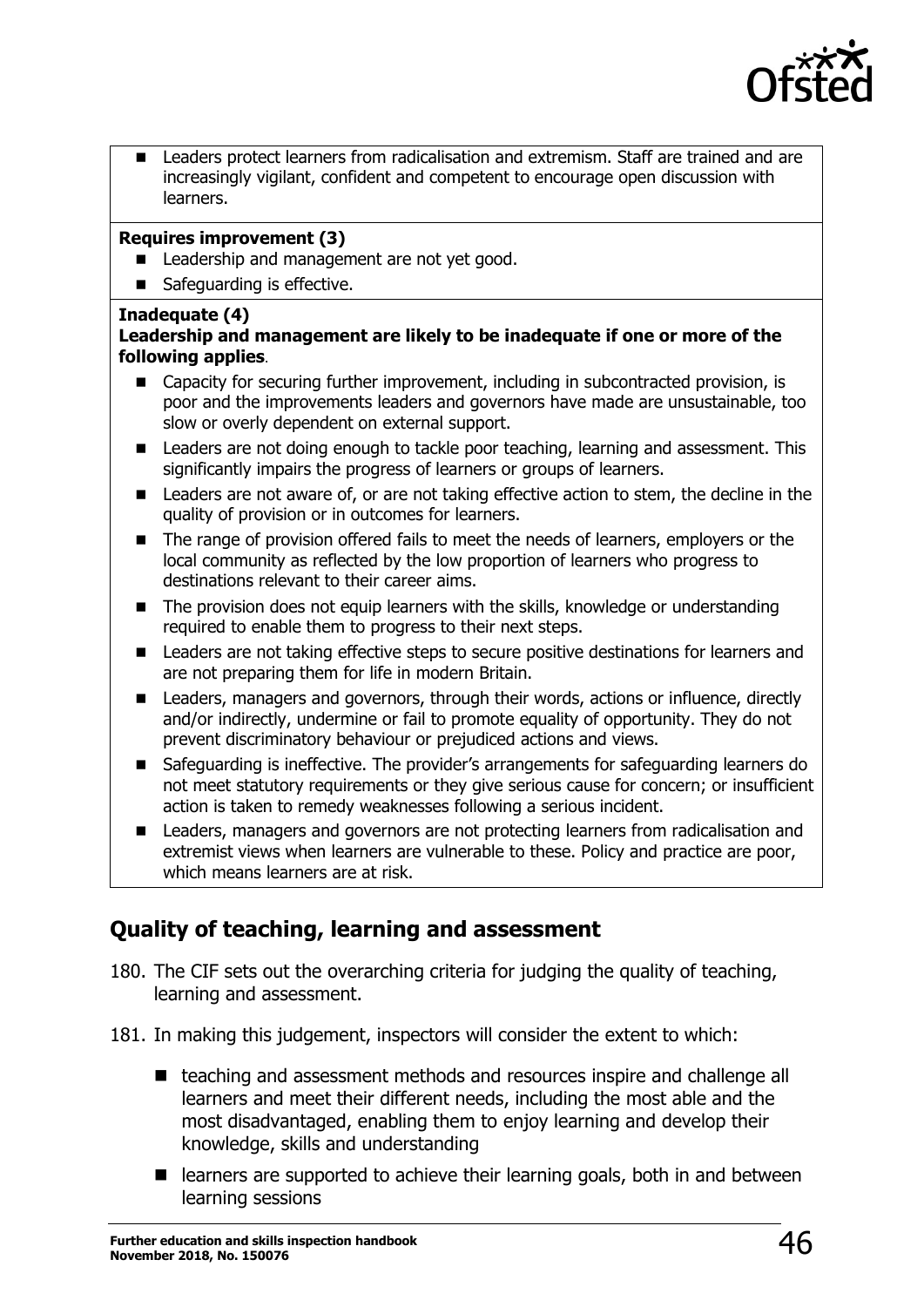

- staff have qualifications, training, subject knowledge and experience relevant to their roles and use these to plan and deliver learning appropriate to learners of all abilities, reflect good industry practice and meet employers' needs
- staff identify learners' support and additional learning needs quickly and accurately through effective initial assessment, leading to the provision of high quality and effective support to help learners achieve as well as they can
- $\blacksquare$  staff work with learners to ensure that teaching, learning and assessment are tailored to enable all learners to make good progress and prepare for their next steps
- staff assess learners' progress and performance and ensure that assessments and reviews are timely, frequent, fair, informative and reliable
- learners receive clear and constructive feedback through assessment and progress reviews and/or during personal tutorials so that they know what they have to do to improve their skills, knowledge and understanding to achieve their full potential
- employers, parents and carers, as appropriate, are engaged in planning learners' development; they are kept informed by the provider of each learner's attendance, progress and improvement, where appropriate
- $\blacksquare$  teaching, learning and assessment promote equality, raise awareness of diversity and tackle discrimination, victimisation, harassment, stereotyping, radicalisation and bullying
- staff are aware of and plan for individual learners' diverse needs in teaching or training sessions and provide effective support, including making reasonable adjustments for learners who have special educational needs and/or disabilities
- teaching promotes learners' spiritual, moral, social and cultural development
- teaching, learning and assessment support learners to develop their skills in English, mathematics and ICT and their employability skills, including appropriate attitudes and behaviours for work, in order to achieve their learning goals and career aims.

# **Sources of evidence**

182. Inspectors will use much first-hand evidence gained from observing learners in learning sessions and, where appropriate, in the workplace and other relevant settings. Inspectors will talk to learners about their work, scrutinise their work and assess how well leaders are securing continual improvements in teaching, learning and assessment. Direct observations in learning sessions and, where appropriate, in the workplace will be supplemented by a range of other evidence to enable inspectors to evaluate the impact that staff and support assistants have on learners' progress over time. Inspectors will not grade the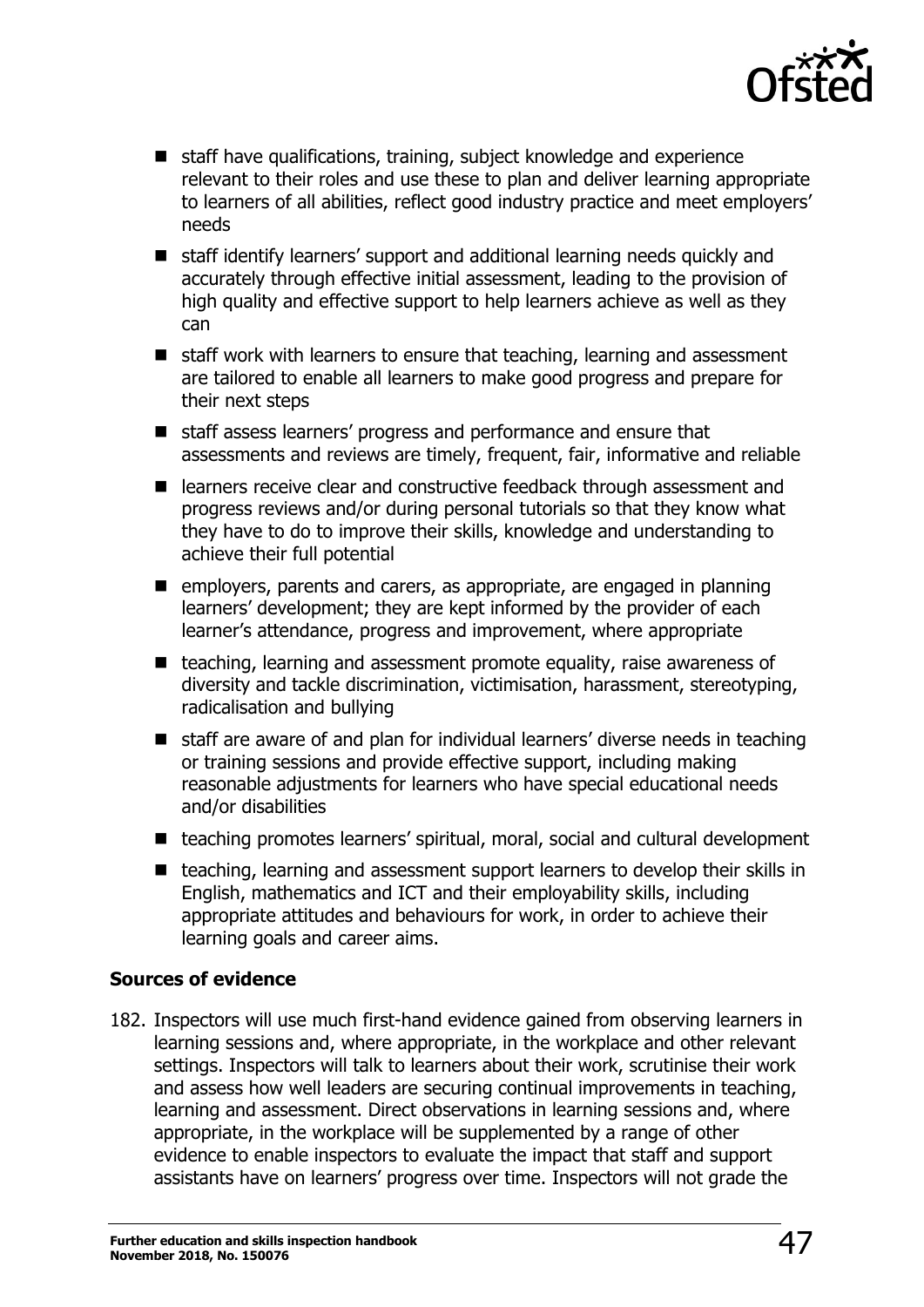

quality of teaching, learning and assessment in individual lessons or during individual observations of teaching or assessment in the workplace.

### 183. Inspectors may also consider evidence from:

- $\blacksquare$  the provider's own evaluations of the quality of teaching and its impact on learning
- information on learners' starting points, such as initial assessments, and how it is used to plan learning
- $\blacksquare$  discussions with learners about the work they have undertaken, what they have learnt from it, and their experience of teaching and learning over time
- $\blacksquare$  discussions about teaching, learning and assessment with staff, trainers, assessors, support staff and employers
- $\blacksquare$  the views of learners, employers and staff about the quality of teaching, how much challenge learners receive and how quickly leaders tackle poor teaching
- scrutiny of learners' work, including observation of learners at work or during practical training sessions.

# **Grade descriptors: quality of teaching, learning and assessment**

Note: grade descriptors are not a checklist. Inspectors adopt a 'best fit' approach that relies on the professional judgement of the inspection team.

# **Outstanding (1)**

- **EXEC** Learners are curious, interested and keen to learn. They seek out and use new information to develop, consolidate and deepen their knowledge, understanding and skills. They thrive in learning sessions and, where appropriate, use their experiences in the workplace to further develop their knowledge, skills and understanding.
- **EXTER 1** Learners are eager to know how they can improve their work and develop their knowledge, understanding and skills. They capitalise on opportunities to use feedback to improve. Staff check learners' understanding systematically and effectively, offering clearly directed and timely support that has a notable impact on improving learning.
- Staff are determined that learners achieve well. They have excellent subject knowledge and motivate and engage learners, who enjoy the work they complete. Staff have consistently high expectations of all learners' attitudes to learning and learners are set challenging targets to achieve.
- Staff plan learning sessions and assessments very effectively so that all learners undertake demanding work that helps them to realise their potential. Staff identify and support any learner who is falling behind and enable almost all to catch up.
- Staff gather a useful range of accurate assessment information and use this to give learners incisive feedback about what they can do to improve their knowledge, understanding and skills. Learners are committed to taking these next steps and their work shows that almost all are making substantial and sustained progress.
- Staff set work that consolidates learning, deepens understanding and develops skills, and prepares learners very well for their next steps.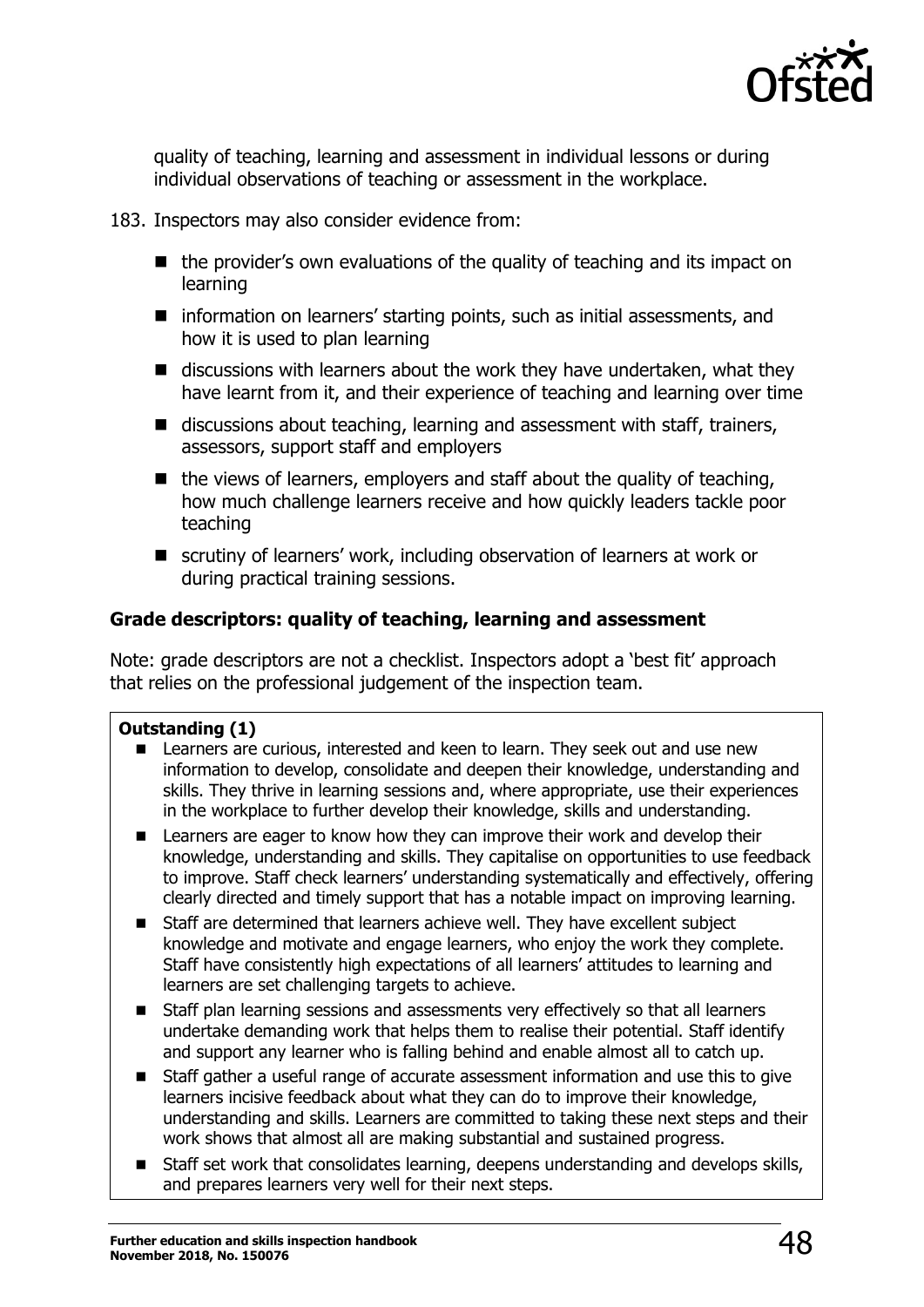

- Where appropriate, parents and/or employers are provided with clear and timely information that details the extent of learners' progress in relation to the standards expected and what they need to do to improve.
- Staff are quick to challenge stereotypes and the use of derogatory language, including at work. Resources and teaching strategies reflect and value the diversity of learners' experiences and provide learners with a comprehensive understanding of people and communities beyond their immediate experience.
- Staff promote, where appropriate, English, mathematics, ICT and employability skills exceptionally well and ensure that learners are well-equipped with the necessary skills to progress to their next steps.

## **Good (2)**

- Most learners enjoy their learning across the provision. Teaching challenges them and enables them to develop, consolidate and deepen their knowledge, understanding and skills well.
- Most learners want to know how to improve their learning and act on feedback to help them to improve. Staff listen to, carefully observe and skilfully question learners during learning sessions. They reshape tasks and explanations and provide feedback to tackle misconceptions and build on learners' strengths. This has a positive impact on learning.
- Staff give learners feedback that details what they need to do to improve; many learners act on this to make improvements. This consolidates and deepens learners' knowledge, understanding and skills and prepares them very well for their future.
- Staff assess learners' knowledge and understanding frequently to ensure that they are making at least the expected progress throughout their time with the provider, including the time spent at work or on work experience. Staff use this information well to plan activities in which learners undertake demanding work that helps them to make strong progress. They identify and support effectively those learners who start to fall behind.
- Staff set work that builds on previous learning, extends learners' knowledge and understanding and develops their skills to ensure that they are prepared for their future.
- Where appropriate, parents and/or employers are informed about learners' progress in relation to the standards expected.
- Staff challenge stereotypes and the use of derogatory language, including at work. Staff promote equality of opportunity and diversity in teaching and learning.
- Staff develop, where appropriate, learners' English, mathematics, ICT and employability skills to prepare them for their future progression.

### **Requires improvement (3)**

■ Teaching, learning and assessment are not yet good.

### **Inadequate (4)**

#### **The judgement on the quality of teaching, learning and assessment is likely to be inadequate where one or more of the following applies.**

- Teaching and/or assessment is poorly planned.
- Weak assessment practice means that teaching fails to meet learners' needs.
- Learners or particular groups of learners are making inadequate progress because teaching does not develop their knowledge, understanding and skills sufficiently.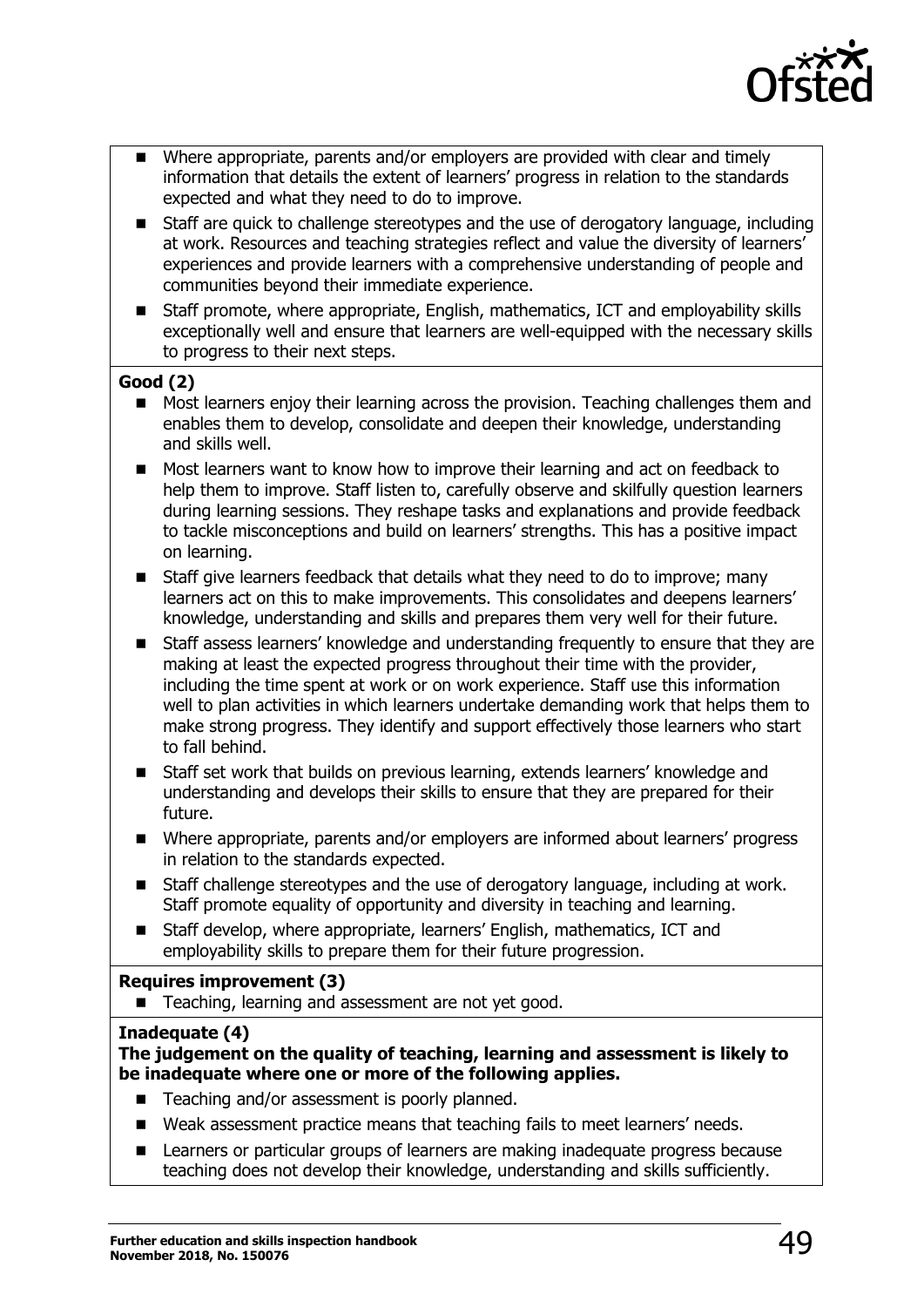

- Learners are not developing English, mathematics, ICT or employability skills adequately to equip them for their future progression.
- Staff do not promote equality of opportunity or understanding of diversity effectively and this disadvantages individuals or groups of learners.
- As a result of weak teaching, learning and assessment over time, learners or groups of learners make insufficient progress and are unsuccessful in attaining their learning goals and progressing to their planned next steps.
- Staff lack expertise and the ability to promote learning and learners do not see its relevance to their everyday lives and planned next steps.

# **Personal development, behaviour and welfare**

- 184. The CIF sets out the overarching criteria for judging personal development, behaviour and welfare.
- 185. In making this judgement inspectors will consider, where relevant and appropriate:
	- $\blacksquare$  the extent to which learners take pride in their work, become self-confident and self-assured, and know that they have the potential to be a successful learner on their current and future learning programmes, including at work
	- $\blacksquare$  the proportion of learners who benefit from purposeful work-related learning, including external work experience where appropriate to their learning programmes and/or their future career plans, and how well they contribute to their workplace, including on work experience, as a valued member of the workforce
	- $\blacksquare$  how well learners develop the personal, social and employability skills, including English, mathematics and ICT skills, required to achieve their core learning aims and appreciate the importance of these skills in the context of their progression and career aims
	- $\blacksquare$  the extent to which learners achieve the specific units of their main vocational qualifications and relevant additional qualifications that enhance their learning and are likely to increase their future employability
	- the extent to which learners' standards of work are appropriate to their level of study and/or requirements of the relevant industries so that they can work effectively to realistically challenging academic or commercial deadlines
	- learners' use of the information they receive on the full range of relevant career pathways from the provider and other partners, including employers, to help them develop challenging and realistic plans for their future careers
	- how well learners know how to protect themselves from the risks associated with radicalisation, extremism, forms of abuse, grooming and bullying, including through the use of the internet, and how well they understand the risks posed by adults or young people who use the internet to bully, groom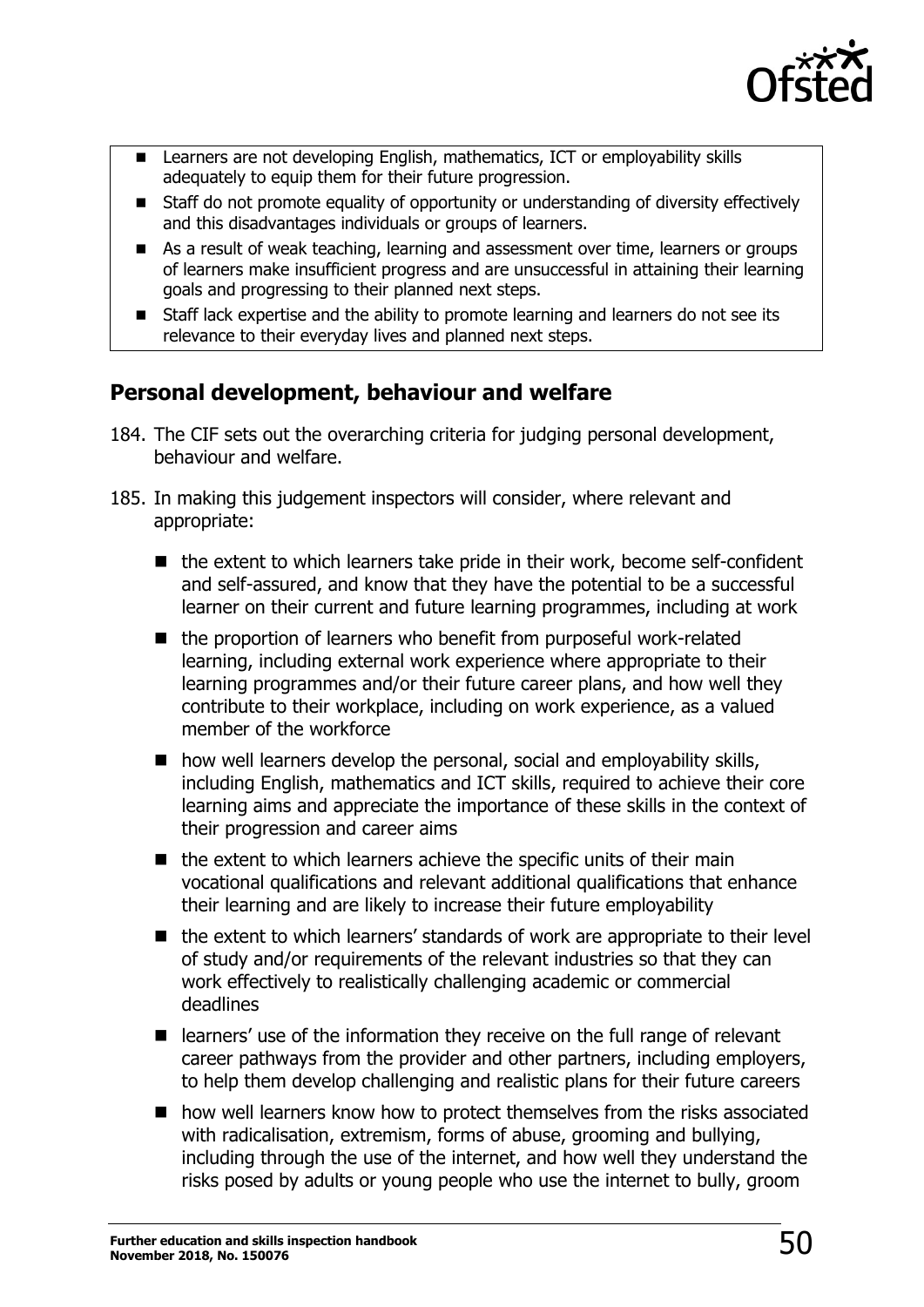

or abuse other people, especially children, young people and vulnerable adults

- $\blacksquare$  how well learners know how to keep themselves fit and healthy, both physically and emotionally
- $\blacksquare$  the extent to which learners feel and are safe and have a good understanding of how they can raise concerns if they do not feel safe; the confidence that any concerns they may have are taken seriously and followed through appropriately
- learners' understanding of their rights and responsibilities as a learner and, where relevant, as an employee, and as citizens and consumers in the community; and how well they work cooperatively with others in all settings and promote good and productive working relationships with their peers, employees and employers
- $\blacksquare$  the extent to which learning programmes, including enrichment activities, allow all learners to explore personal, social and ethical issues and take part in life in wider society and in Britain
- how well learners attend learning sessions and/or work regularly and punctually, including through participation in any distance learning activities, such as online learning and the use of virtual learning environments
- whether learners comply with any quidelines for behaviour and conduct stipulated by providers or employers and manage their own feelings and behaviour at work and during learning sessions.

# **Sources of evidence**

- 186. To inform this judgement, inspectors will use evidence gathered during the inspection as well as evidence of trends in learners' development over time. Inspectors will use first-hand evidence from visits to learning sessions and training workshops, including visits to learners at work or on work placements. Inspectors will also gather evidence from interviews with learners, staff, employers and other partners, where documents such as attendance registers may also be used.
- 187. Inspectors' judgements about learners' personal development, behaviour and welfare are concerned with their attitudes to learning and, where appropriate, to work, and the development of the skills relevant to their learning programme, their everyday lives and their plans for their next steps, including to employment. Inspectors' judgements also take account of learners' ability to keep themselves safe from relevant risks and demonstrate appropriate behaviour for the learning and the work environment. Inspectors will consider the main purpose of the particular type of provision when they prioritise the impact that each of the criteria will have on learners' personal development, behaviour and welfare.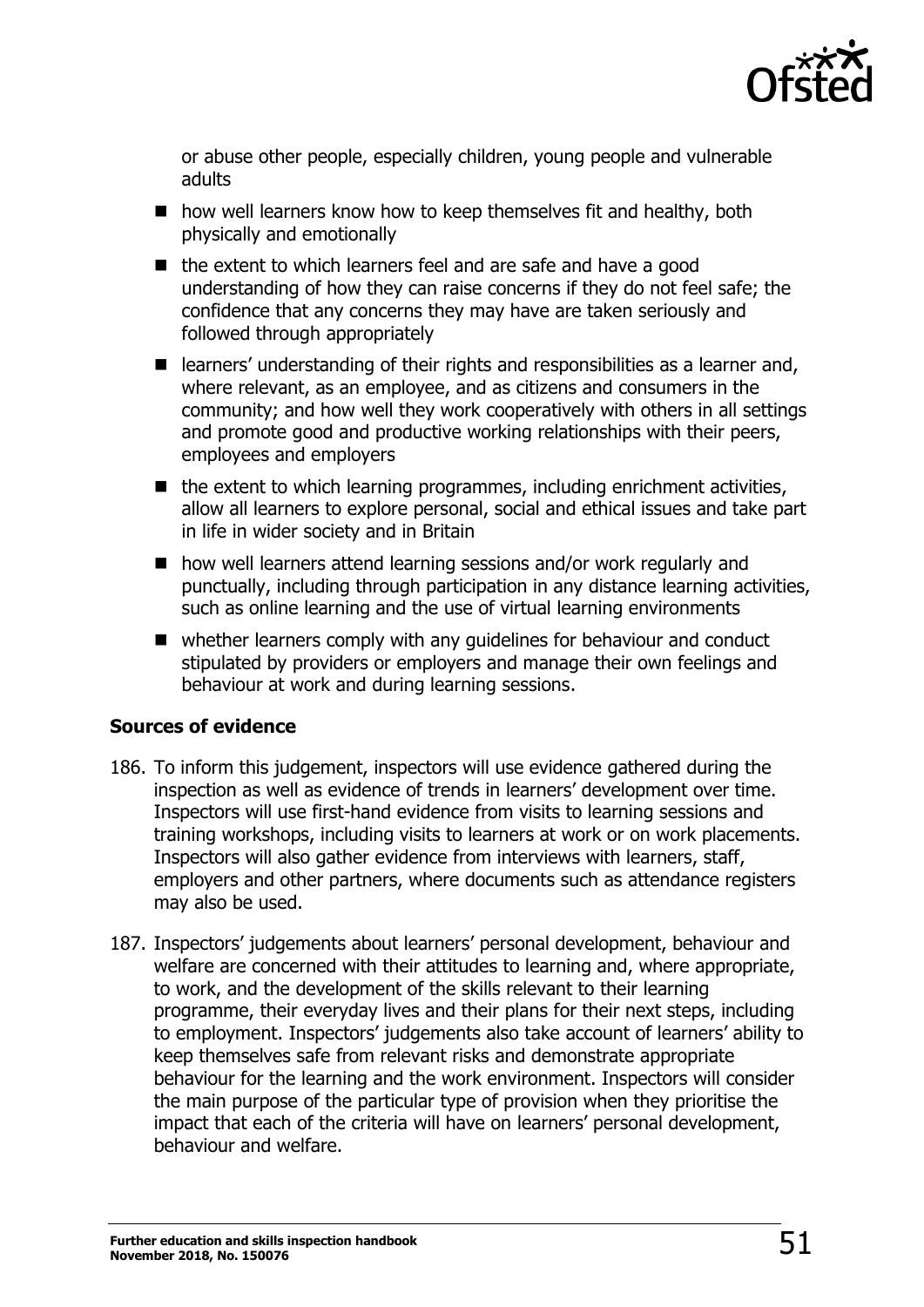

# **Grade descriptors: personal development, behaviour and welfare**

Note: grade descriptors are not a checklist. Inspectors adopt a 'best fit' approach that relies on the professional judgement of the inspection team.

### **Outstanding (1)**

- Learners are confident and self-assured. Their excellent attitudes to learning have a strong, positive impact on their progress. They are proud of their achievements and take pride in the work they complete with the provider and in the workplace.
- Learners discuss and debate issues in a considered way, showing respect for others' ideas and points of view.
- High quality careers guidance helps learners to make informed choices about which courses suit their needs and aspirations. They are prepared for the next stage of their education, employment, self-employment or training.
- **E** Learners understand how their education and training equip them with the behaviours and attitudes necessary for success in the future as reflected by the excellent employability skills they acquire and the achievement of relevant additional qualifications.
- Learners, where appropriate, participate in purposeful and challenging work experience and placements relevant to their future career plans. These learners often quickly become an asset to the business and make a highly valued contribution.
- **EXECT** Learners are very motivated to learn; attendance and punctuality at learning sessions and/or work, including work experience, are consistently excellent. They meet challenging deadlines well.
- Staff and learners deal effectively with the very rare instances of bullying behaviour and/or use of derogatory or aggressive language. They work well with the provider to prevent all forms of bullying, including online bullying and prejudice-based bullying.
- The provider's open culture actively promotes all aspects of learners' welfare. Learners are safe and feel safe at all times. They understand how to keep themselves and others safe in different situations and settings. They trust leaders to take rapid and appropriate action to resolve any concerns they have.
- Learners, where appropriate, can explain accurately and confidently how to keep themselves healthy. They make informed choices about healthy eating, fitness and their emotional and mental well-being. They have an appropriate understanding of healthy relationships and are confident in staying safe from abuse and sexual exploitation.
- Learners have an excellent understanding of how to stay safe online and of the dangers of inappropriate use of mobile technology and social networking sites.
- The personal and social development of learners equips them to be thoughtful, caring and active citizens.

### **Good (2)**

- Learners are confident and self-assured. They take pride in their work at the provider and in the workplace.
- Learners' attitudes to all aspects of their learning are consistently positive. These positive attitudes have a good impact on the progress they make.
- Learners show respect for others' ideas and views.
- Learners are punctual and prepared for learning sessions at the provider or in the workplace. They bring the right equipment and are ready to learn.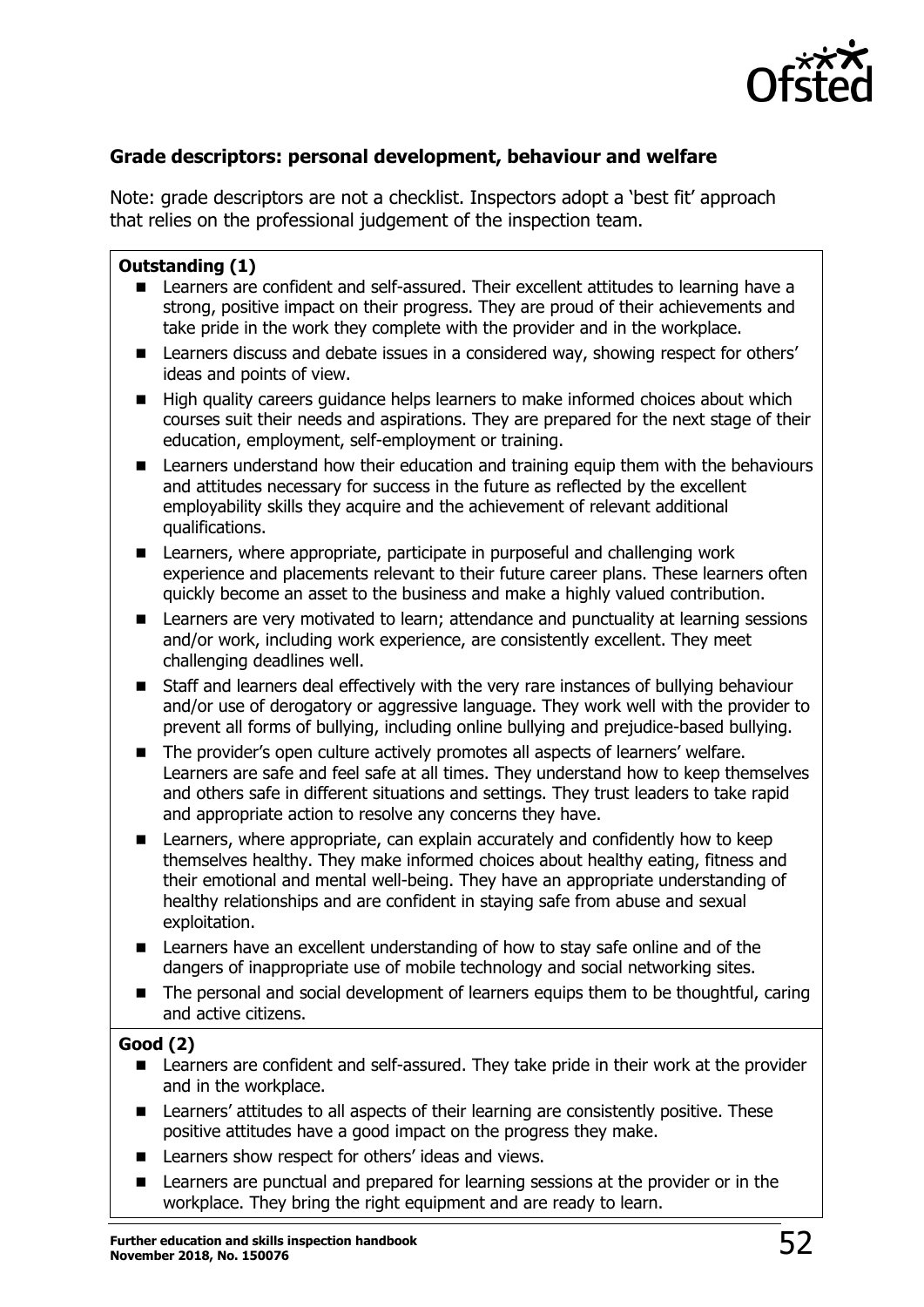

- Learners value their education. Few are absent and no groups of learners are disadvantaged by low attendance. Learners develop employability skills that prepare them for the world of work, including the achievement of relevant qualifications and deadlines.
- Learners respond quickly to instructions and requests from staff, allowing learning sessions to flow smoothly and without interruption.
- Learners' good conduct reflects the provider's efforts to promote high standards.
- Parents, staff, employers and learners have no well-founded concerns about personal development, behaviour and welfare.
- Staff are quick to tackle the rare use of derogatory or aggressive language, at the provider or in the workplace, and always challenge stereotyping.
- Staff promote clear messages about the impact of bullying and prejudiced behaviour on learners' well-being. Learners work well with the provider to tackle and prevent the rare occurrences of bullying.
- The provider's open culture promotes all aspects of learners' welfare. Learners are safe and feel safe. Learners have the knowledge and understanding, where appropriate, to stay healthy, form positive relationships and to prevent the misuse of technology.
- Learners use impartial careers quidance to make choices about the next stage of their education, employment, self-employment or training.

### **Requires improvement (3)**

- **Personal development, behaviour and welfare are not yet good.**
- **E** Learners are safe and feel safe at the provider and, where relevant, in the workplace.

### **Inadequate (4)**

#### **Personal development, behaviour and welfare are likely to be inadequate if any one of the following applies.**

- Learners' lack of engagement, motivation or enthusiasm inhibits their progress and development.
- A significant minority of learners show a lack of respect and self-discipline. Learners ignore or rebut requests to moderate their conduct and are not adequately prepared for progression or the world of work.
- Attendance rates are consistently low and show little sign of sustained improvement.
- $\blacksquare$  A significant minority of learners do not understand how and why to live healthy, positive lives both physically and emotionally.
- Incidents of bullying, prejudiced and discriminatory behaviour, both direct and indirect, are frequent.
- **EXECT** Learners have little confidence in the provider's ability to tackle bullying successfully.

# **Outcomes for learners**

188. The CIF sets out the overarching criteria for judging outcomes for learners.

189. In making this judgement, inspectors will consider, where relevant and appropriate, the extent to which: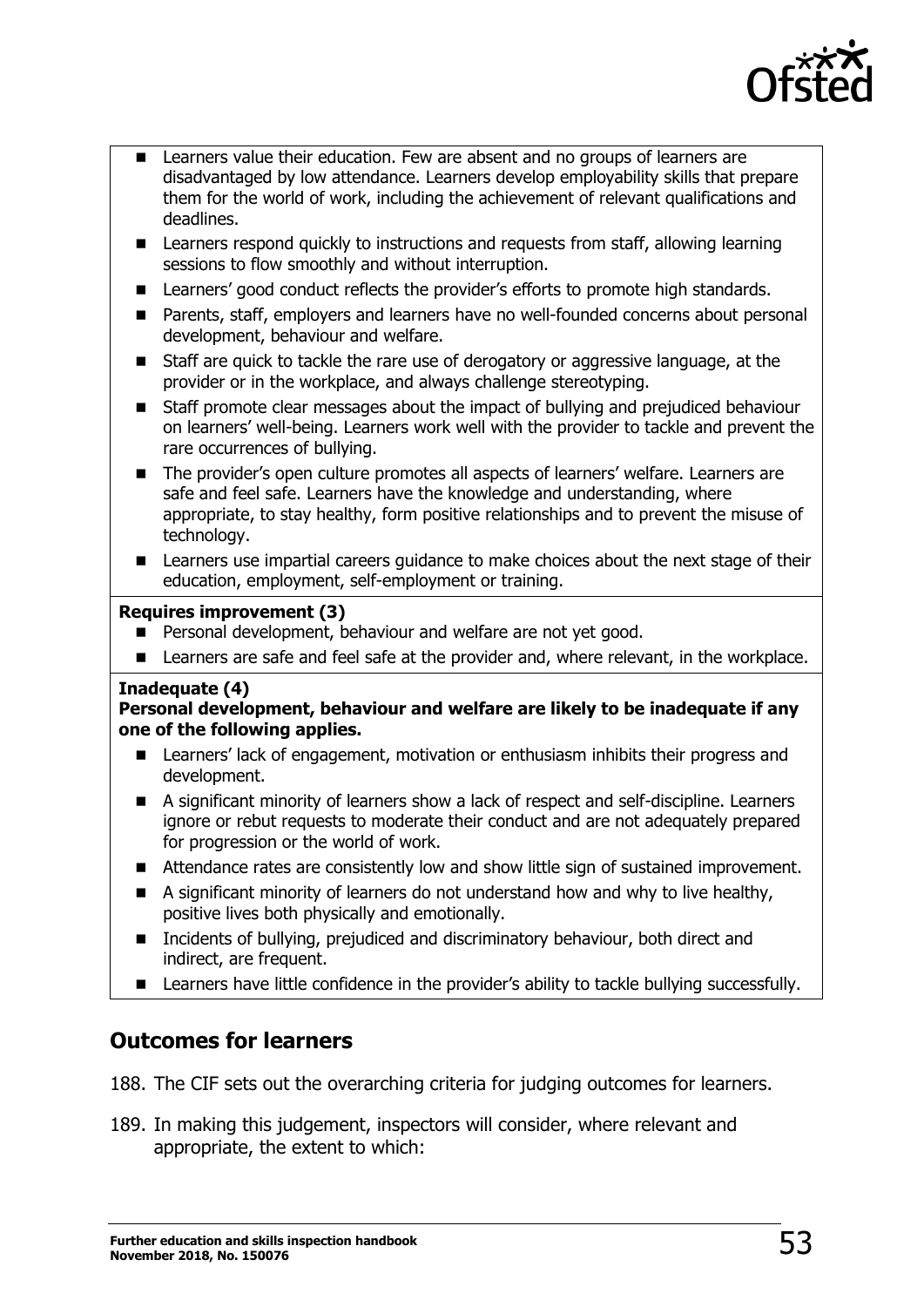

- learners make progress during their programme compared with their starting points, with particular attention to progress by different groups of learners
- learners attain their learning goals, including qualifications, and achieve challenging targets
- $\blacksquare$  learners' work meets or exceeds the requirements of the qualifications, learning goals or industry standards
- learners enjoy learning and make progress relative to their prior attainment and potential over time
- learners progress to relevant further learning and employment or selfemployment relevant to their career plans or gain promotion at work
- learners acquire qualifications and the skills and knowledge that will enable them to progress to their chosen career, employment, and/or further education and training that have been planned in line with local and national priorities for economic and social growth
- learners who have severe and complex special educational needs and/or disabilities gain skills and progress to become more independent in their everyday life and/or progress to positive destinations such as employment
- $\blacksquare$  there are any significant variations in the achievement of different groups of learners.

# **Sources of evidence**

- 190. In judging achievement, inspectors will give most weight to learners' progress. They will take account of learners' starting points in terms of their prior attainment and experience when evaluating progress. Within this, they will give most weight to the progress of learners currently at the provider, taking account of how this compares with the progress of recent learner cohorts, where relevant. Inspectors will consider the progress of learners in all types of provision, not just those who have taken or are about to take examinations or national tests.
- 191. Inspectors will gather evidence about the progress of current learners through:
	- observations in learning sessions and at work
	- discussions with learners about their learning and development at the provider and/or employer
	- scrutiny of learners' acquisition of knowledge, understanding and skills over time as shown in their work
	- analysis of the provider's own data, taking account of the quality and rigour of the assessment on which it is based.

192. In scrutinising learners' work, inspectors will consider how well: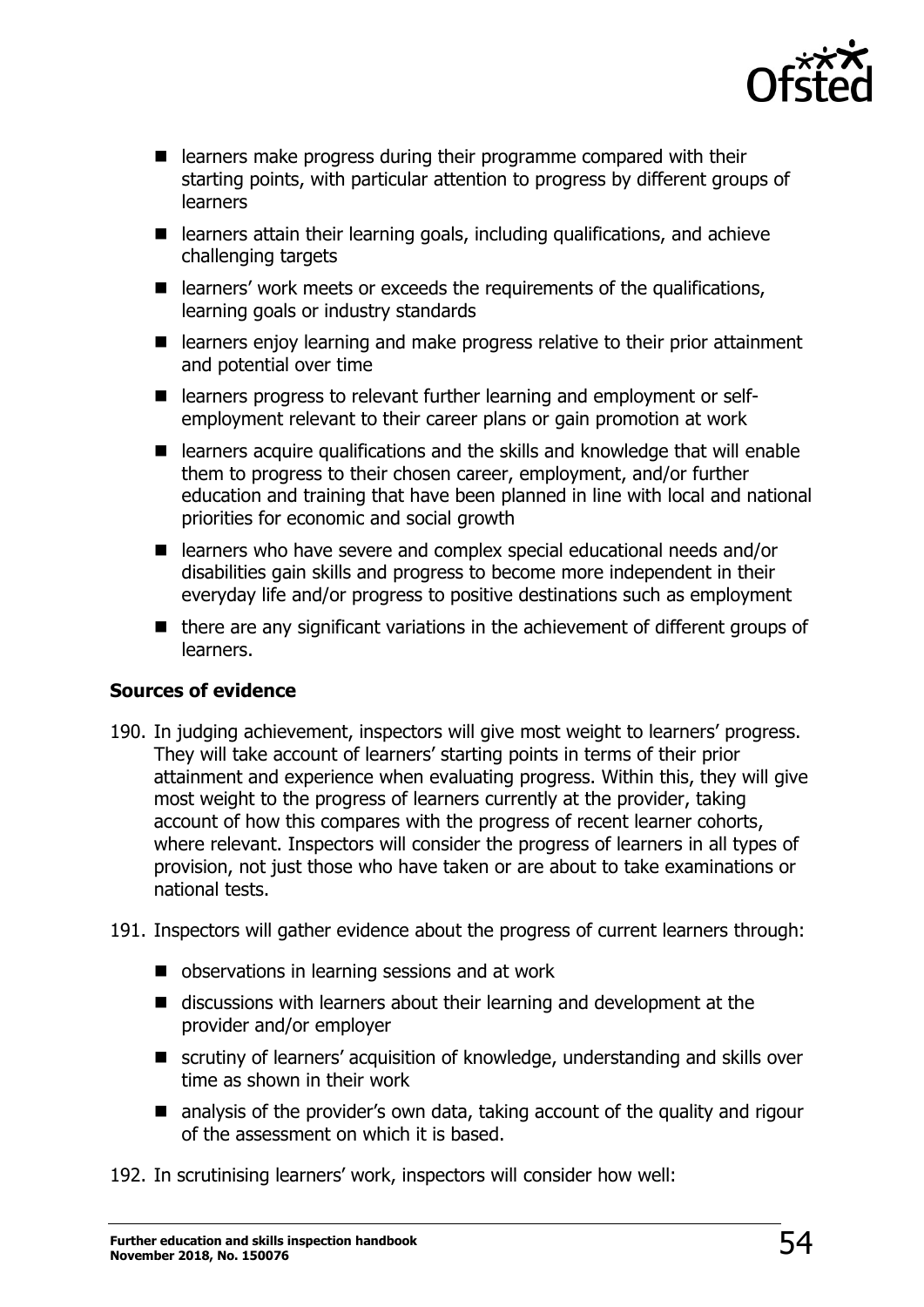

- **E** learners are making good progress towards meeting or exceeding the standards expected
- $\blacksquare$  learners are set challenging goals, given their starting points, and are making good progress towards meeting or exceeding these
- learners are gaining and consolidating knowledge, understanding and skills
- $\blacksquare$  learners, including the most-able, do work that deepens their knowledge, understanding and skills or go on to study different content, rather than simply undertaking more work at the same level
- $\blacksquare$  lower-attaining learners are receiving the support they need to ensure that they achieve and progress to higher-level learning or into sustained employment.
- 193. Inspectors will consider the impact of the provider's action to ensure that all groups of learners achieve and that any gaps in progress and attainment between different groups of learners are narrowed.
- 194. Inspectors will consider the progress of all learners, including those in subcontracted provision.
- 195. Inspectors will consider how well learners progress to education, training and employment in line with their plans for their future.

# **Grade descriptors: outcomes for learners**

Note: grade descriptors are not a checklist. Inspectors adopt a 'best fit' approach that relies on the professional judgement of the inspection team.

# **Outstanding (1)**

- Across the provider and in different types of provision, including subcontracted provision, current learners make substantial and sustained progress from their different starting points.
- Learners, and groups of learners, are typically able to articulate their knowledge and understanding clearly and demonstrate the skills they have acquired convincingly. The standard of learners' work is high and, where appropriate, meets industry standards very well.
- The proportion of learners completing their courses and achieving meaningful qualifications, including, where appropriate, in English and mathematics, that are relevant to their career aims or learning goals is very high or improving rapidly.
- Learners progress as soon as they are ready to higher-level learning and/or into sustained employment or gain promotion at work. The proportion of learners progressing to positive destinations is very high.
- Learners are exceptionally well-prepared for the next stage of their education, training or employment and have attained relevant qualifications, skills, knowledge and understanding. They progress to positive destinations that are relevant to their career plans.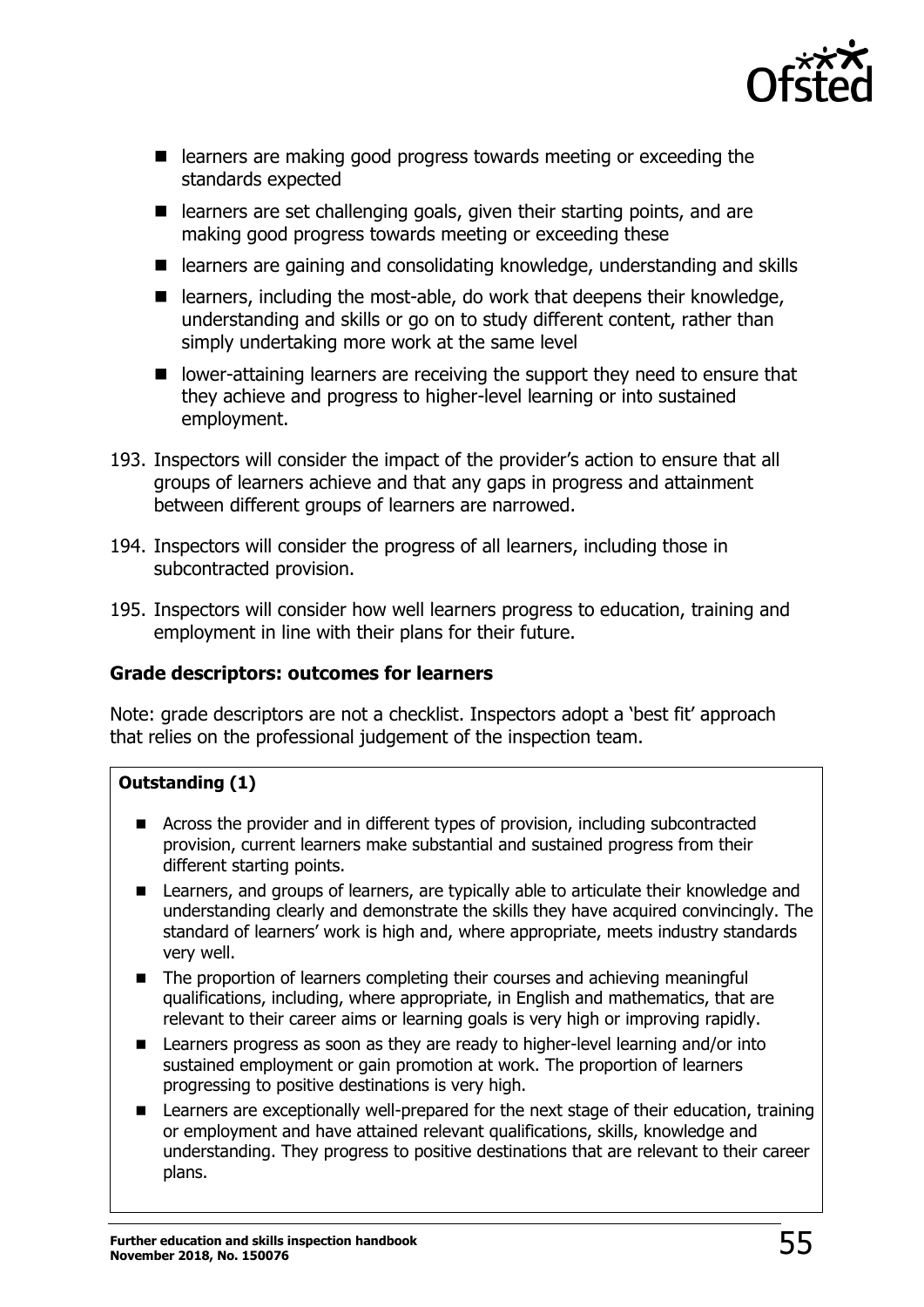

# **Good (2)**

- Across the large majority of provision, current learners make consistently strong progress from their different starting points, developing secure skills, knowledge and understanding.
- The standard of learners' work meets or exceeds that expected for the level of their course and, where appropriate, the relevant industry. Learners from across different groups can explain how they have developed and what they have learnt.
- The large majority of learners complete their courses and achieve qualifications, including, where appropriate, in English and mathematics; or the rate of improvement in the proportion of learners doing so is increasing rapidly.
- **E** Learners are well prepared for the next stage of their education, training or employment and have attained relevant qualifications. A high proportion of learners progress to further/higher education, employment or training at a level suitable to meet appropriate career plans.

## **Requires improvement (3)**

■ Outcomes for learners are not yet good.

## **Inadequate (4)**

#### **Outcomes for learners are likely to be inadequate if one or more of the following applies.**

- Learners' progress is too slow relative to their starting points given the time spent on learning programmes.
- There are wide gaps in the progress and/or attainment of different groups and these are not improving.
- The proportion of learners completing and achieving relevant and meaningful qualifications is low or is in decline. Any improvement is insufficient, fragile or inconsistent.
- **E** Learners have not attained the qualifications, knowledge, understanding or skills they need for the next stage of education, training or employment.
- The proportion of learners progressing to further/higher education courses, employment or self-employment is low.

# **Evaluating types of provision**

- 196. The following section provides grade descriptors for each type of provision that inspectors may grade and report on, as appropriate. Inspectors will judge the effectiveness of each provision type under consideration, taking into account
	- $\blacksquare$  the effectiveness of leadership and management
	- $\blacksquare$  the quality of teaching, learning and assessment
	- the personal development, behaviour and welfare of learners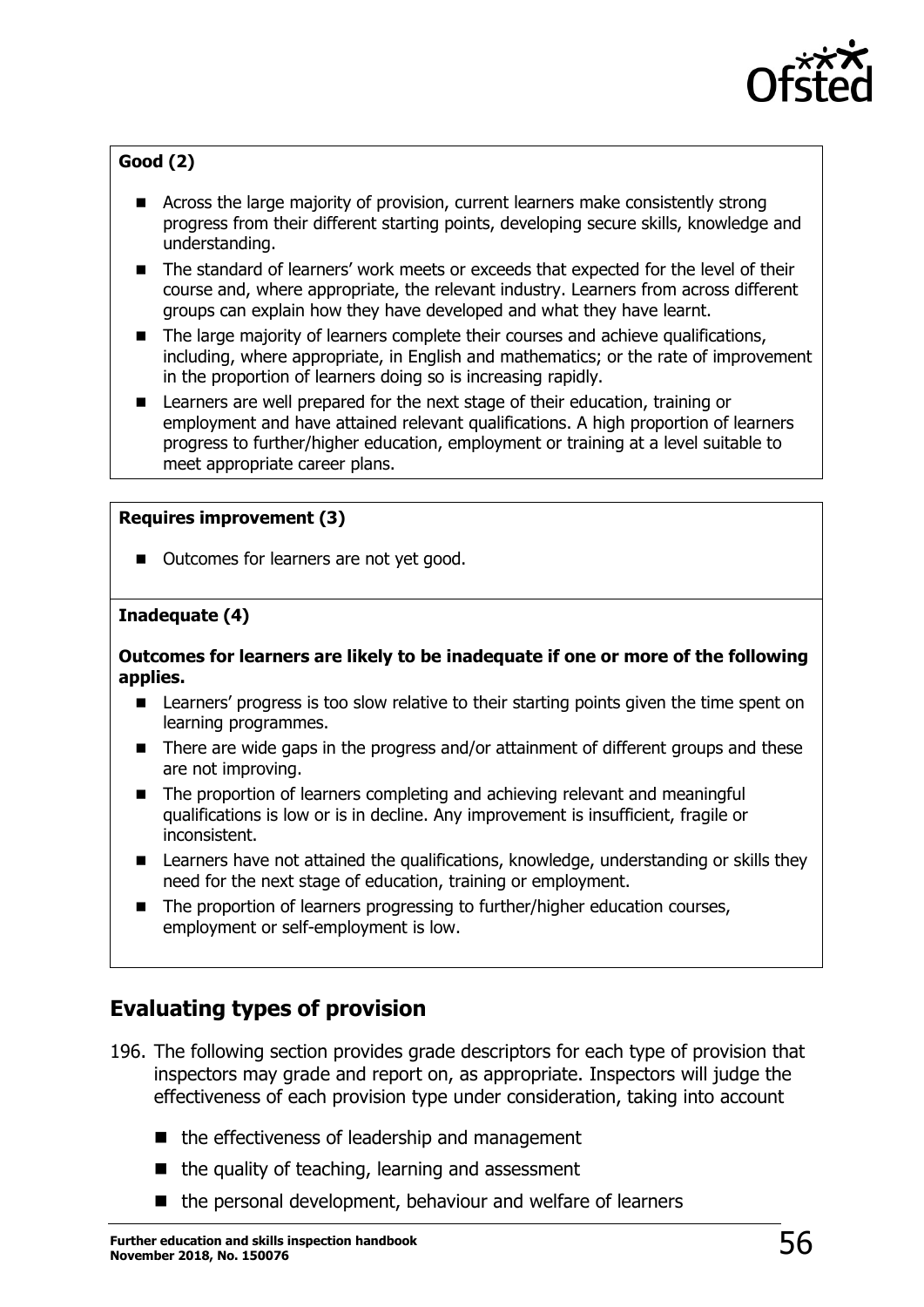

■ outcomes for learners.

# **16 to 19 study programmes**

- 197. In order to achieve comparability with the way in which 16 to 19 provision within schools and academies is inspected and judged under the CIF, the grade descriptors below reflect those in the schools inspection handbook.
- 198. Inspectors will consider how well:
	- **E** leaders promote high expectations and use rigorous systems to drive improvement, including through monitoring and developing the quality of 16 to 19 provision and improving the progress and achievement of learners and groups of learners
	- $\blacksquare$  study programmes for each learner are planned and managed so that they fully meet the principles of the DfE's 16 to 19 study programmes by providing progression, stretch, mathematics and English for all learners without GCSE legacy grades  $A^*$  to C (reformed grades 4 to 9), as well as work experience and non-qualification activities
	- teaching and assessment support and challenge learners
	- **E** study programmes build on each learner's prior attainment and enable them to make progress and move on to a higher level of qualification when they are ready to do so
	- learners receive high quality impartial careers guidance to prepare them for their chosen next steps and to enable them to make well-informed decisions about their future plans
	- learners develop personal, social, employability and independent learning skills, and achieve high levels of punctuality, attendance and conduct, including through the contribution of non-qualification or enrichment activities and/or work experience
	- $\blacksquare$  learners understand how to keep themselves safe and healthy, both physically and emotionally
	- learners, and groups of learners, make progress from their different starting points, remain on their study programme, achieve their core aim and make progress towards a GCSE grade legacy C (reformed grade 4) in English and/or mathematics if they do not already have one
	- learners, and groups of learners, progress to the planned next stage in their careers, such as a higher level of education or training, or to employment or an apprenticeship
	- $\blacksquare$  the 16 to 19 minimum standards are met where applicable.
- 199. Inspectors will also consider whether or not arrangements for safeguarding learners are effective.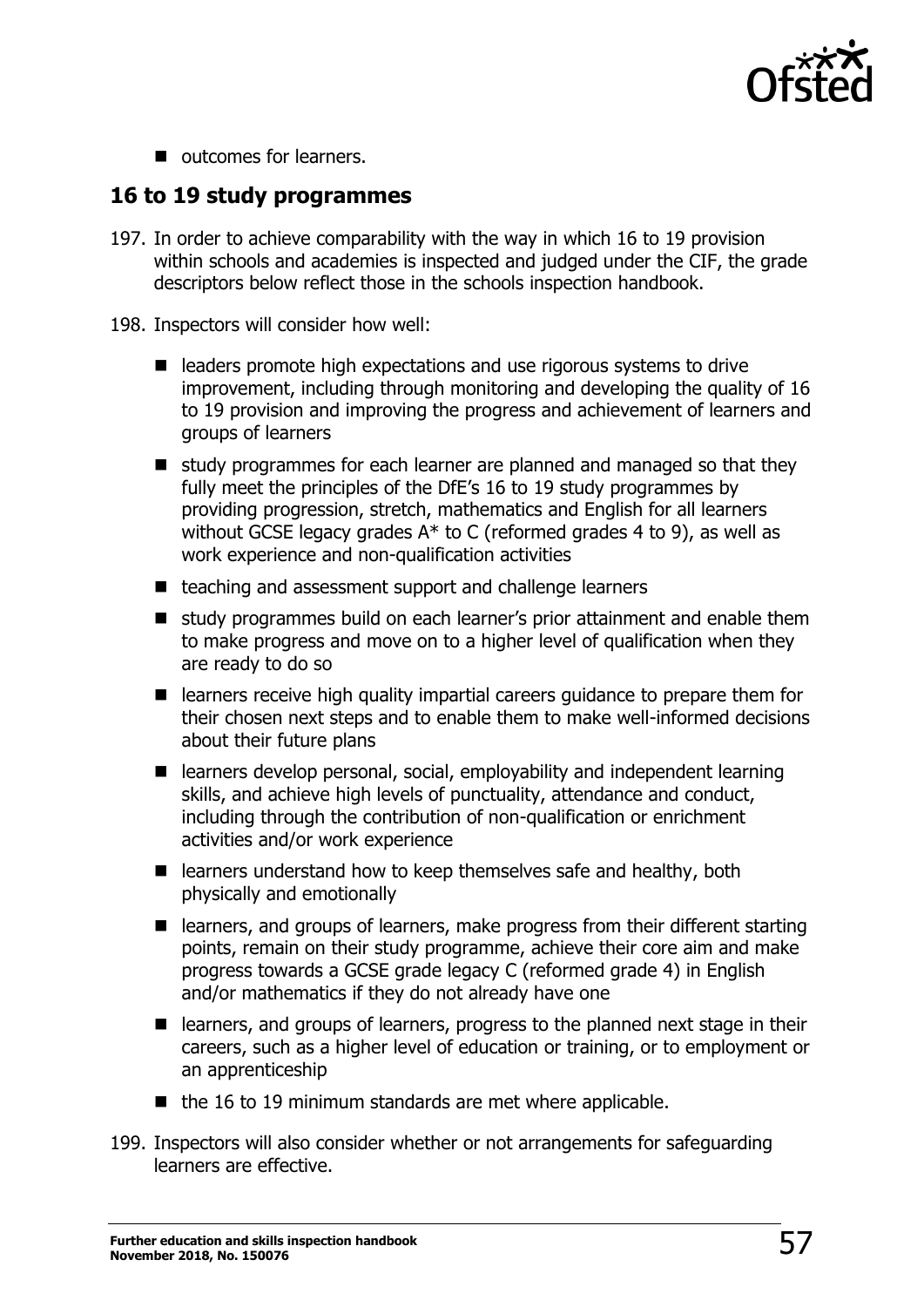

# **Grade descriptors: the effectiveness of the 16 to 19 study programmes**

Note: grade descriptors are not a checklist. Inspectors adopt a 'best fit' approach that relies on the professional judgement of the inspection team.

### **Outstanding (1)**

- Leaders pursue excellence. They improve provision and outcomes rapidly and reduce achievement gaps between groups, by monitoring the quality of teaching, learning and assessment as well as learners' retention, progress and skill development.
- Leaders plan, manage and evaluate study programmes so that learners undertake highly individualised and challenging learning that builds on their prior attainment, meets all the principles of 16 to 19 provision and prepares them very well for future employment.
- **E** Learners without GCSE legacy grades  $A^*$  to C (reformed grades 4 to 9) in either English or mathematics follow appropriately tailored courses in English and/or mathematics. The considerable majority make substantial and sustained progress towards legacy grade C (reformed grade 4) or above.
- **High quality impartial careers quidance ensures that learners follow study** programmes that build on their prior attainment and enable them to develop clear, ambitious and realistic plans for their future. Learners understand the options available and are informed about local and national skills needs.
- Teaching, learning and assessment support and challenge learners to make substantial and sustained progress in all aspects of their study programme. Teaching enables learners who fall behind to catch up swiftly and the most able to excel.
- **E.** Learners are confident and conduct themselves well. They are punctual. They have excellent personal, social and employability skills and undertake high quality non-qualification activities and work experience that are relevant to their study programmes. Attendance rates are high.
- Learners are safe and feel safe. They are thoughtful, caring and respectful citizens. They take responsibility for keeping themselves safe and healthy and contribute to wider society and life in Britain.
- Throughout the time spent on their study programmes, learners and groups of learners make substantial and sustained progress from their starting points. Rates of retention are high for almost all groups of learners. Any gaps in the progress or retention of groups with similar starting points are closing.
- Almost all learners progress swiftly to higher levels during their study programme. Almost all learners complete their study programmes, achieve qualifications relevant to their career aims and move on to sustained education, employment, training or an apprenticeship.
- **Progress on level 3 qualifications in terms of value added is above average** across nearly all subjects.

### **Good (2)**

 Leaders have high expectations. They improve provision and reduce achievement gaps between groups by monitoring the quality of teaching, learning assessment and learners' retention, progress and skill development.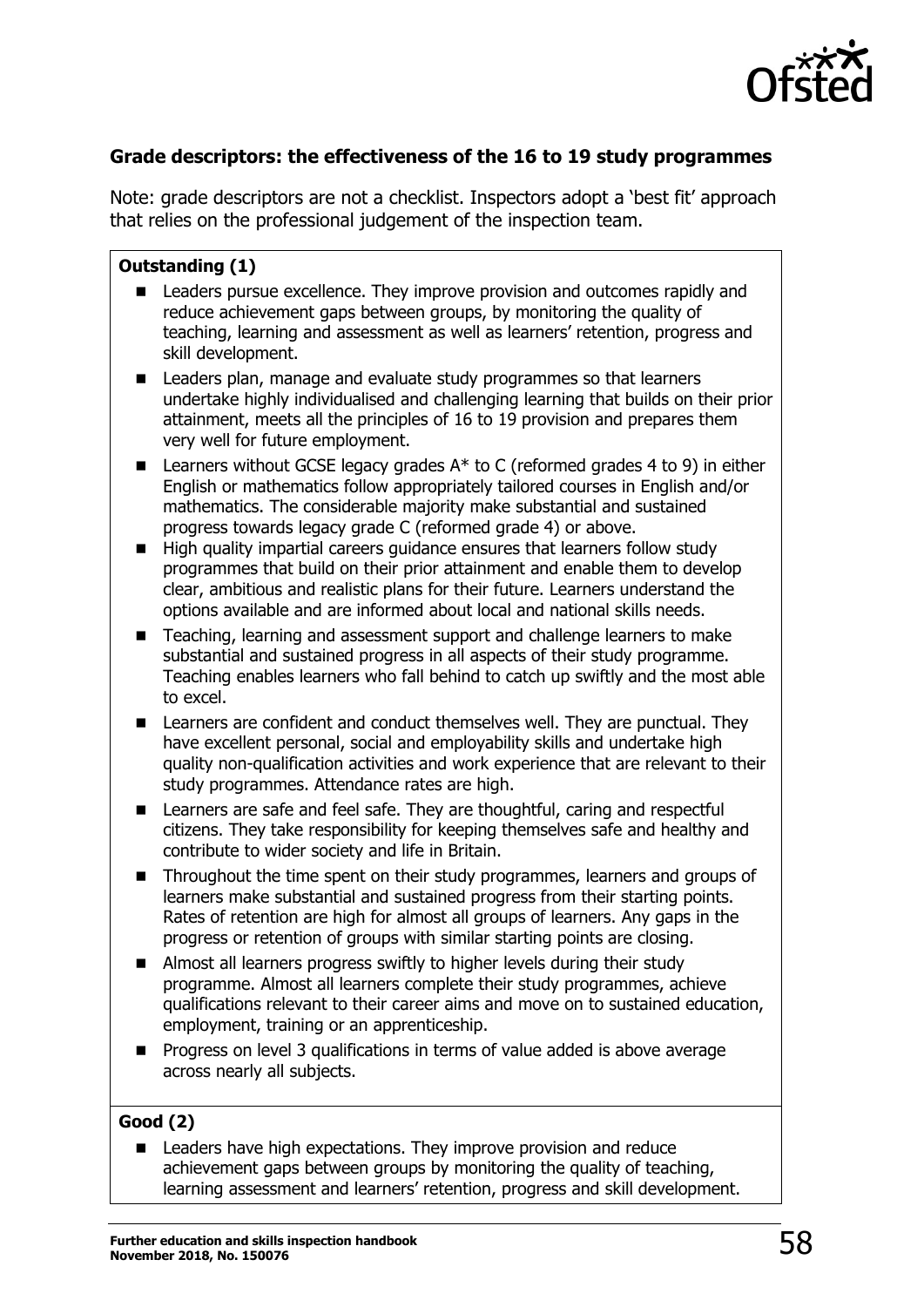

- Leaders plan and manage individualised study programmes that build on learners' prior attainment, meet all the principles of 16 to 19 provision and prepare them well for future employment.
- **E** Learners without GCSE legacy grades  $A^*$  to C (reformed grades 4 to 9) in either English or mathematics follow relevant courses in English and/or mathematics. Many make progress towards legacy grade C (reformed grade 4).
- **IMPARTER Institute Interergy and the Universe** that learners undertake study programmes that build on their prior attainment and enables them to develop clear and realistic plans for their future.
- Teaching, learning and assessment support and challenge learners so that they make strong progress across all aspects of their study programmes. Learners who fall behind are helped to catch up and the most able are stretched.
- Learners develop personal, social and employability skills, including through high quality non-qualification activities and work experience that are relevant to their needs. They are punctual and attendance is high.
- Learners are safe and feel safe. They behave well, respect others and understand how to keep themselves safe and healthy and to contribute to wider society and life in Britain.
- The great majority of learners and groups of learners make strong progress from their starting points. Gaps in the progress or retention of groups with similar starting points are closing.
- The great majority of learners progress to higher levels during and after their study programme. They complete their study programmes, achieve qualifications relevant to their career aims and move on to sustained education, employment, training or an apprenticeship.
- **Progress on level 3 qualifications in terms of value added is above average or** improving across most subjects.

### **Requires improvement (3)**

- **Effectiveness of the 16 to 19 study programmes is not yet good.**
- Safeguarding is effective.

### **Inadequate (4)**

### **Effectiveness of the 16 to 19 study programmes is likely to be inadequate if one or more of the following applies.**

- $\blacksquare$  Leadership of 16 to 19 study programmes is weak.
- The principles of the 16 to 19 study programmes are not met.
- Study programmes are insufficiently challenging or relevant to learners' prior attainment or planned next steps.
- Weak assessment practice or poor planning mean that teaching fails to ensure that learners achieve their learning goals.
- Learners, or groups of learners, make inadequate progress from their starting points.
- **Too few learners are retained on their learning programmes or achieve their** core aim.
- Learners, or groups of learners, are ill-prepared for their next steps in terms of attainment, personal skills or behaviours.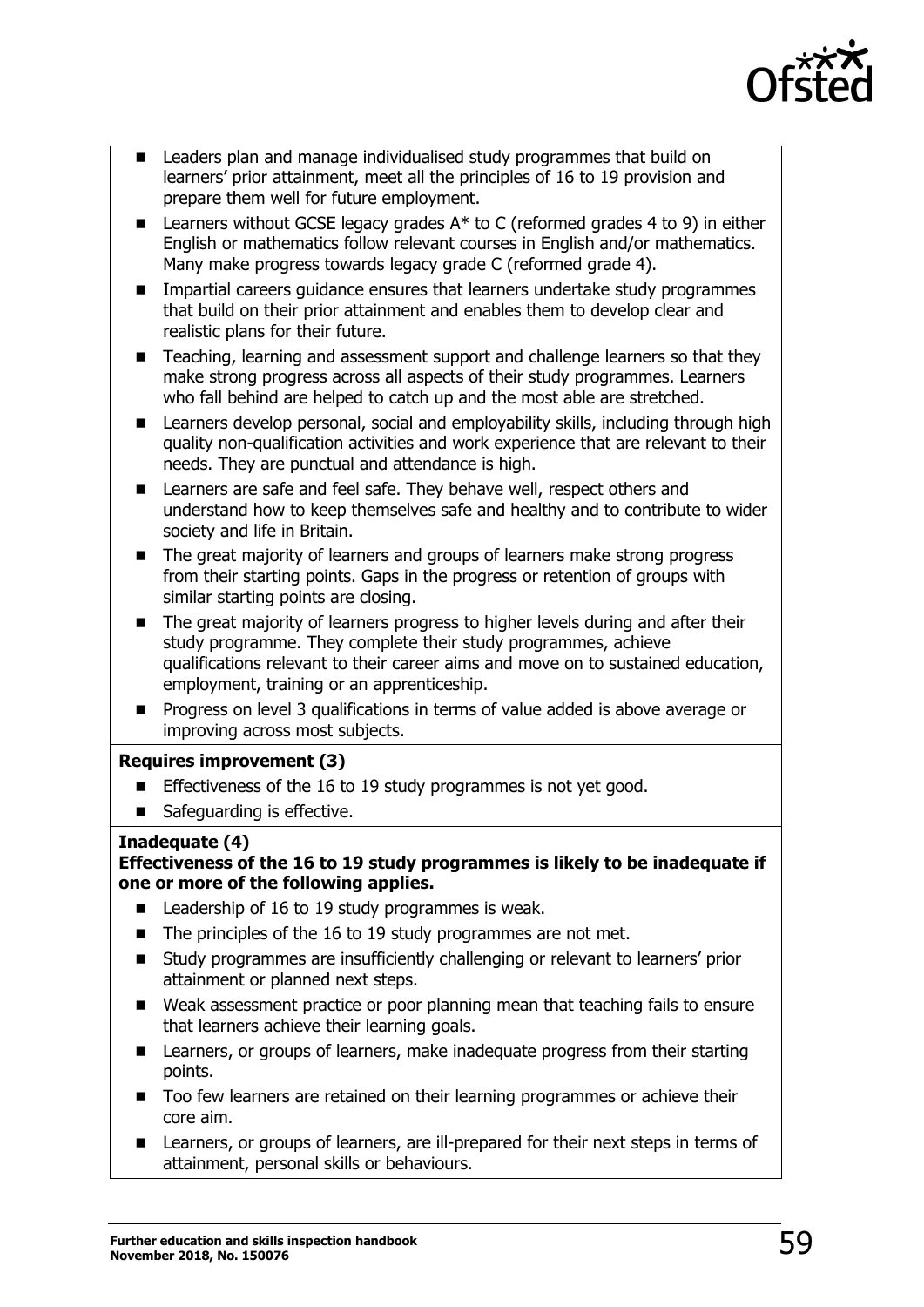

- Too many learners, or groups of learners, are unsuccessful in securing relevant sustained education, employment or training.
- The 16 to 19 minimum standards are not met for either vocational or academic qualifications.
- Safeguarding is ineffective.

# **Adult learning programmes**

200. Inspectors will consider, where appropriate, how well:

- each strand of a provider's adult learning programme, such as vocational training, employability training and community learning, has a clearly defined purpose that is well met through each relevant learning programme
- staff work with partners, such as local employer networks, local authorities, Jobcentre Plus, employers and community organisations to ensure that the provision is relevant to local employment opportunities and supports local and national priorities
- leaders, managers and governors focus public funding on people who are disadvantaged and least likely to participate in education and training, and work with other partners to widen participation and support learners' progression to further learning and/or employment relevant to their personal circumstances
- leaders, managers and governors use the community learning fund to develop learning programmes and projects that develop stronger communities, where applicable
- staff work with learners and employers or other partners to ensure that teaching, learning and assessment enable learners to develop personal, social and employability skills that prepare them well for their intended job role, career aims and/or personal goals
- learning programmes enable learners to overcome their barriers to employment and/or to becoming more independent in their communities
- learners' progress and achievements are accurately recorded and used to inform their progression
- $\blacksquare$  individual learners on community learning programmes develop the skills and confidence required to participate in their local community.
- 201. Inspectors will also consider whether or not arrangements for safeguarding learners are effective.

# **Grade descriptors: the effectiveness of adult learning programmes**

Note: grade descriptors are not a checklist. Inspectors adopt a 'best fit' approach that relies on the professional judgement of the inspection team.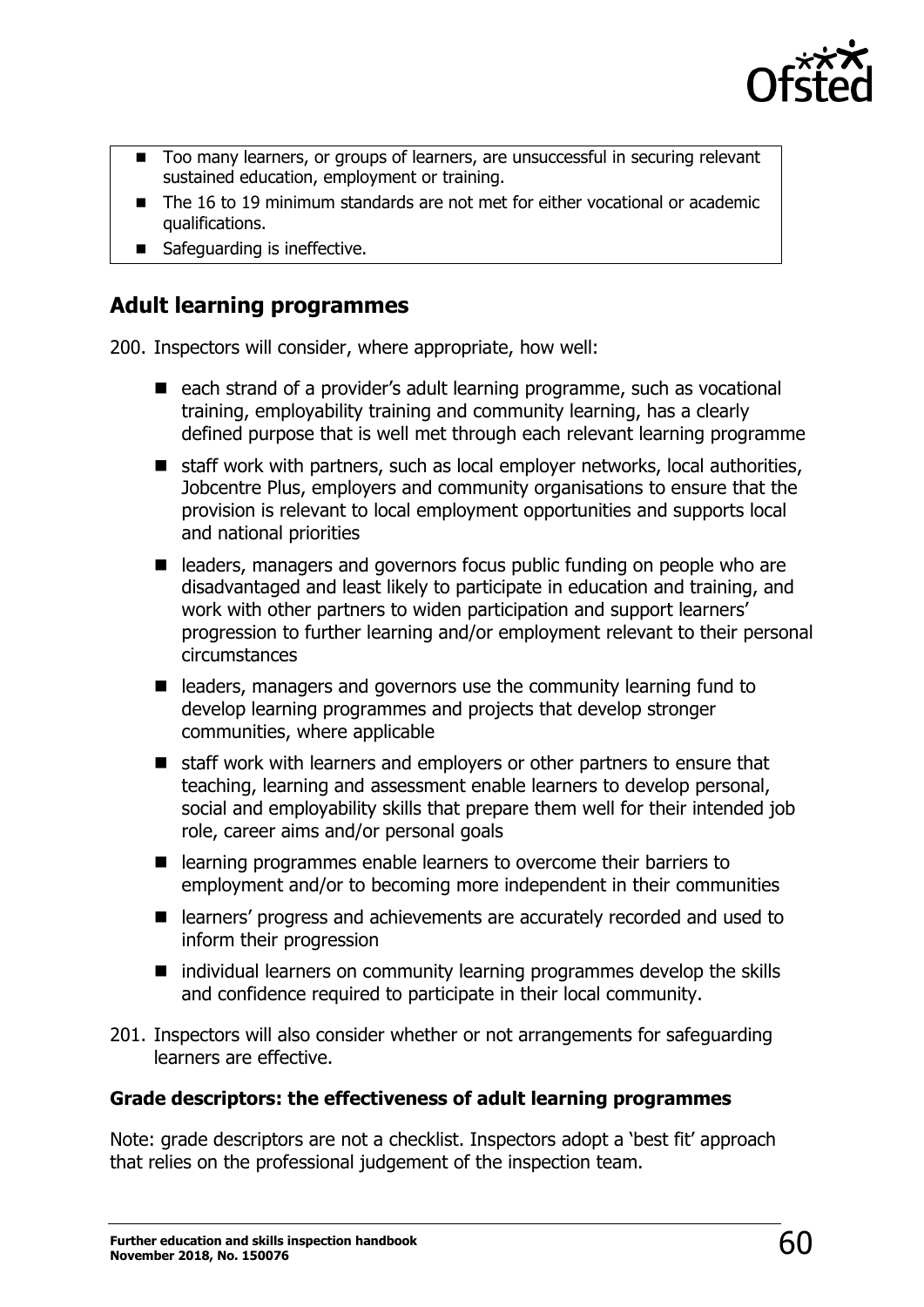

# **Outstanding (1)**

- Leaders pursue excellence. They improve provision and outcomes rapidly and ensure that all groups of learners succeed, by monitoring the quality of teaching, learning and assessment, as well as learners' retention and progress, and how they use their skills at work, in their personal lives and in their communities.
- Leaders plan, manage and evaluate each strand of their adult learning programmes so that learners undertake highly individualised and challenging learning that builds on their prior attainment, meets the specific purpose of each programme and prepares learners very well for their next steps, including employment or self-employment.
- The considerable majority of learners make substantial and sustained progress in developing their skills in English and/or mathematics, where required, to enable them to achieve their main learning aims or future plans. A considerable majority of learners whose main learning aim is to improve their skills in English and/or mathematics achieve a qualification in the relevant subject(s) at a higher level than their prior attainment.
- High quality impartial careers guidance ensures that learners follow learning programmes that build very effectively on their prior attainment and enable them to progress towards clear, ambitious and realistic plans for their future. Learners understand the options available to them and are informed about local and national skills needs or the work of relevant community groups or projects.
- Teaching, learning and assessment support and challenge learners to make sustained and substantial progress in all aspects of their learning programmes. Teaching enables learners who fall behind to catch up swiftly and the most able to excel. Especially where learners are not working towards a qualification, they receive accurate and reliable records of their achievements and progress towards their individual learning goals.
- **E.** Learners' attendance is excellent. Learners are confident and conduct themselves well, according to the requirements of the learning programme or workplace. They are punctual. They have developed excellent personal, social and employability skills, as relevant to their learning programme.
- **EXEC** Learners are safe and feel safe, including at work and in community settings. They are thoughtful, caring and respectful members of their community or workplace. They take responsibility for keeping themselves safe and healthy and contribute to wider society and life in Britain.
- Throughout the time spent on their learning programmes, learners and groups of learners make substantial and sustained progress towards their agreed learning goals. Retention rates are high for almost all groups of learners. Any gaps in the progress or retention of groups with similar starting points are closing rapidly.
- Almost all learners progress swiftly to higher levels during their learning programmes. Almost all learners complete their learning programmes, achieve qualifications relevant to their career aims and move on to sustained education, employment, training or an apprenticeship, or are more independent in their personal lives or their communities.

# **Good (2)**

 Leaders have high expectations. They improve provision and reduce achievement gaps between groups by monitoring the quality of teaching,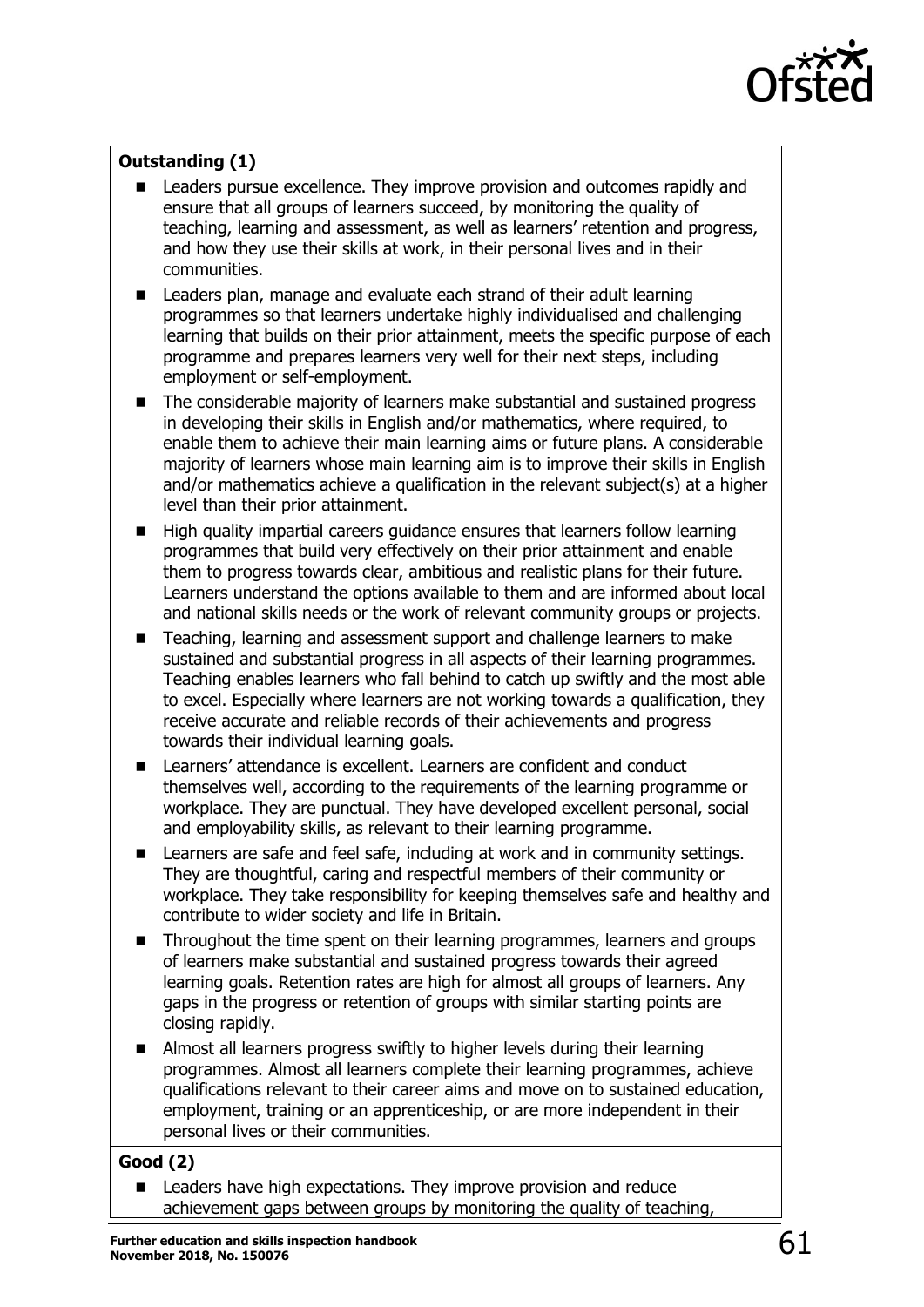

learning and assessment, and learners' retention, progress and skill development, and the extent to which learners use their learning at work, in their personal lives or in their communities.

- **EXECTE Leaders plan and manage individualised learning programmes that build on** learners' prior attainment, meet the specific purpose of each strand of their adult learning provision and prepare most learners well to achieve their future plans, including employment or self-employment.
- Many learners make progress in developing their skills in English and/or mathematics, where required, to enable them to achieve their main learning aim or future plans. Most learners whose main learning aim is to improve their skills in English and/or mathematics achieve a qualification in the relevant subject(s) at a higher level than their prior attainment.
- **IMPARTIAL CALCERS** guidance ensures that learners undertake learning programmes that build on their prior attainment and enable them to develop clear and realistic plans for their future.
- Teaching, learning and assessment support and challenge learners so that they make progress across all aspects of their learning programmes. Learners who fall behind are helped to catch up and the most able are challenged to achieve particularly well. Especially where learners are not working towards a qualification, they receive useful records of their achievements and progress towards their individual learning goals.
- **EXTED** Learners develop personal, social and employability skills through high quality activities, including work experience or community projects, that are relevant to their learning goals. They are punctual and their attendance is good.
- **EXEC** Learners are safe and feel safe, including at work and in community settings. They behave well, respect others and understand how to keep themselves safe and healthy and to contribute to wider society and life in Britain.
- The great majority of learners and groups of learners make at least expected progress towards their agreed learning targets. Gaps in the progress or retention of groups with similar starting points are closing. The great majority of learners are challenged to progress to higher levels or more complex tasks during their learning programmes.
- Most learners complete their learning programmes, achieve qualifications relevant to their career aims or future plans, and move on to sustained education, employment, training or an apprenticeship or are more independent in their personal lives or their communities.

### **Requires improvement (3)**

**Effectiveness of the adult learning programmes is not yet good.** 

#### **Inadequate (4)**

### **Effectiveness of the adult learning programmes is likely to be inadequate if one or more of the following applies.**

- Leadership of the adult learning programmes is weak.
- The identified purpose of each strand of the adult learning programmes is not met.
- Adult learning programmes are insufficiently challenging or relevant to learners' prior attainment or planned next steps.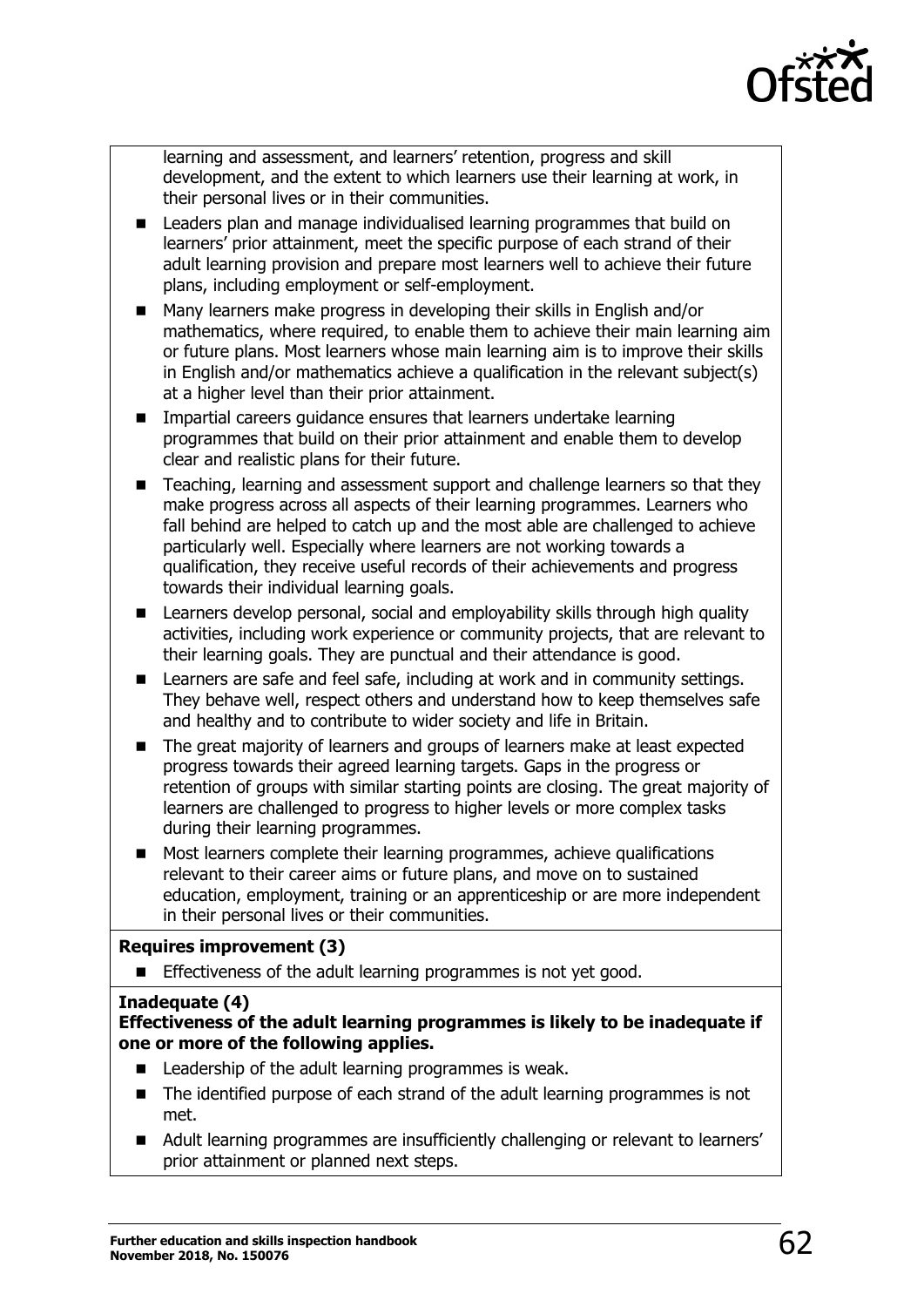

- Weak assessment practice or poor planning mean that teaching fails to enable learners to achieve their learning goals.
- **E** Learners, or groups of learners, make inadequate progress from their starting points.
- Too few learners are retained on their programmes or achieve their learning goals.
- Learners, or groups of learners, are ill-prepared for their next steps in terms of attainment, personal skills or behaviours.
- Too many learners, or groups of learners, are unsuccessful in securing relevant sustained education, employment or training or, where relevant, do not become more independent in their personal lives or their communities.
- Safeguarding is ineffective.

# **Apprenticeships**

202. Inspectors will consider how well:

- **E** apprenticeships are planned and managed and fully meet the principles and requirements of an apprenticeship
- $\blacksquare$  the provider's staff engage with employers to plan the training, assessments, review points and milestones throughout, agree any additional qualifications to be included, if any, and monitor and support apprentices to progress quickly, gain new skills and achieve to their full potential
- trainers, assessors, coaches and mentors communicate up-to-date vocational and technical subject knowledge that reflects the expected industry practice and meets employers' needs and apprentices acquire that knowledge effectively
- $\blacksquare$  apprentices develop the skills and behaviours, including English, mathematics and digital skills, that enable them to meet expectations, contribute to their workplace and fulfil their career aims
- **E** apprentices complete their apprenticeship successfully, progress to their intended job role or other sustained employment, get promoted or, where appropriate, move to a higher level of apprenticeship or qualification
- $\blacksquare$  apprentices contribute to their employer's business.
- 203. Inspectors will also consider whether or not arrangements for safeguarding learners are effective.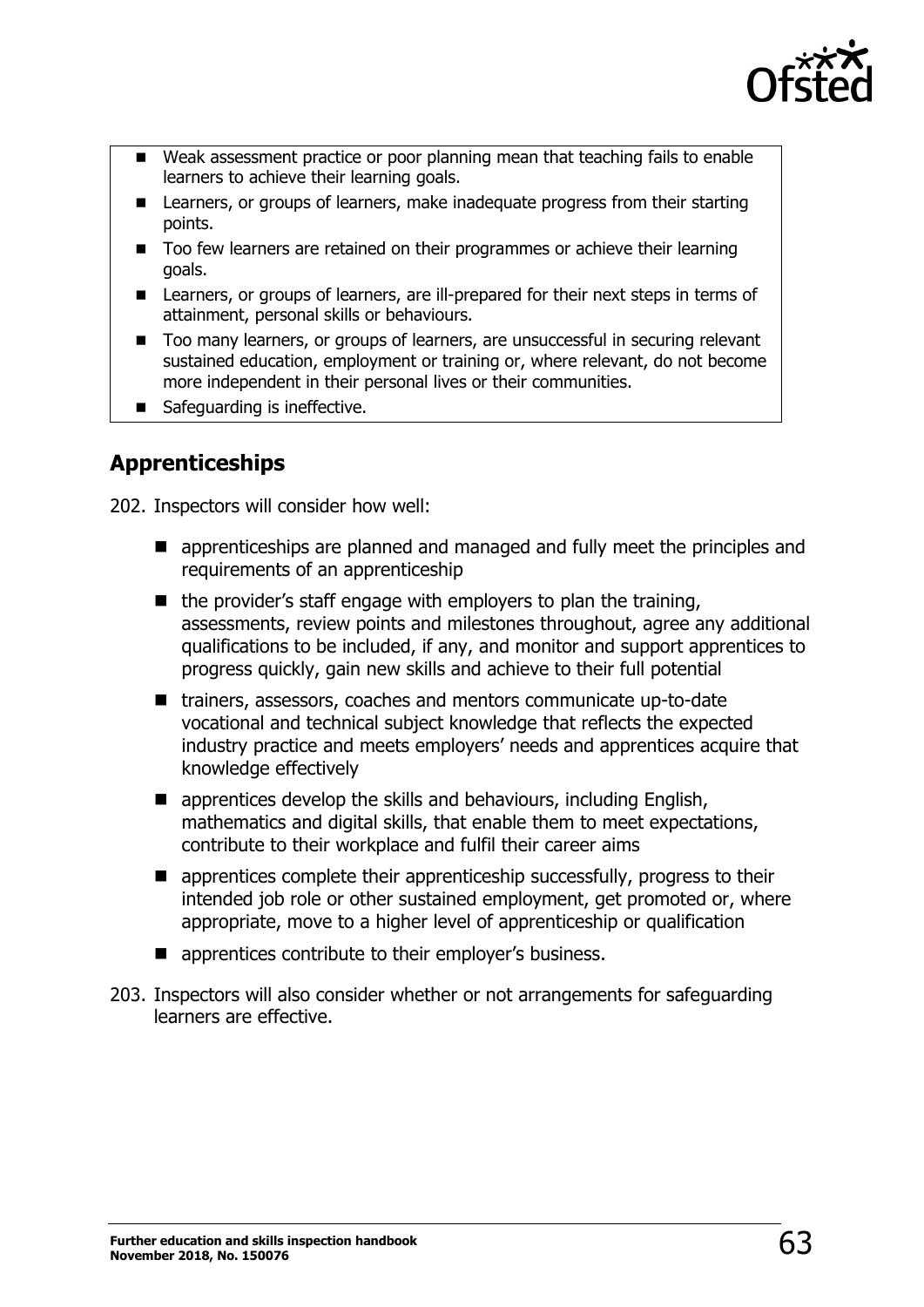

# **Grade descriptors: the effectiveness of apprenticeship programmes**

Note: grade descriptors are not a checklist. Inspectors adopt a 'best fit' approach that relies on the professional judgement of the inspection team.

### **Outstanding (1)**

- Leaders pursue excellence. They improve provision and outcomes rapidly and reduce achievement gaps between groups of apprentices by monitoring the quality of training, learning and assessment. Almost all apprentices are ready for assessment and complete their apprenticeship successfully and within planned timescales. They progress and develop relevant skills and behaviours to meet the required industry standards.
- Leaders plan, manage and evaluate apprenticeships so that apprentices undertake highly individualised and challenging learning that develops new knowledge and skills, builds on their prior attainment, meets all the requirements for apprenticeships and prepares them very well for future employment, including progression in their current job.
- Leaders carefully plan the development of new provision so that it is in line with local and national skills strategies and contributes to reducing skills shortages.
- **Apprentices who have not already done so achieve qualifications in English** and/or mathematics to at least the level required for their apprenticeship and where required, apprentices are working towards a higher level in English and mathematics. A considerable majority of all apprentices make substantial and sustained progress in acquiring and developing these skills relevant to their vocational area.
- High quality impartial careers guidance ensures that apprentices build on their prior attainment and develop clear, ambitious and realistic plans for their future. Apprentices understand the options available and are informed about local and national skills needs.
- On- and off-the-job training, including in English, mathematics, digital skills and behaviours, meet requirements and are particularly well planned in consultation with employers so that they are very well coordinated with apprentices' development at work. Training and assessment support and challenge apprentices to make sustained and substantial progress in all aspects of their apprenticeship and to develop excellent skills, knowledge and behaviours to high industry standards. Training and support enable apprentices who fall behind to catch up swiftly and the most able to progress quickly to more complex and advanced tasks.
- **Apprentices are confident and conduct themselves well. They are punctual. They** have excellent personal, social and employability skills and undertake high quality training and assessment activities that enhance their chances of sustained employment in their relevant industry. Their attendance is excellent.
- Apprentices are safe and feel safe. They are thoughtful, caring and respectful members of their company. They take responsibility for keeping themselves safe and healthy and through their work contribute to wider society and life in Britain.
- Throughout the apprenticeship, apprentices make substantial and sustained progress from their starting points. Rates of retention are high for almost all groups of apprentices. Any gaps in the progress or retention of groups with similar starting points are closing rapidly.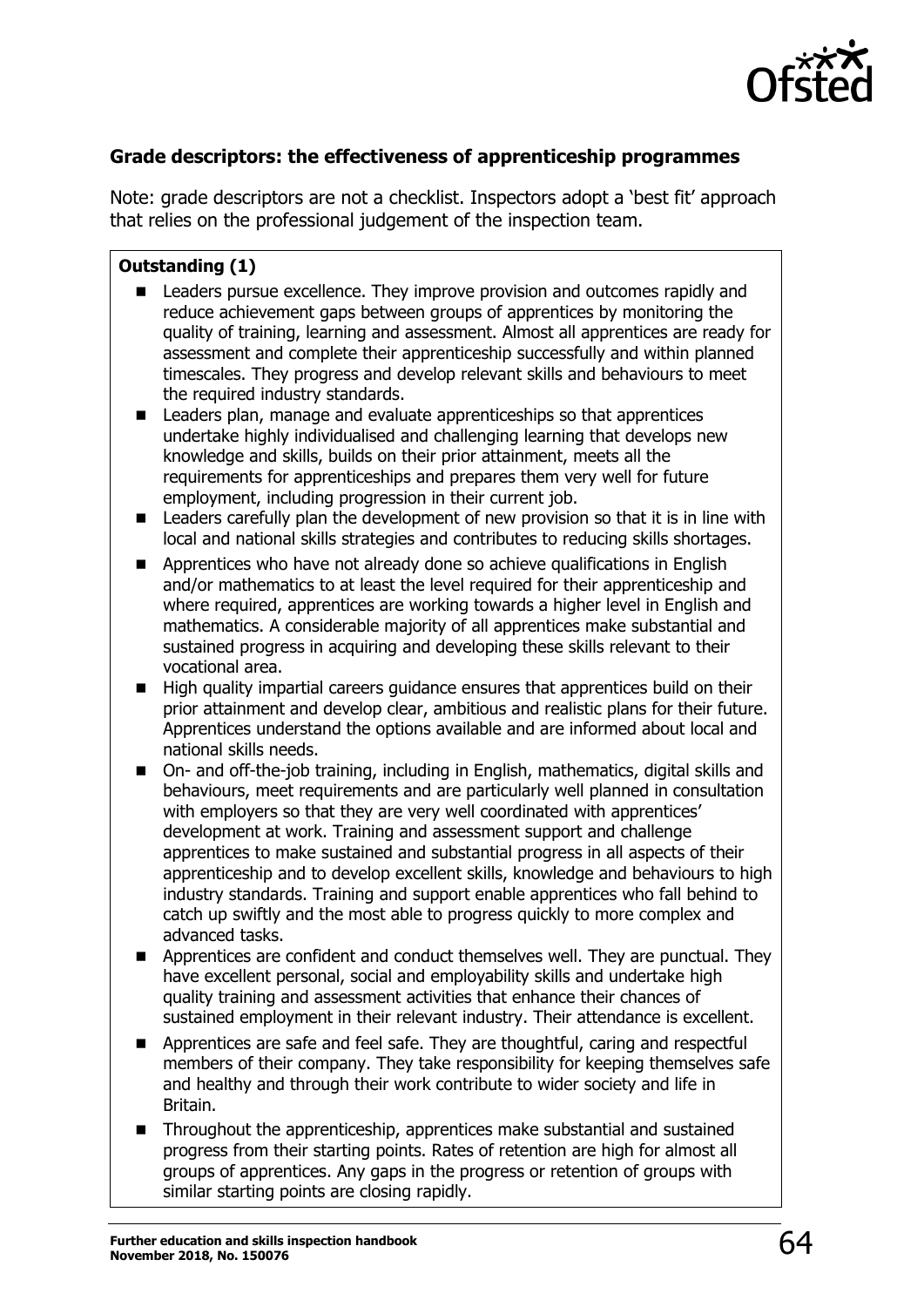

 The proportion of apprentices deemed ready for final assessment or successfully completing their programme within the planned timeframe is very high. Progression to higher-level apprenticeships, further training or study, or to sustained employment and/or to more responsible roles with their employer is very high.

# **Good (2)**

- Leaders have high expectations. They improve provision and reduce achievement gaps between groups of learners by monitoring the quality of training, learning and assessment, and learners' retention, progress and skill development.
- Leaders plan and manage individualised programmes that develop new knowledge, skills and behaviours, build on apprentices' prior attainment, meet the apprenticeship requirements and prepare apprentices well for sustained employment.
- **EXECT** Leaders plan the development of new provision so that it is in line with local and national skills strategies and contributes to reducing skills shortages.
- A great majority of apprentices who have not already done so achieve qualifications in English and/or mathematics to the level required for their apprenticeship. Many apprentices make further progress in developing their skills in these subjects relevant to their occupational role and vocational area, and work towards higher levels. Many apprentices make further progress in developing their skills in these subjects relevant to their vocational area.
- **IMPARTIAL CALLET 2015** Impartial careers quidance ensures that apprentices build on their prior attainment and develop clear and realistic plans for their future.
- Leaders consult with employers so that on- and off-the-job training, including training in English, mathematics, digital skills and behaviours, meet requirements and secure development at work. Training and assessment support and challenge apprentices to make sustained and substantial progress in all aspects of their apprenticeship and develop skills, knowledge and behaviours to high industry standards.
- Training enables apprentices who fall behind to catch up and the most able to progress to more advanced tasks. Apprentices develop personal, social and employability skills through a good range of training and assessment activities relevant to their industry. They attend training sessions as required and are punctual.
- **Apprentices are safe and feel safe. They behave well, respect others and** understand how to keep themselves safe and healthy and to contribute to wider society and life in Britain.
- The great majority of apprentices and groups of apprentices make at least the expected progress compared with their starting points. Gaps in the progress or retention of groups with similar starting points are closing.
- The proportion of apprentices successfully completing their programme is high and many of them are ready to take final assessment or complete it within the planned timeframe. The majority of apprentices progress to higher-level apprenticeships, further training or study, or to sustained employment and/or to more responsible roles with their employer.

### **Requires improvement (3)**

Effectiveness of apprenticeships is not yet good.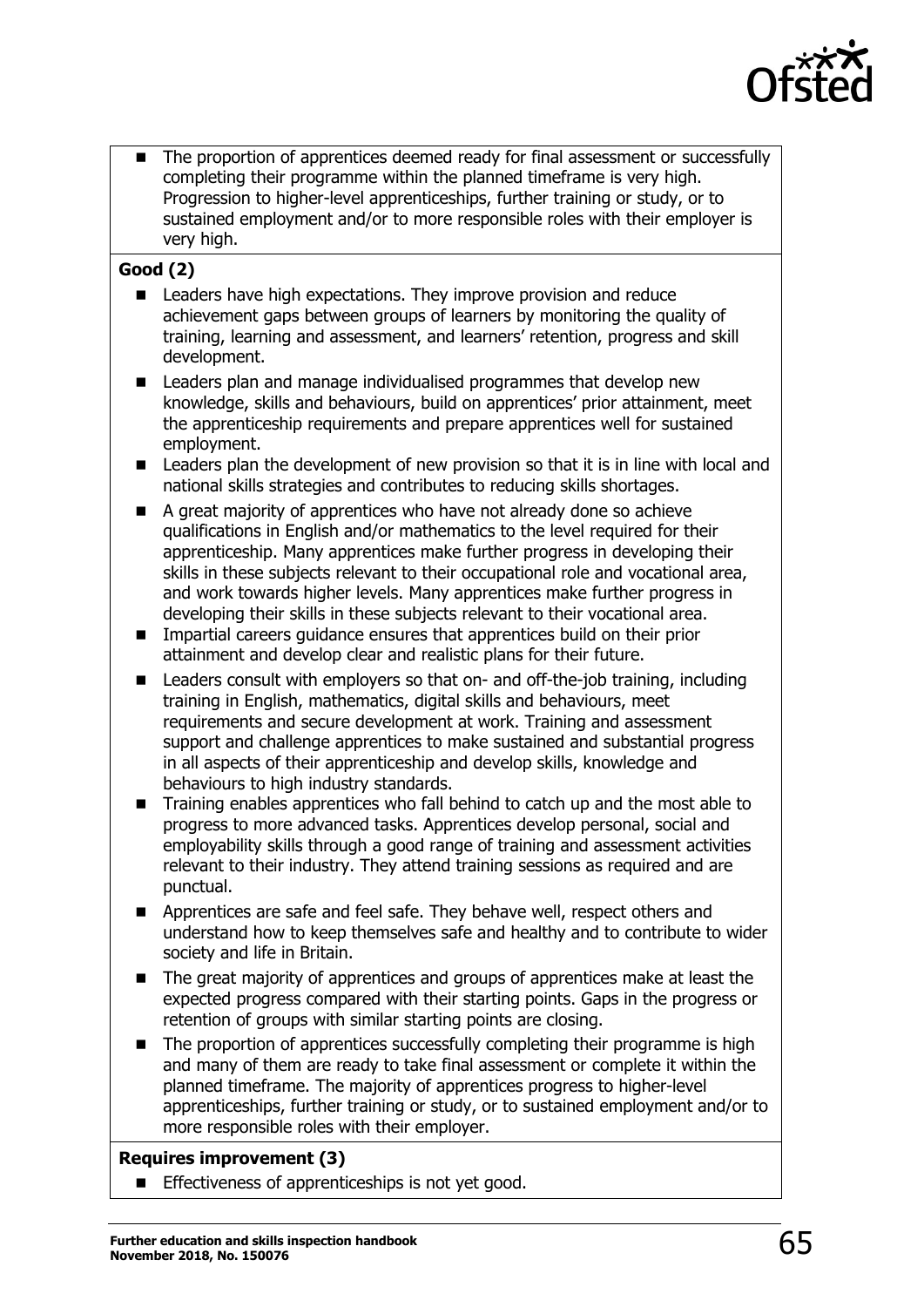

#### **Inadequate (4) Effectiveness of the apprenticeships is likely to be inadequate if one or more of the following applies.**

- **Leadership of apprenticeships is weak.**
- The requirements of the apprenticeship are not met.
- **Apprenticeships are insufficiently challenging or relevant to apprentices' prior** attainment or planned next steps.
- Weak assessment practice, insufficient monitoring and/or poor planning mean that training fails to, enable apprentices to meet expectations, gain new knowledge and skills, develop appropriate occupational behaviours or achieve their learning goals.
- **Apprentices, or groups of apprentices, make inadequate progress from their** starting points.
- Too few apprentices are ready to take their final assessments, complete their apprenticeships or reach the required industry standards or behaviours.
- **Apprentices, or groups of apprentices, are ill-prepared for their next steps in** terms of attainment, qualifications, personal skills or behaviours.
- Too few apprentices, or groups of apprentices, remain with their employer or gain a suitable position at another employer following their apprenticeship.
- Safeguarding is ineffective.

# **Traineeships**

204. Inspectors will consider the extent to which:

- well-planned and well-managed individual programmes fully meet the principles and requirements of traineeships, including the provision of work preparation training, training in English and mathematics and high quality work experience that enables individuals to enhance their employability skills
- managers collaborate with employers to ensure that all aspects of each learning programme prioritise the skills and attitudes learners will need for future work
- managers ensure that the provision builds on each learner's prior achievement and enables them to progress to an apprenticeship or sustained employment or, where appropriate, to further study when they are ready to do so
- work experience is an integral part of each traineeship and provides a purposeful and challenging context for learners to develop and practise their skills, including in work-related English and mathematics
- teaching, learning and assessment enable learners to develop relevant vocational and employability skills, attitudes and behaviours so that they are prepared well to move on to apprenticeships or sustained employment or, where relevant, further study as soon as possible, in order to achieve their main learning goals and career aims
- learners progress to an apprenticeship or sustained employment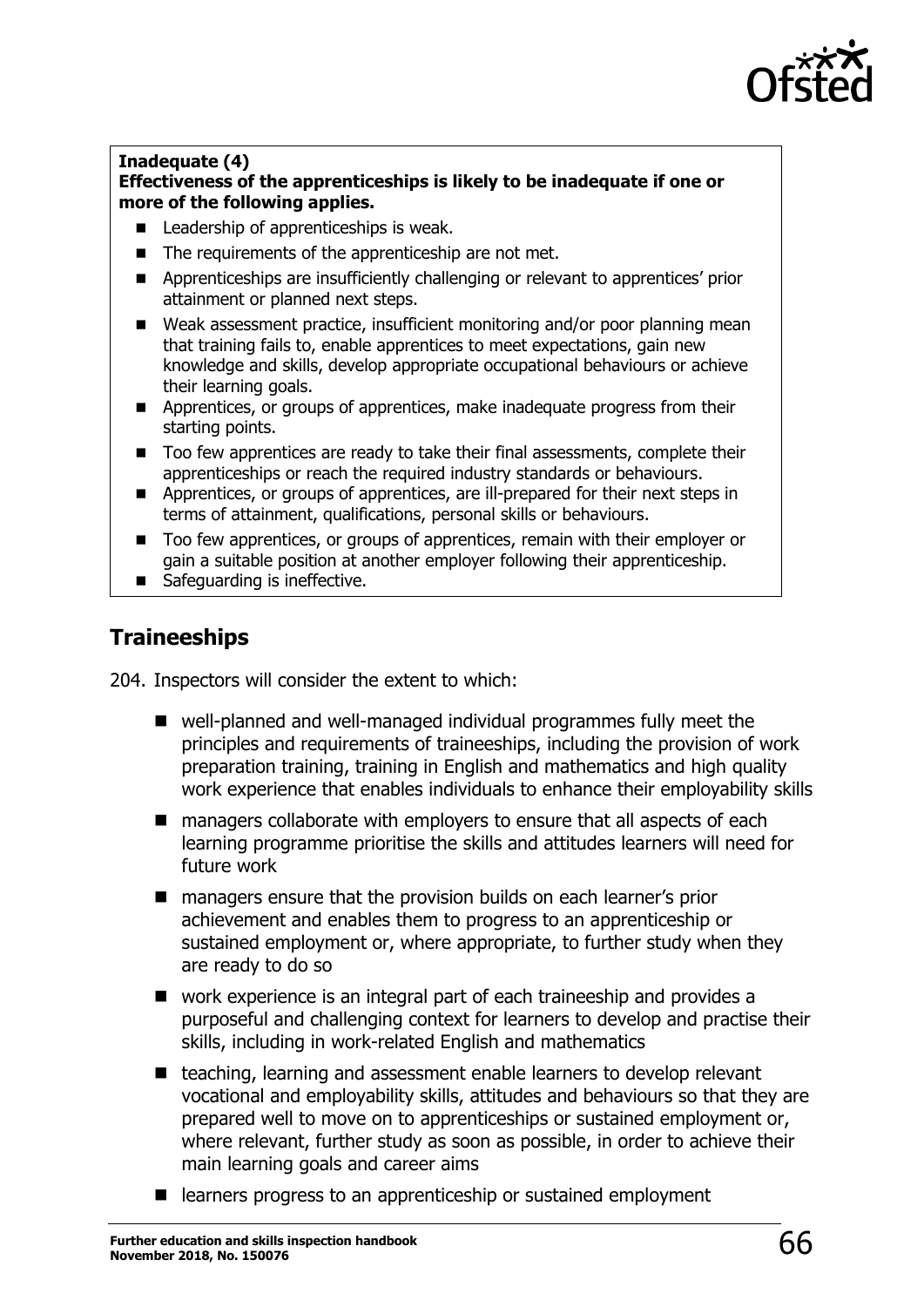

- **E** learners acquire the sector-specific skills necessary to enable them to progress to their planned next step.
- 205. Inspectors will also consider whether or not arrangements for safeguarding learners are effective.

## **Grade descriptors: the effectiveness of traineeships**

Note: grade descriptors are not a checklist. Inspectors adopt a 'best fit' approach that relies on the professional judgement of the inspection team.

## **Outstanding (1)**

- **EXEC** Leaders pursue excellence. They improve provision and outcomes rapidly and reduce achievement gaps between groups of learners by monitoring the quality of teaching, learning and assessment, as well as learners' retention, progress and skill development.
- Leaders plan, manage and evaluate traineeships so that learners undertake highly individualised and challenging learning that builds on their prior attainment and prepares them very well for future training and employment.
- A considerable majority of learners develop the skills in English and/or mathematics that they will need for their apprenticeship or further training very well.
- High quality impartial careers guidance ensures that learners follow traineeships that build on their prior attainment. The guidance enables learners to develop clear, ambitious and realistic plans for their future. Learners understand the options available to them and they are informed about local and national skills needs.
- Teaching, learning and assessment, including on work experience, support and challenge learners to make sustained and substantial progress in all aspects of their traineeship. Teaching enables learners who fall behind to catch up swiftly and the most able to excel and progress to an apprenticeship.
- **E.** Learners are confident and conduct themselves well. They are punctual. They have excellent personal, social and employability skills and undertake high quality learning activities and work experience that prepare them very well for an apprenticeship or employment with training. Learners' attendance at learning sessions and at work is excellent.
- Learners are safe and feel safe, including at work. They are thoughtful, caring and respectful members of their course and on work experience. They take responsibility for keeping themselves safe and healthy, including at work, and contribute to wider society and life in Britain.
- Throughout the time spent on their traineeship, learners and groups of learners make substantial and sustained progress from their starting points. Retention rates are high for almost all groups of learners. Any gaps in the progress or retention of groups with similar starting points are closing rapidly.
- The considerable majority of learners progress to an apprenticeship, or employment with training.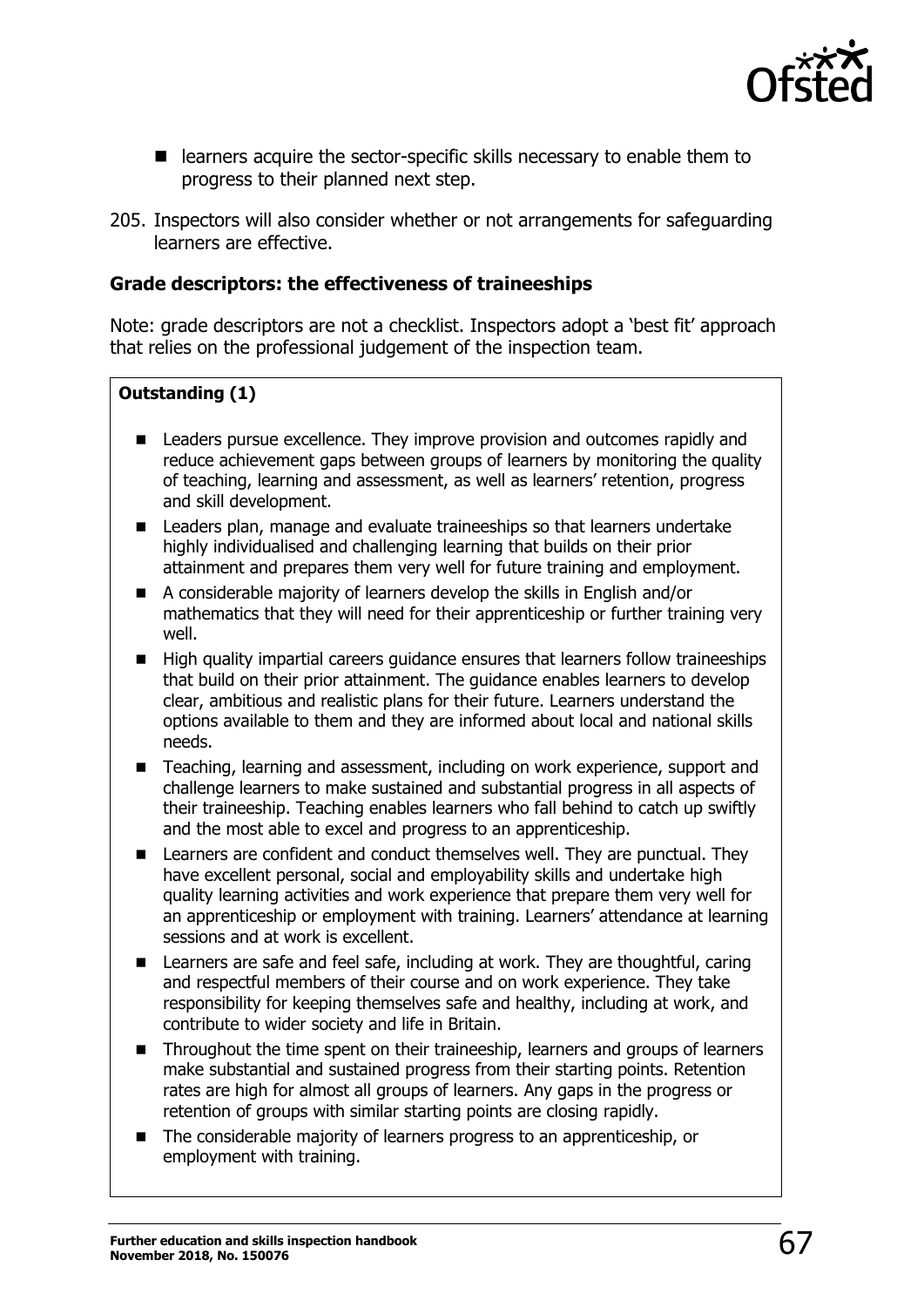

# **Good (2)**

- Leaders have high expectations. They improve provision and reduce achievement gaps between groups of learners by monitoring the quality of teaching, learning and assessment, and learners' retention, progress and skill development.
- **EXEC** Leaders plan and manage individualised traineeships that build on learners' prior attainment and prepare them well for future training and employment.
- Many learners develop the skills in English and/or mathematics that they will need for their apprenticeship or further training well.
- Impartial careers guidance ensures that learners undertake traineeships that build on their prior attainment. The guidance enables them to develop clear and realistic plans for their future.
- Teaching, learning and assessment support and challenge learners so that they make the expected progress across all aspects of their traineeships. Learners who fall behind are helped to catch up and the most able are supported to achieve more quickly.
- Learners develop personal, social and employability skills well and undertake relevant learning activities and work experience that prepare them well for an apprenticeship or employment with training. Learners attend learning sessions and work experience as required.
- Learners are safe and feel safe. They behave well, respect others and understand how to keep themselves safe and healthy, including at work, and to contribute to wider society and life in Britain.
- The great majority of learners and groups of learners make at least the expected progress from their starting points. Gaps in the progress or retention of groups with similar starting points are closing.
- Most learners progress to an apprenticeship, employment with training or further training.

### **Requires improvement (3)**

**Effectiveness of traineeships is not yet good.** 

### **Inadequate (4)**

#### **Effectiveness of traineeships is likely to be inadequate if one or more of the following applies.**

- Leadership of traineeships is weak.
- The requirements for traineeships are not met.
- Traineeships are insufficiently challenging or relevant to learners' prior attainment or planned next steps.
- Weak assessment practice or poor planning mean that teaching fails to enable learners to achieve their learning goals.
- Learners, or groups of learners, make inadequate progress from their starting points.
- Too few learners are retained on their programmes or progress to an apprenticeship, employment with training or further training.
- Learners, or groups of learners, are ill-prepared for their next steps in terms of attainment, personal skills or behaviours.
- Safequarding is ineffective.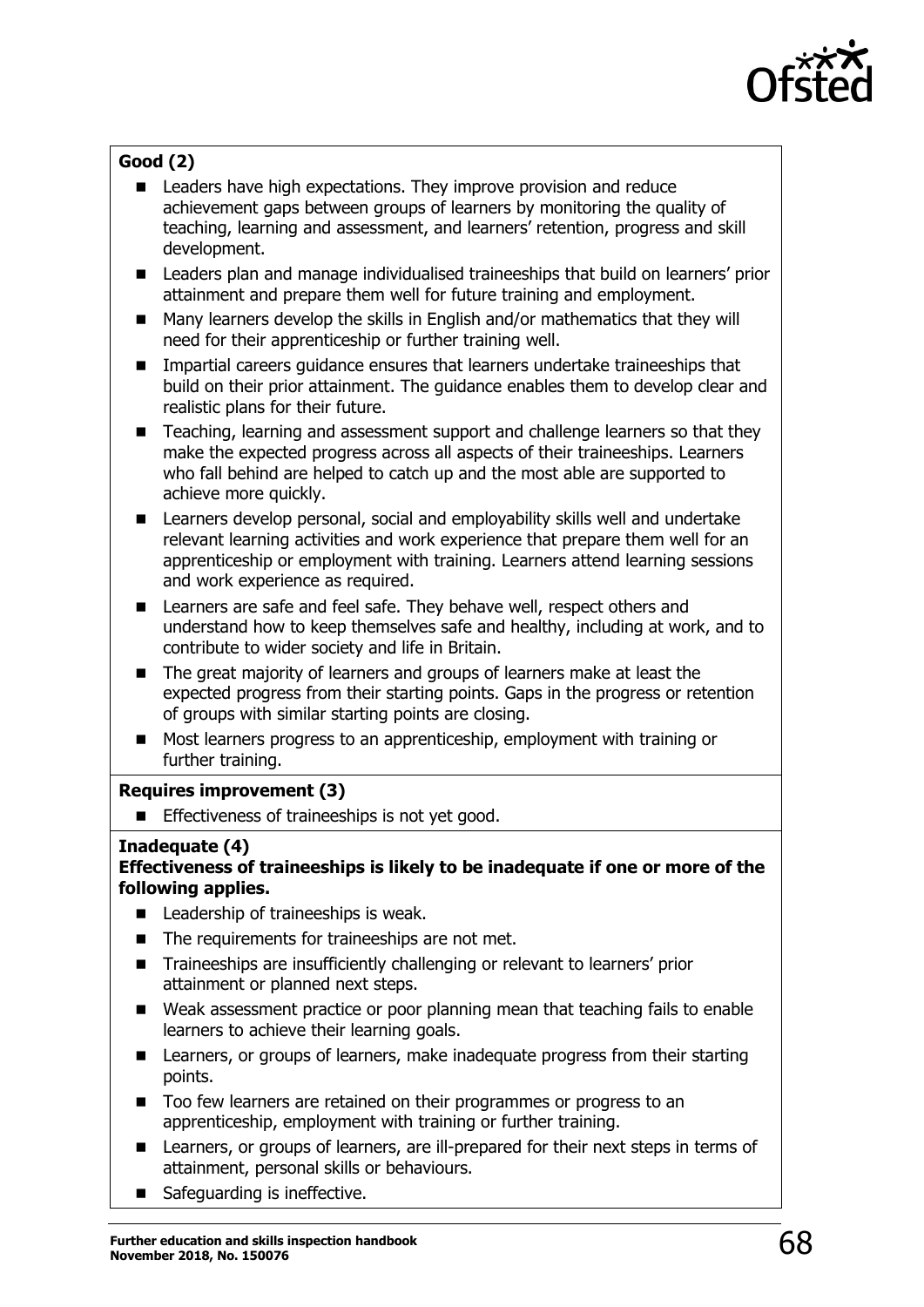

# **Provision for learners with high needs<sup>58</sup>**

- 206. Part 3 of the Children and Families Act 2014<sup>59</sup> explains the current arrangements for young people with learning difficulties and/or disabilities. The Act aims to encourage education, health and social care services to work together. Local authorities must describe the provision available to young people in the area by publicising the 'local offer'. A young person has a learning difficulty or disability if he or she has:
	- $\blacksquare$  a significantly greater difficulty in learning than most others of the same age
	- $\blacksquare$  a disability that prevents or hinders him or her from using facilities of a kind generally provided for others of the same age in mainstream post-16 institutions.
- 207. Inspectors will consider the extent to which:
	- $\blacksquare$  leaders, managers and governors use the funding for learners with high needs so that their individual learning programmes challenge learners to develop their independence and prepare them for their future
	- learners participate in good quality and individually tailored learning programmes that lead to paid employment where appropriate, including to supported internships, traineeships and apprenticeships and/or greater independence in their everyday lives
	- all specialist support, including speech and language development, behaviour management and physiotherapy is coordinated
	- $\blacksquare$  the choice of accreditation helps learners progress towards further learning, vocational training, employment and independent living, where appropriate
	- **P** procedures for recognising and recording learners' progress and achievement are rigorous and purposeful and support achievement for all learners
	- staff have appropriate expertise to support learners or specific groups of learners; and how well learning resources, including assistive technology, are to the required standard and specification and are used to support learners to overcome their barriers to achieving their learning goals
	- learners have opportunities to develop their independence, improve their communication skills and make relevant personal choices and decisions

ł

<sup>&</sup>lt;sup>58</sup> A learner with high needs is defined as a young person aged 16 to 18 who requires additional support costing over £6,000 and any young person aged 19 to 24 subject to a learning difficulty assessment or, in future, an education, health and care plan, who requires additional support costing over £6,000.

<sup>59</sup> Children and Families Act 2014; [www.legislation.gov.uk/ukpga/2014/6/contents/enacted.](http://www.legislation.gov.uk/ukpga/2014/6/contents/enacted)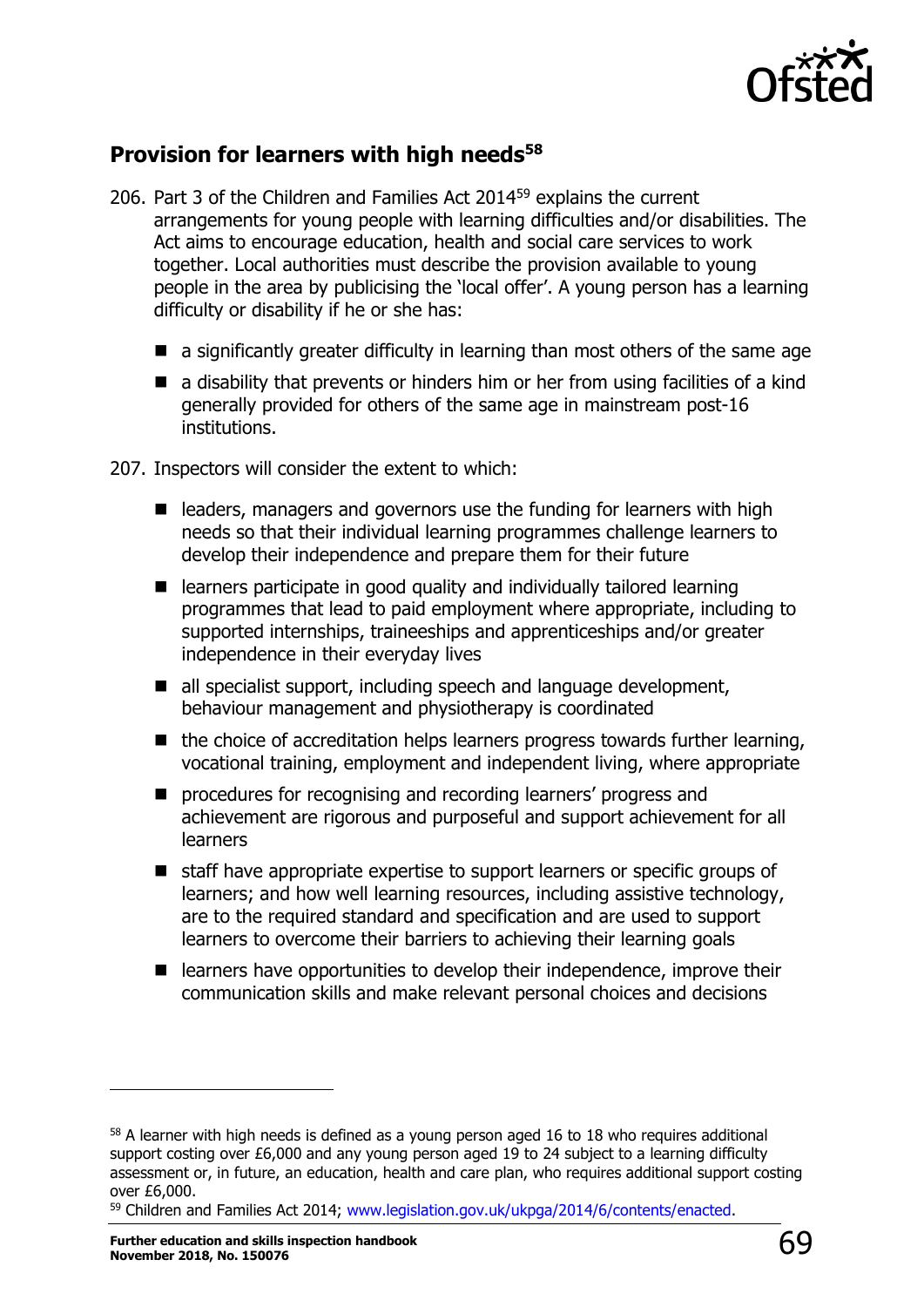

- **E** learners develop skills to enhance their employability and independence in their everyday lives in real-life situations, including meaningful work experience, and how well they take an active part in their local communities
- $\blacksquare$  learners following mainstream qualifications make progress and achieve, compared with all learners on the same programme, and progress into paid or voluntary employment, further learning or other activities.
- 208. Inspectors will also consider whether or not arrangements for safeguarding learners are effective.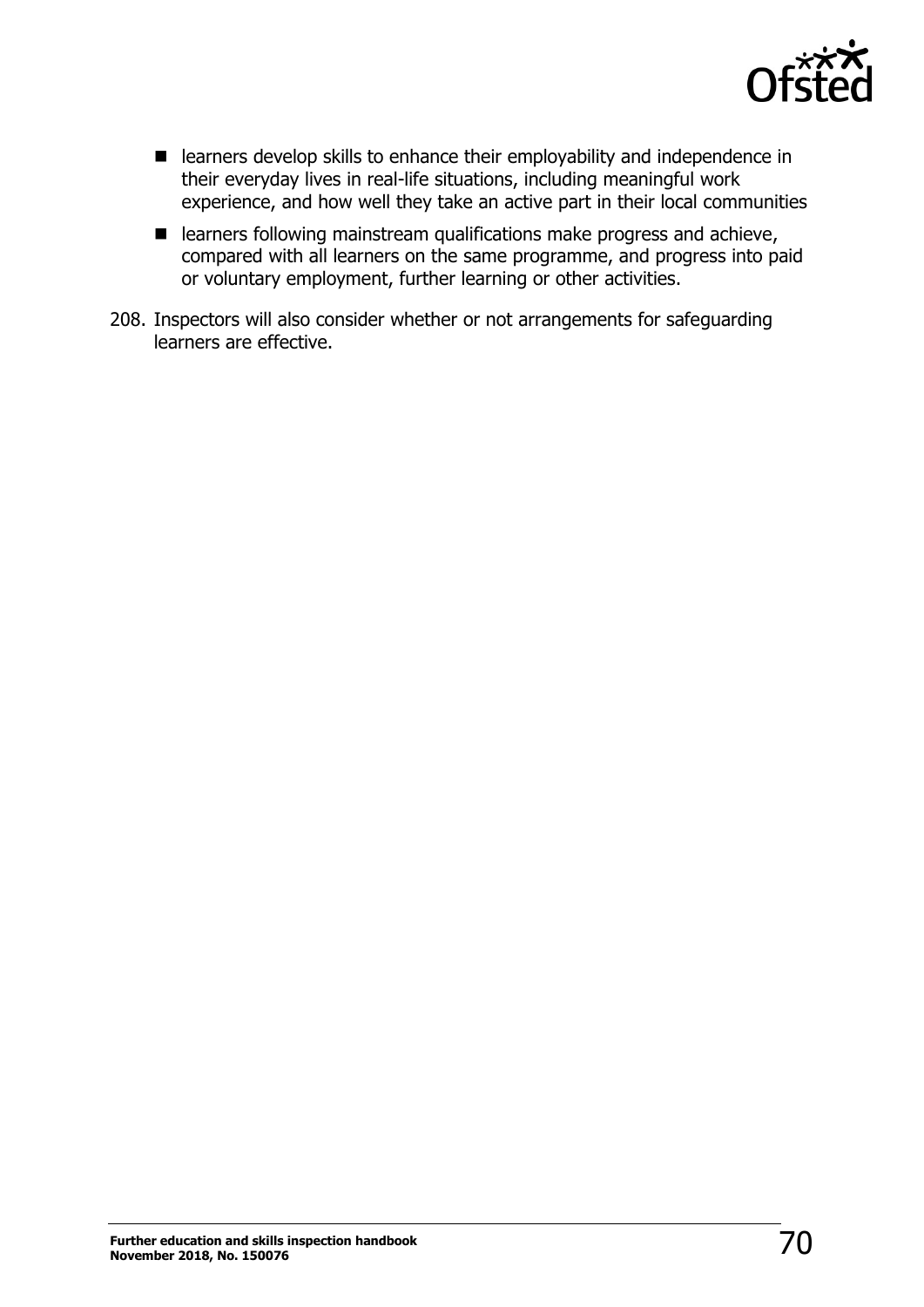

# **Grade descriptors: the effectiveness of provision for learners with high needs**

Note: grade descriptors are not a checklist. Inspectors adopt a 'best fit' approach that relies on the professional judgement of the inspection team.

## **Outstanding (1)**

- Leaders pursue excellence. They improve provision and outcomes rapidly and reduce achievement gaps between groups by monitoring the quality of teaching, learning and assessment as well as learners' retention, progress and skill development.
- Leaders, managers and governors use the funding for learners with high needs very effectively. They plan, manage and evaluate the provision so that learners undertake highly individualised and challenging learning that builds on their prior attainment, and prepares them very well for future employment and/or greater independence in their everyday lives.
- Learners develop skills in English and/or mathematics very well relative to their starting points, so that they have the skills in these subjects that they need for the next step in their careers.
- $\blacksquare$  High-quality impartial careers guidance ensures that learners follow individualised programmes, including study programmes, that build on their prior attainment. The guidance enables them to develop clear, ambitious and realistic plans for their future. Learners understand the options available to them.
- Teachers and support staff use previous assessments very effectively to support and challenge learners so that they make excellent progress across all aspects of their programmes compared with their starting points and personal circumstances. Staff are especially skilled at assessing learners' progress, adapting activities to support learners whose development is slow and providing more challenging activities for the more-able learners.
- **EXECUTE:** Learners are confident and conduct themselves well. They are punctual. They develop excellent personal, social and employability skills, and undertake high quality learning activities and, where appropriate, work experience that match their needs. Attendance rates are exceptionally high.
- Learners are safe and feel safe. They are thoughtful, caring and respectful citizens. Where appropriate, they take responsibility for keeping themselves safe and healthy and contribute to wider society and life in Britain.
- Throughout the time spent on their programmes, learners and groups of learners make substantial and sustained progress relative to their starting points and personal circumstances. Rates of retention are high for almost all groups of learners. Any gaps in the progress or retention of groups with similar starting points or complexity of needs are closing rapidly.
- Where appropriate, learners progress swiftly to higher levels during their programme or to more complex learning activities. Almost all learners, especially those on mainstream programmes, complete their programmes and achieve qualifications relevant to their career aims and move on to sustained education, employment and training or an apprenticeship or are more independent in their everyday lives.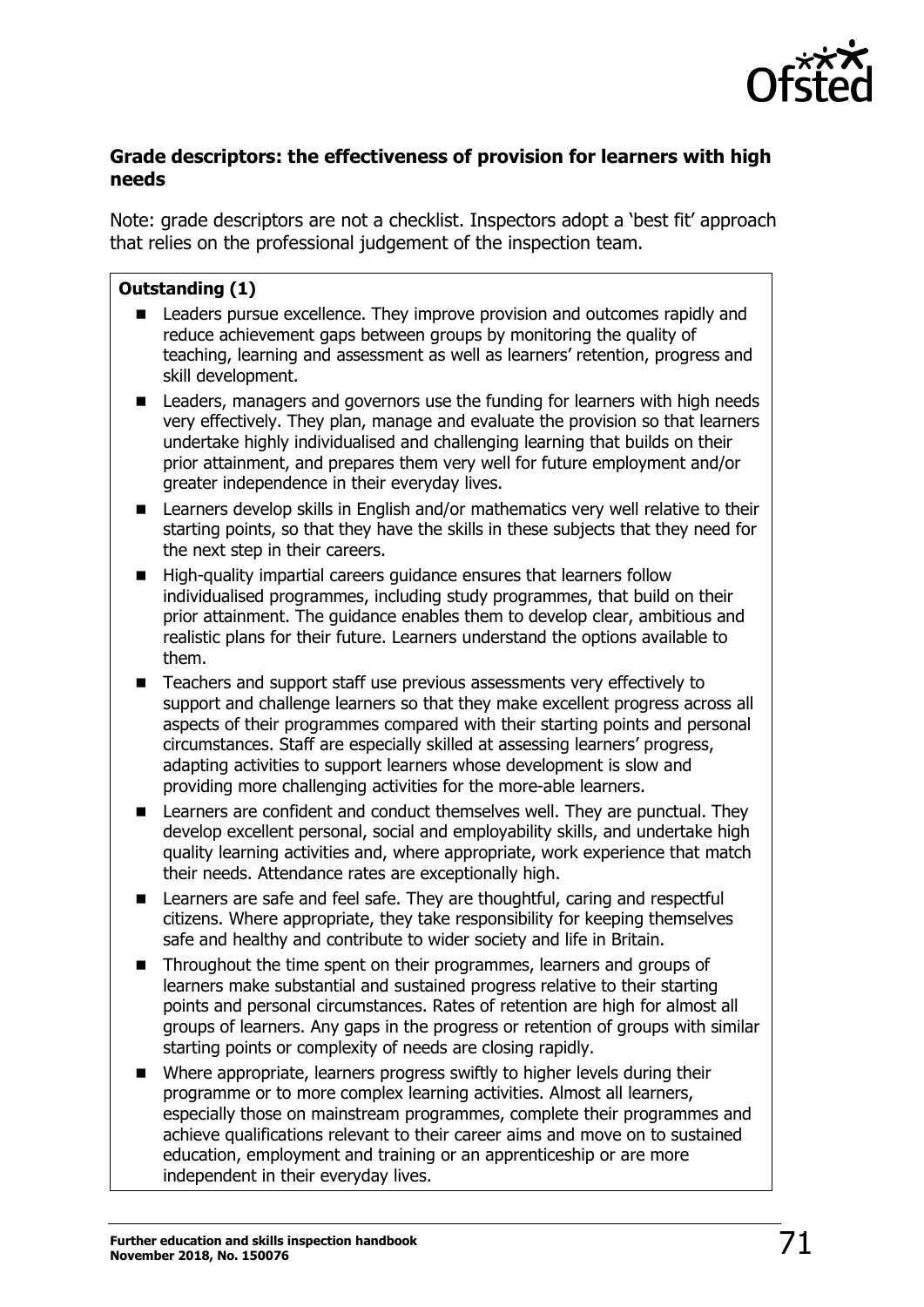

# **Good (2)**

- **Leaders have high expectations. They improve provision and reduce** achievement gaps between groups by monitoring the quality of teaching, learning and assessment, and learners' retention, progress and skill development.
- Leaders, managers and governors use the funding for learners with high needs well. They plan and manage individualised programmes that build on learners' prior attainment and prepare them well for future employment and/or greater independence in their everyday lives.
- Learners develop their skills in English and/or mathematics well, compared with their starting points, so that they can build on these skills further when they progress to the next step in their careers.
- **n** Impartial careers guidance ensures that learners undertake learning programmes that build on their prior attainment and enables them to develop clear and realistic plans for their future.
- Teachers and support staff use previous assessments well to support and challenge learners so that they progress well across all aspects of their programmes. Staff are skilled at assessing learners' progress, adapting activities to support learners whose development is slow and providing more challenging activities for the more able learners.
- The considerable majority of learners develop personal, social and employability skills through high quality learning activities and work experience relevant to their needs and personal circumstances. They are punctual and attend very well.
- **EXECTE:** Learners are safe and feel safe. They behave well, respect others and understand, where appropriate, how to keep themselves safe and healthy and to contribute to wider society and life in Britain.
- The great majority of learners and groups of learners make at least the expected progress from their starting points. Gaps in the progress or retention of groups with similar starting points or complexity of need are closing.
- The great majority of learners, especially those on mainstream programmes, are challenged to progress to higher levels or more complex learning activities during their programme. Most complete their learning programmes, achieve qualifications relevant to their career aims and move on to sustained education, employment, training or an apprenticeship, or are more independent in their everyday lives.

### **Requires improvement (3)**

**Effectiveness of provision for learners with high needs is not yet good.** 

### **Inadequate (4)**

## **Effectiveness of provision for learners with high needs is likely to be inadequate if one or more of the following applies.**

- Leadership of provision for learners with high needs is weak.
- The use of funding for learners with high needs is poorly managed.
- Learning programmes are insufficiently challenging or relevant to learners' prior attainment or personal circumstances.
- Weak assessment practice or poor planning mean that teaching fails to enable learners to achieve their learning goals.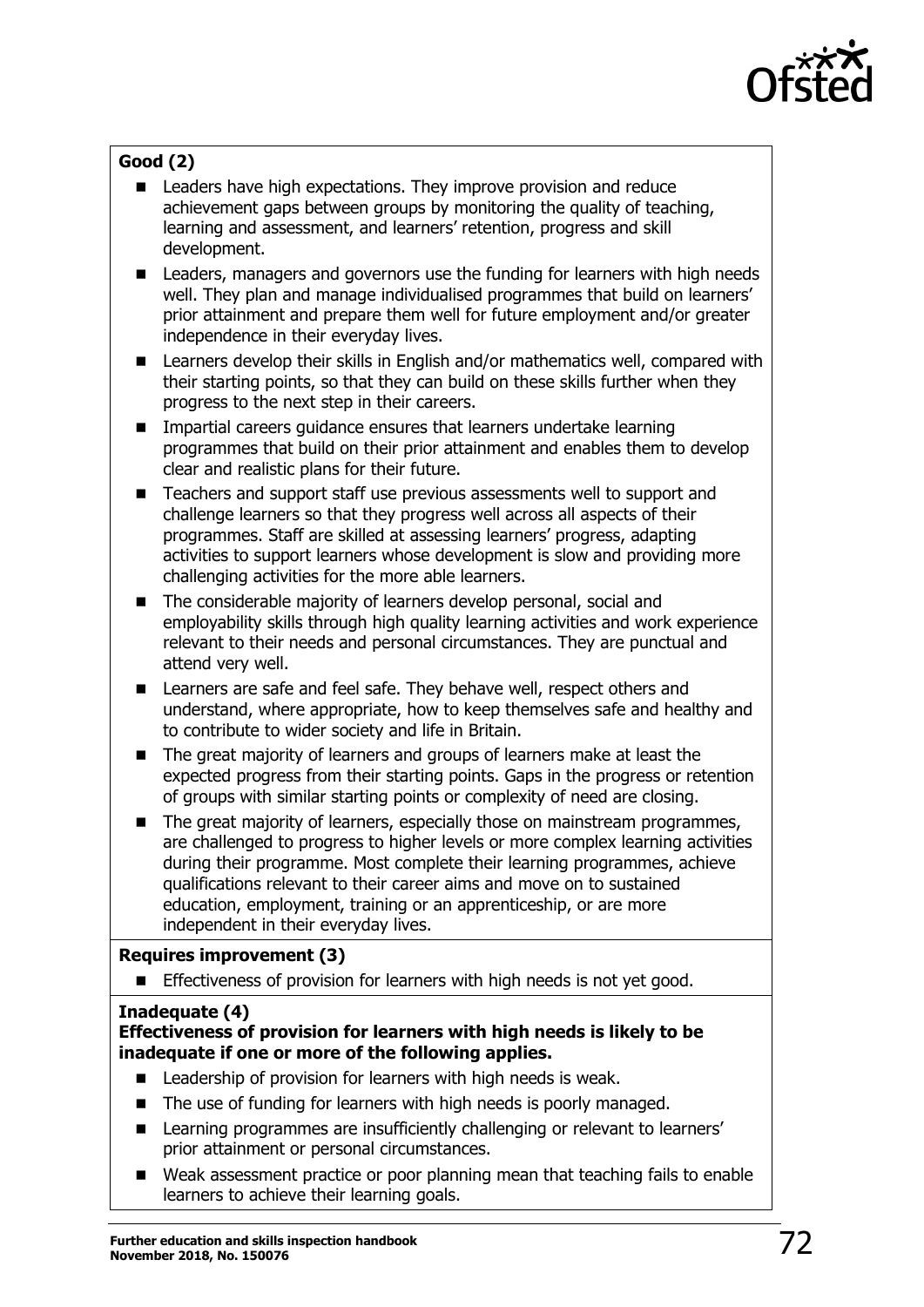

- **EXEC** Learners, or groups of learners, make inadequate progress compared with their starting points.
- Too few learners are retained on their learning programmes or achieve their main learning goals.
- Learners, or groups of learners, are ill-prepared for their next steps in terms of attainment, personal skills or behaviours.
- Too many learners, or groups of learners, are unsuccessful in securing relevant sustained education, employment or training and/or are unable to be more independent in their everyday lives.
- Safequarding is ineffective.

# **Full-time provision for 14- to 16-year-olds<sup>60</sup>**

209. Inspectors will consider the extent to which:

- $\blacksquare$  a member of the senior management team has a leadership role for this provision and is accountable for the education and support for 14- to 16 year-olds, and there is a designated and identifiable area for the sole use, when appropriate, of the provision of education and support for these learners
- $\blacksquare$  teachers are equipped with the qualifications, skills and expertise to enable all students to progress across all aspects of their learning programmes, including enrichment and extra-curricular activities
- $\blacksquare$  the curriculum meets statutory requirements for key stage 4, including in English, mathematics and science, and how well staff work with learners to develop individualised learning programmes that combine academic study and vocational training to build on learners' prior attainment and the plans for their next steps
- pupil-premium funding is used effectively to narrow the achievement gap
- care and support are provided for 14- to 16-year-olds in the further education environment
- learners behave well and demonstrate positive attitudes to learning, attend lessons and learning activities and are punctual, including when attending off-site provision
- learners develop spiritual, moral, social and cultural understanding
- $\blacksquare$  learners progress from their starting points
- learners achieve their agreed key stage 4 targets through a combination of GCSE and vocational qualifications, with particular reference to the achievement of English, mathematics and science

ł

 $60$  Guidance for the requirements for 14- to 16-year-old full-time provision can be found at: www.gov.uk/guidance/full-time-enrolment-of-14-to-16-year-olds-in-further-education-and-sixth-formcolleges.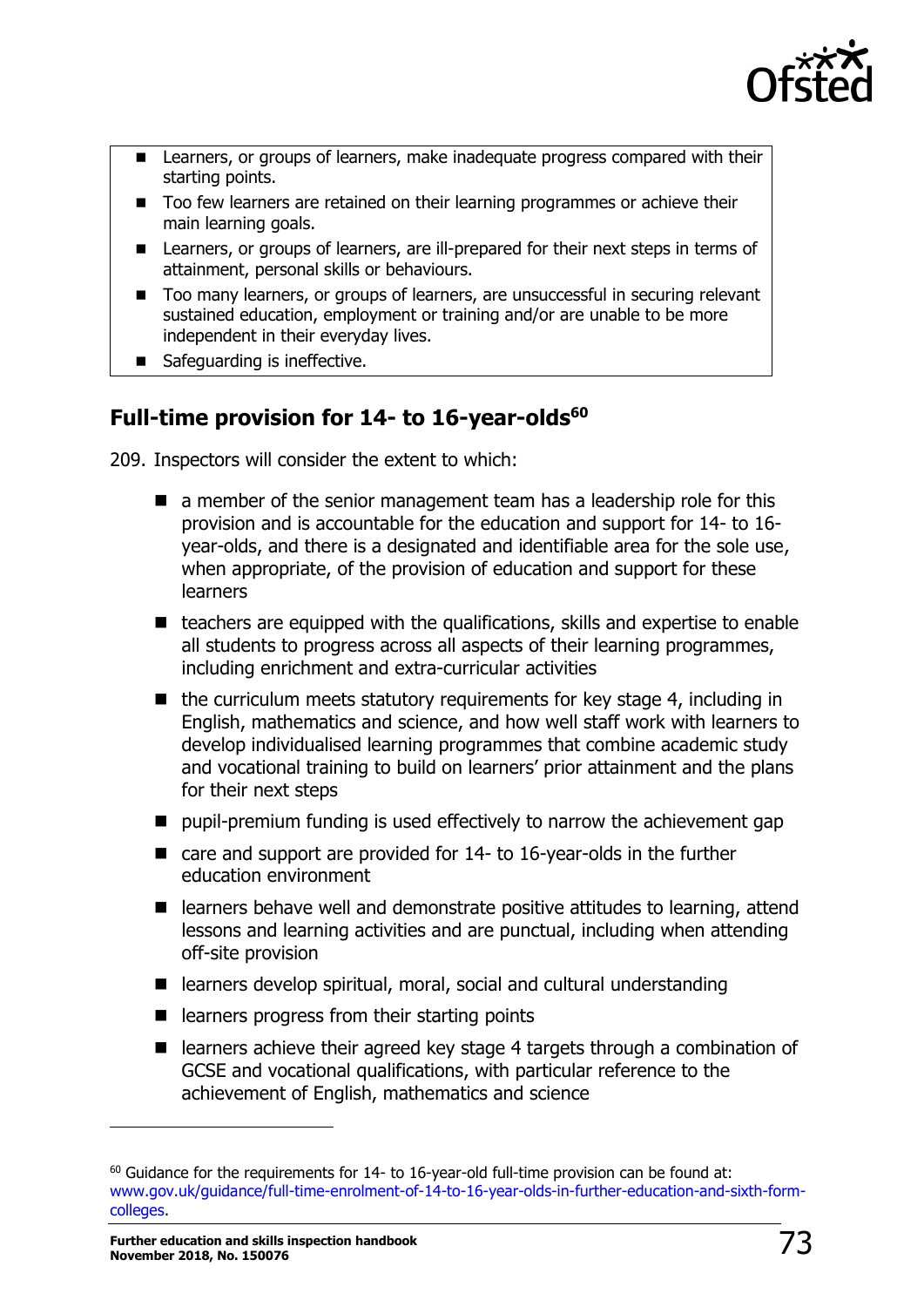

- learners achieve qualifications in English and mathematics, especially those supported through the pupil premium, compared with all other 14- to 16 year-olds, and including those who are looked after children and children of service families or from other vulnerable groups.
- 210. Inspectors will also consider whether or not arrangements for safeguarding learners are effective.

### **Grade descriptors: the effectiveness of full-time provision for 14- to 16 year-olds**

Note: grade descriptors are not a checklist. Inspectors adopt a 'best fit' approach that relies on the professional judgement of the inspection team.

## **Outstanding (1)**

- Leaders pursue excellence. They improve provision and outcomes rapidly and reduce achievement gaps between groups by monitoring the quality of teaching, learning and assessment as well as learners' retention, progress and their development of knowledge, skills and understanding.
- Leaders plan, manage and evaluate the provision so that learners undertake highly individualised and challenging learning that builds on their prior attainment, and meets all the requirements for key stage 4 provision, including that for spiritual, moral, social and cultural development. The wide-ranging curriculum prepares them very well for future study or training.
- The considerable majority of learners make substantial and sustained progress in developing skills in English and mathematics towards achieving at least a legacy grade C (reformed grade 4) at GCSE.
- High quality impartial careers guidance ensures that learners follow learning programmes that build on their prior attainment and enable them to develop clear, ambitious and realistic plans for their future. Learners have a good understanding of all the options available to them, including apprenticeships, and how they relate to local and national skills needs.
- Teaching, learning and assessment support and challenge learners to make sustained and substantial progress in all aspects of their learning programme. Teaching enables learners that fall behind to catch up swiftly and the most able to excel.
- **E.** Learners are confident and conduct themselves well. They are punctual. They have excellent personal, social and employability skills and undertake a wide range of high quality enrichment activities and practical vocational training that are relevant to their career plans. Learners' attendance is excellent.
- Learners are safe and feel safe, including at off-site premises. They are thoughtful, caring and respectful citizens. They take responsibility for keeping themselves safe and healthy and contribute to wider society and life in Britain.
- Throughout the time spent on their learning programmes, learners and groups of learners make substantial and sustained progress from their starting points. Rates of retention are high for almost all groups of learners. Any gaps in the progress or retention of groups with similar starting points are closing rapidly.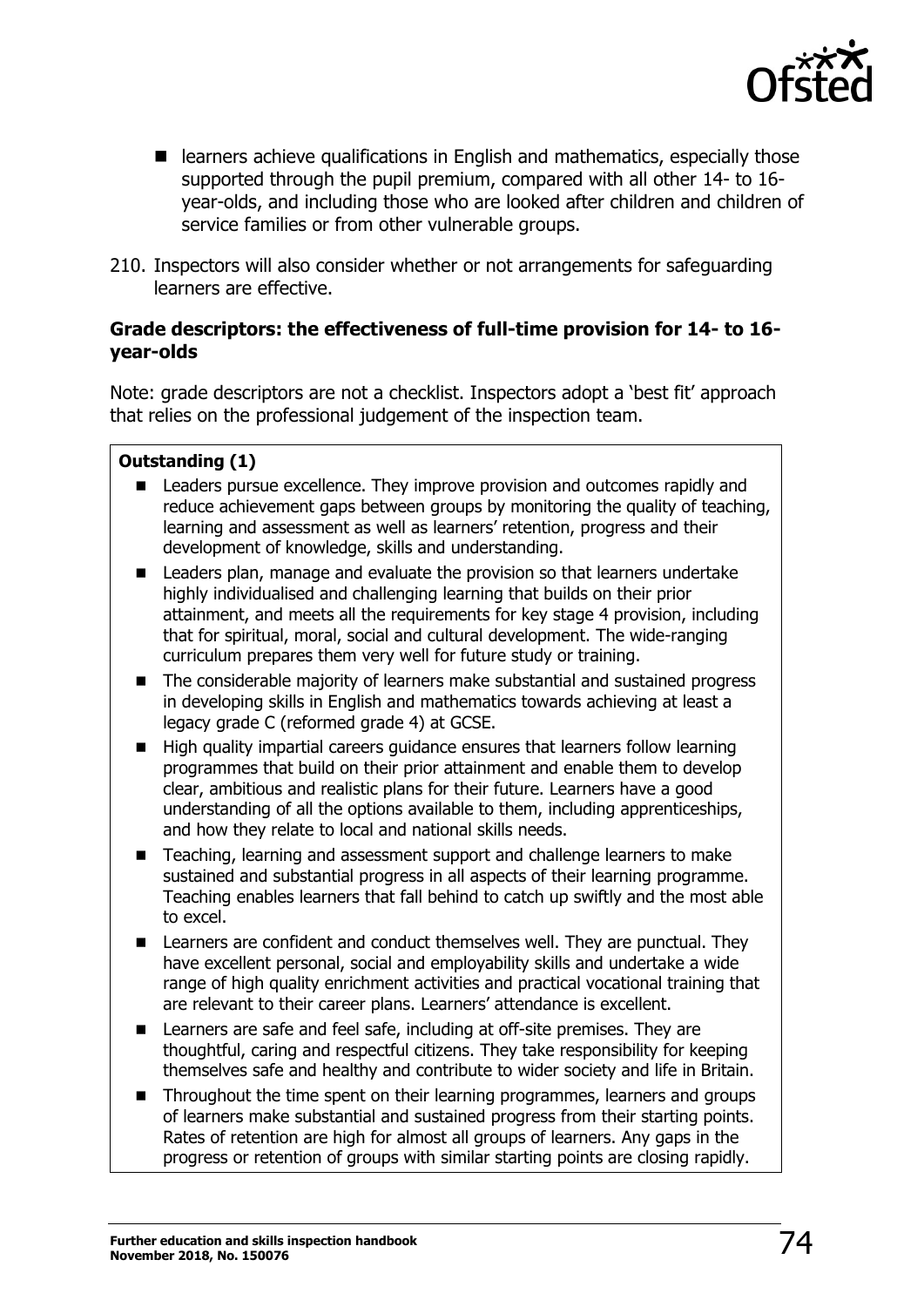

 Almost all learners achieve their learning goals and qualifications and move on to sustained education, employment, training or an apprenticeship at a higher level than their prior attainment and highly relevant to their career aspirations.

## **Good (2)**

- Leaders have high expectations. They improve provision and reduce achievement gaps between groups by monitoring the quality of teaching, learning and assessment and learners' retention, progress and development of knowledge, skills and understanding.
- **EXTERN** Leaders plan and manage individualised learning programmes that build on learners' prior attainment and meet all the requirements for key stage 4 provision, including for the spiritual, moral, social and cultural development of learners. The varied curriculum prepares learners well for future study or training.
- **Most learners make progress in developing their skills in English and** mathematics towards achieving at least a legacy grade C (reformed grade 4) at GCSE.
- **IMPARTER Impartial careers guidance ensures that learners undertake learning** programmes that build on their prior attainment and enable them to develop clear and realistic plans for their future. Learners understand the options available to them, including apprenticeships.
- Teaching, learning and assessment support and challenge learners so that they make at least the expected progress across all aspects of their learning programmes. Learners who fall behind are helped to catch up and the most able are stretched.
- **EXECTE:** Learners develop personal, social and employability skills through a range of high quality enrichment activities and practical vocational training relevant to their future plans. They are punctual and attendance is high.
- Learners are safe and feel safe. They behave well, respect others and understand how to keep themselves safe and healthy and how to contribute to wider society and life in Britain.
- The great majority of learners and groups of learners make strong progress from their starting points. Gaps in the progress or retention of groups with similar starting points are closing.
- The great majority of learners achieve their learning goals and qualifications and move on to sustained education, employment, training or an apprenticeship at a higher level than their prior attainment and relevant to their career aims.

#### **Requires improvement (3)**

Effectiveness of full-time provision for 14- to 16-year-olds is not yet good.

#### **Inadequate (4)**

#### **Effectiveness of full-time provision for 14- to 16-year-olds is likely to be inadequate if one or more of the following applies.**

- Leadership of full-time provision for 14- to 16-year-olds is weak.
- The requirements for full-time provision, including those for the curriculum for 14- to 16-year-olds, are not met.
- **EXTERGHLIFE EXTERNATION EXTERNATION IN EXTERNATION IN EXTERNATION IN LEATATION IN LEATATION IN LEATATION** attainment or planned next steps.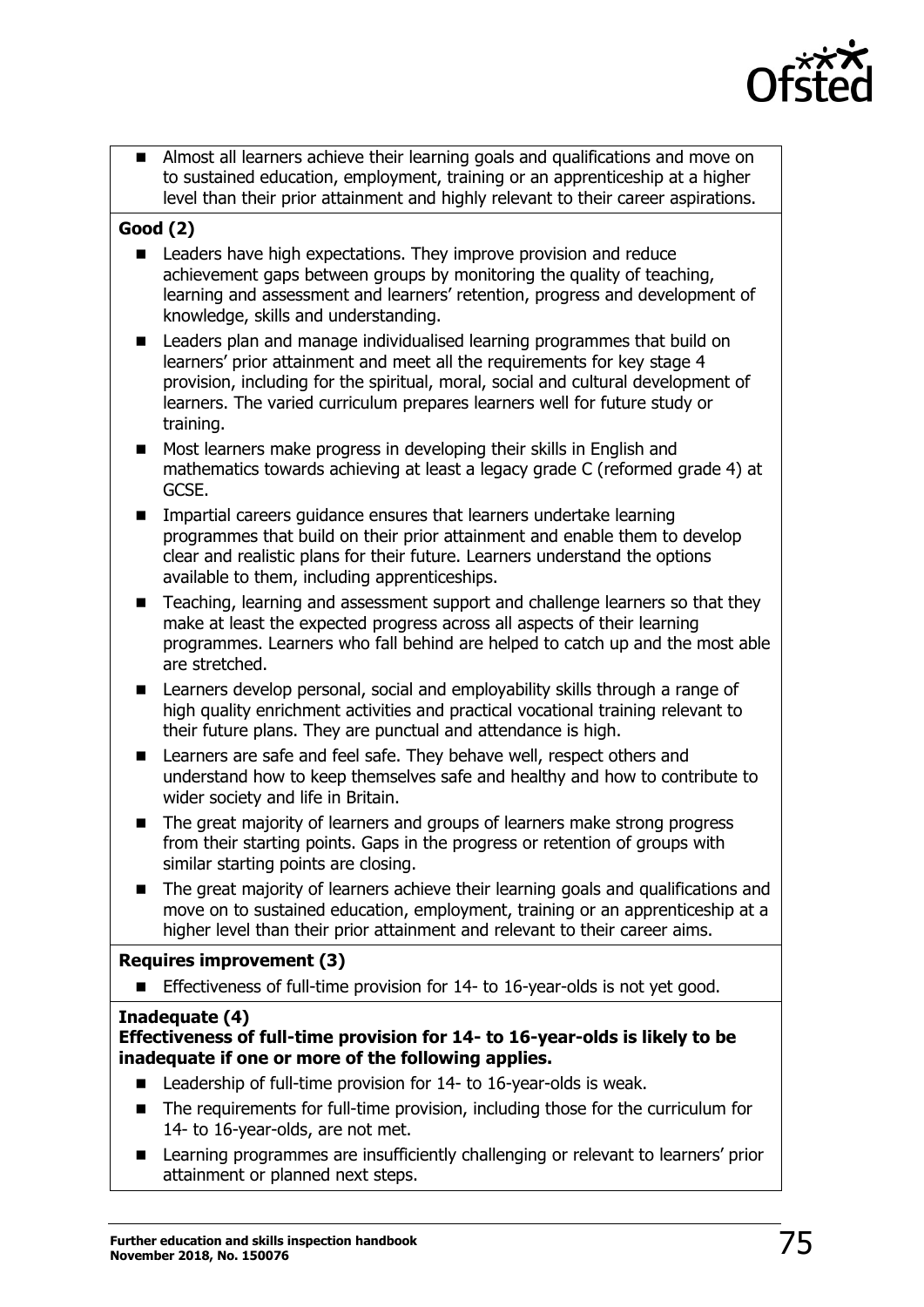

- Weak assessment practice or poor planning mean that teaching fails to enable learners, or groups of learners, to make adequate progress from their starting points.
- Too few learners achieve qualifications.
- Learners, or groups of learners, are ill-prepared for their next steps in terms of attainment, personal skills or behaviour.
- Too many learners, or groups of learners, are unsuccessful in securing relevant sustained education, employment or training.
- Safeguarding is ineffective.